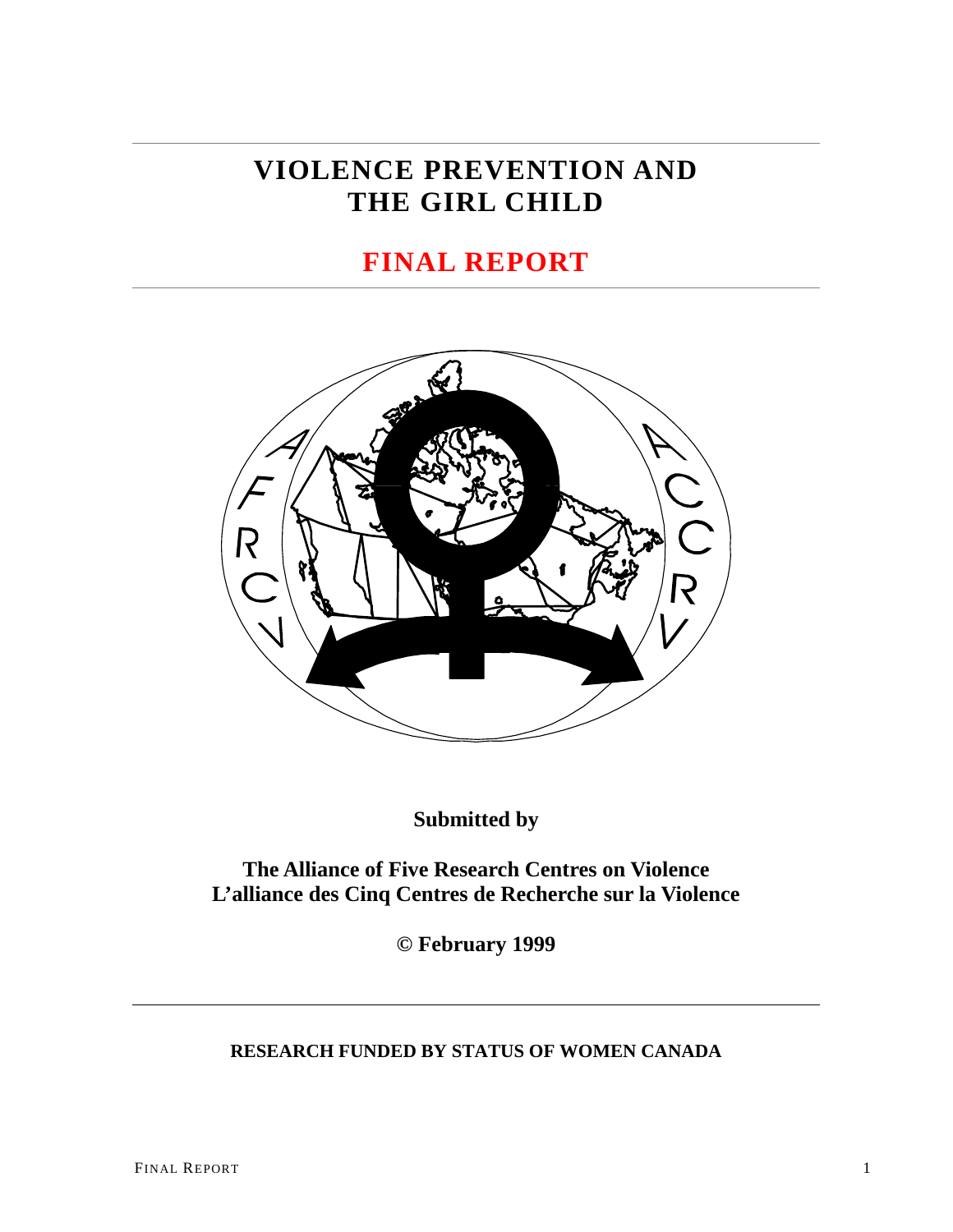# **TABLE OF CONTENTS**

| SUMMARY OF THE MAIN RECOMMENDATIONS FROM THE FOCUS GROUPS 41       |  |
|--------------------------------------------------------------------|--|
|                                                                    |  |
|                                                                    |  |
|                                                                    |  |
|                                                                    |  |
|                                                                    |  |
| CONCLUSION: BRIEF OVERVIEW OF MAJOR ASPECTS OF THE QUEBEC CENTRE'S |  |
|                                                                    |  |
|                                                                    |  |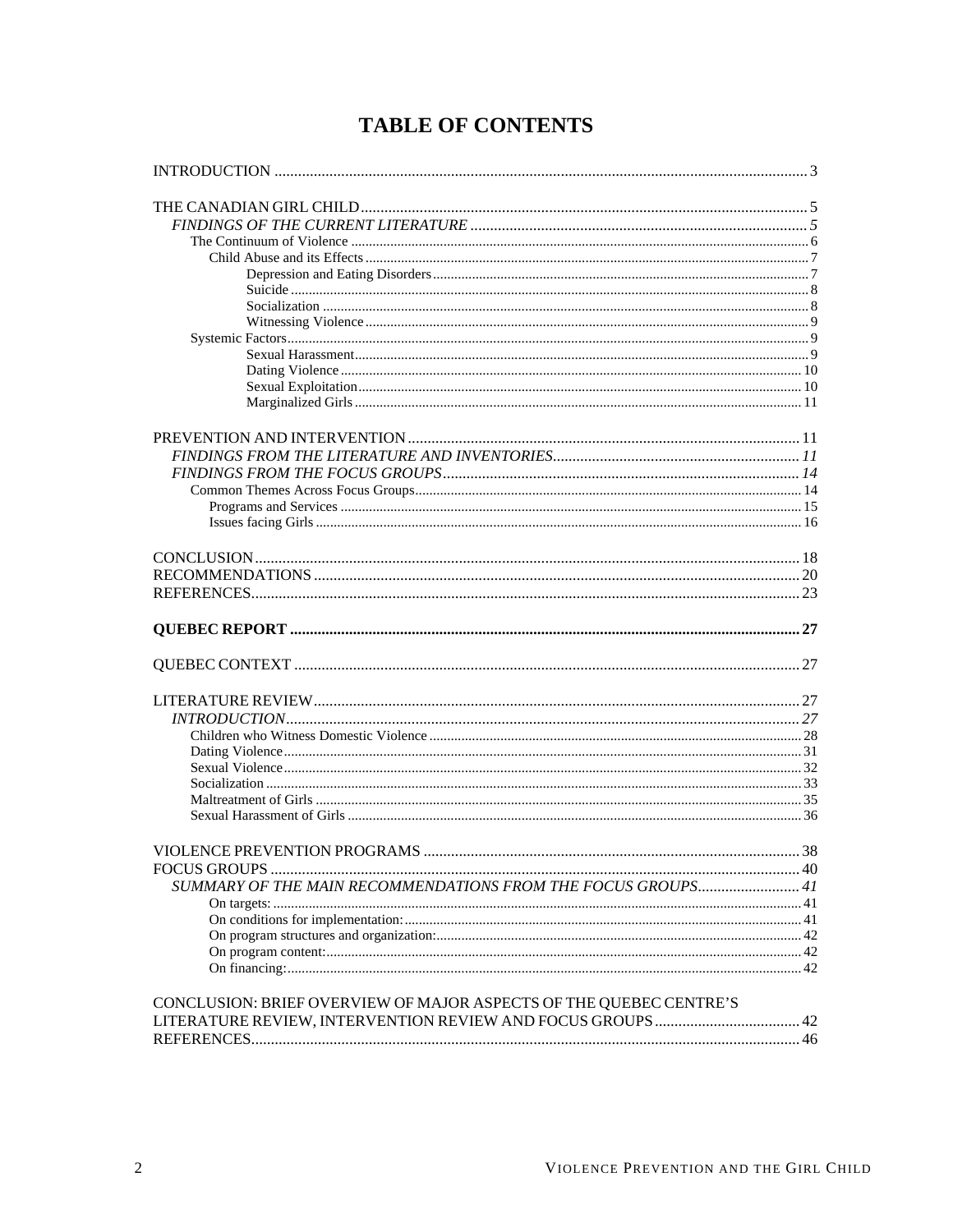# <span id="page-2-0"></span>**VIOLENCE PREVENTION AND THE GIRL CHILD**

- 1. States Parties shall take all appropriate legislative, administrative, social and educational measures to protect the child from all forms of physical or mental violence, injury or abuse, neglect or negligent treatment, maltreatment or exploitation, including sexual abuse, while in the care of parent(s), legal guardian(s) or any other person who has the care of the child.
- 2. Such protective measures should, as appropriate, include effective procedures for the establishment of social programmes to provide necessary support for the child and for those who have the care of the child, as well as for other forms of prevention and for identification, reporting, referral, investigation, treatment and follow-up of instances of child maltreatment described heretofore, and, as appropriate, for judicial involvement.

Article 19 of the UN Convention on the Rights of the Child (November, 1989)

# **INTRODUCTION**

In March, [1](#page-2-1)998, the Alliance of Five Research Centres on Violence (AFRCV)<sup>1</sup> applied for and received a grant from Status of Women Canada (SWC) to undertake background research for the development of a national action plan on violence prevention for girl children. As innovative partnerships representing both academic and community sectors in different regions, the Research Centres are in a strategic position to undertake this research and provide a portrait of the range and types of violence experienced by girls and young women in Canada.

At the Annual General Meeting of the AFRCV in Manitoba in May, 1998, the Centres identified key issues pertaining to violence against girls and young women. The UN definition of the Girl Child was taken as a point of departure – as a female child between zero and eighteen years of age. Based on their previous work and the expertise gained from their partnerships with community

 $\overline{a}$ 

<span id="page-2-1"></span><sup>&</sup>lt;sup>1</sup> The Alliance consists of the BC/Yukon Feminist Research, Education, Development & Action (FREDA) Centre; the RESOLVE Tri-Provincial Network, formerly known as the Manitoba Research Centre on Family Violence and Violence Against Women; the Centre for Research on Violence Against Women and Children in London, Ontario; Le Centre de Recherche Interdisciplinaire sur la Violence Familiale et la Violence Faite aux Femmes (CRI-VIFF), based in Quebec; and the Muriel McQueen Fergusson Centre for Family Violence Research, in New Brunswick. The Centres were established in 1992 with a five year period of joint funding from Health Canada and the Social Sciences and Humanities Research Council of Canada.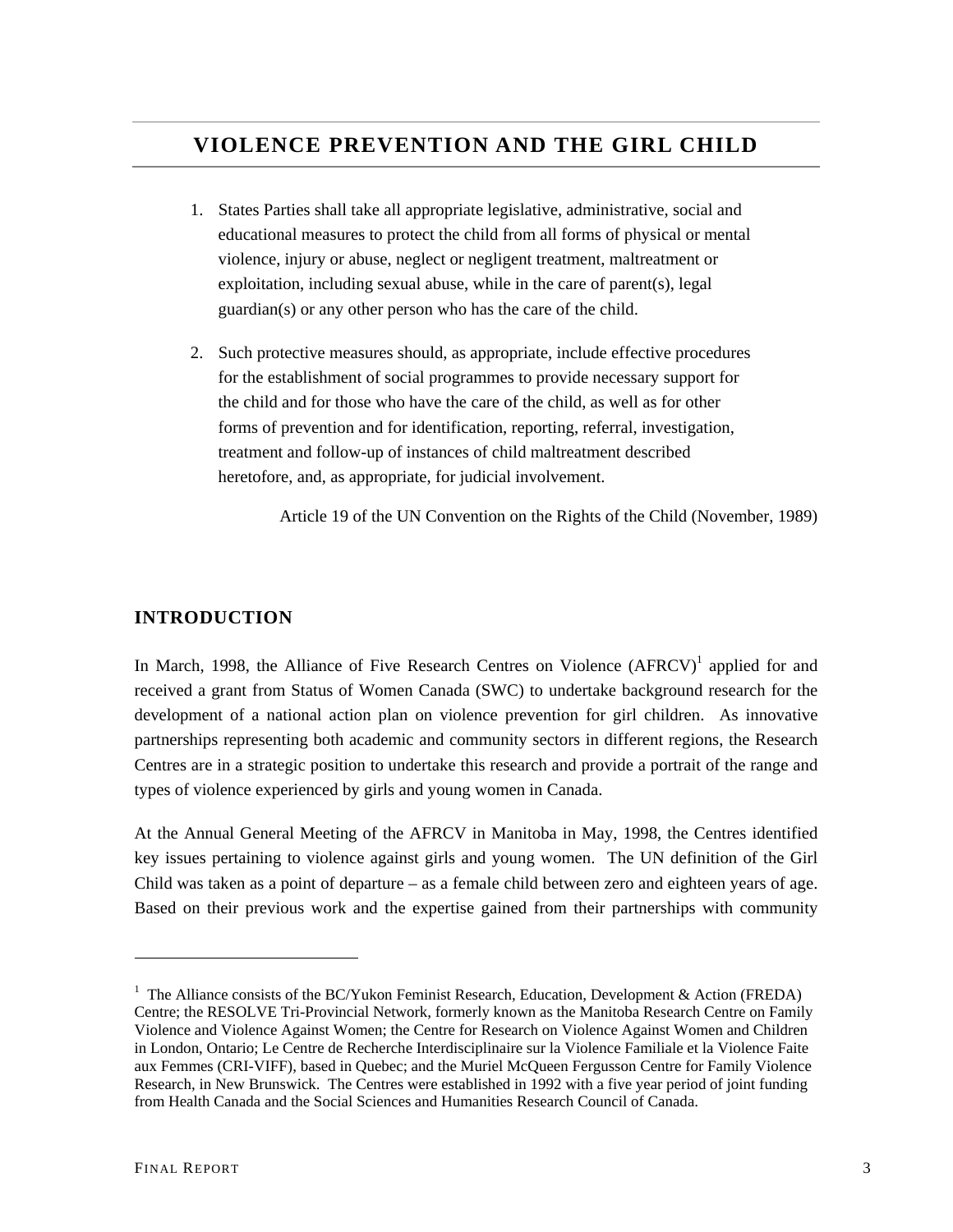groups, the Centres delineated the range of issues and the types of violence experienced by girls in Canada. These included: poverty, homelessness, lack of knowledge about human rights, prostitution and trafficking, eating disorders, depression, suicide, self-harm, date-rape, the impact of witnessing violence, physical abuse, sexual abuse, gangs and girl-on-girl violence, media violence, sexual harassment in schools, teen pregnancies, hate crimes, racism, homophobia, and cultural exclusion and insensitivity. Many of these issues have been identified in the UN Platform for Action outlined in Beijing, and in the work undertaken by the Working Groups on Girls (WGGs) which were formed at the Vienna World Conference on Human Rights in 1993.

The Alliance members concluded that the multi-faceted experiences of violence confronted by girls and young women were best encapsulated under the theme of Socialization and the Construction of the Girl Child. It was further noted that the philosophical position underpinning the present research endeavour would embrace as a starting point the principle that the girl child should not expect and normalize the fact that she will experience violence in her life; and that girl children have the right to live in a non-violent society.

As a consequence of these initial discussions, each Centre undertook to:

- Produce a literature review mapping out the findings of existing research dealing with some of these issues;
- Compile an inventory of programs and services available to girls in their region; and
- Conduct four focus groups with service providers and girls where possible.

The findings of these different research strategies would serve to provide a comprehensive portrait of the types and range of violence experienced by girls in Canada, prevention and intervention programs and services that are in place; and the findings of current research in the area of violence against girls. These elements would form the groundwork for the development of a national action plan on violence prevention and the girl child.

The following sections detail the findings of this exploratory phase completed by the Centres. As the Quebec situation is different, the report of Le Centre de Recherche Interdisciplinaire sur la Violence Familiale et la Violence Faite aux Femmes (CRI-VIFF) is presented in its entirety. Taken together, these findings provide a window through which Canada's performance as a signatory to the UN Convention on the Rights of the Child can be glimpsed.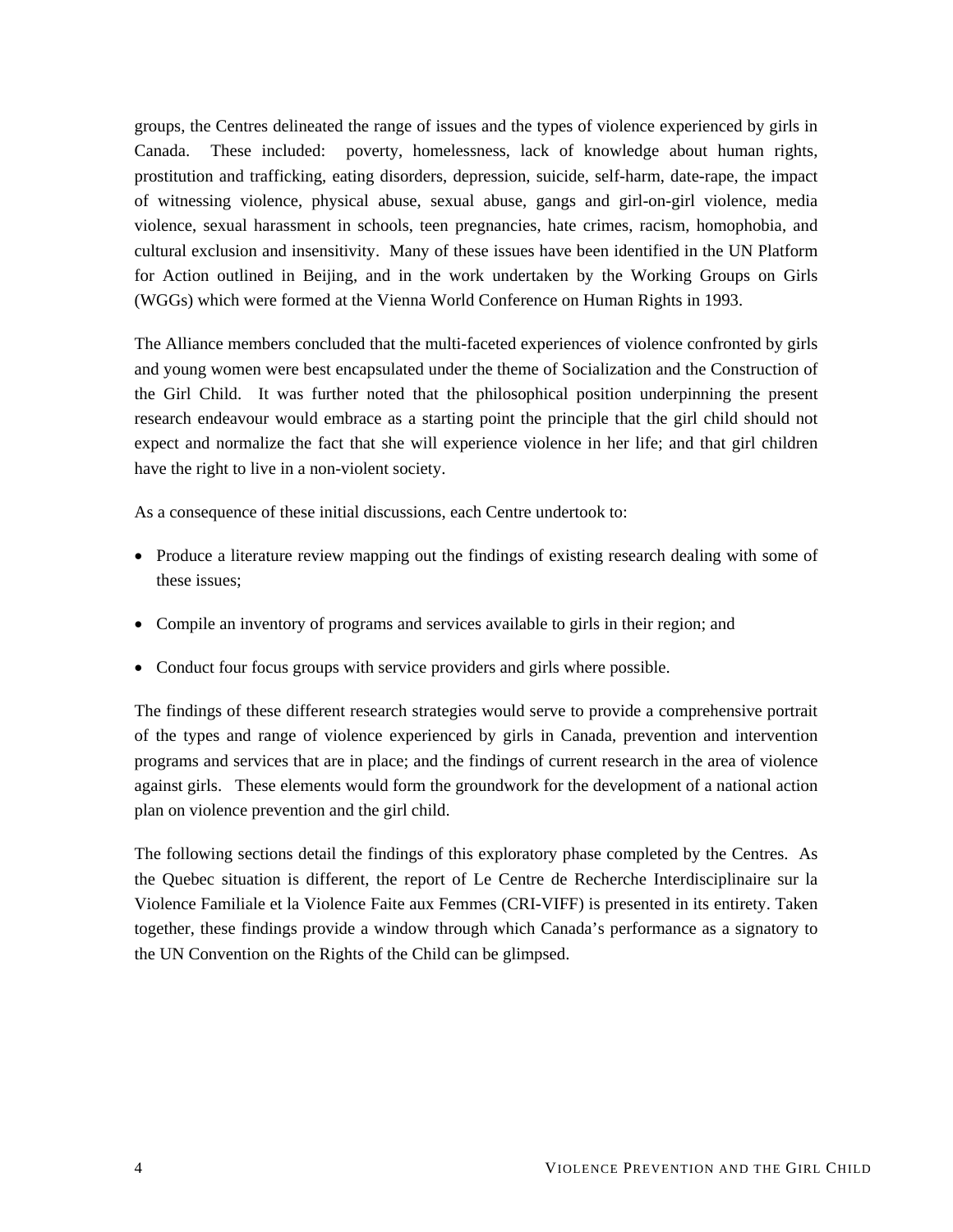## <span id="page-4-0"></span>**THE CANADIAN GIRL CHILD**

The specific areas of the literature that each Centre investigated were as follows: the BC/Yukon FREDA Centre examined the literature dealing with: (1) Violence and Eating Disorders; (2) the Sexual Exploitation and Trafficking of Girls; and (3) Experiences of Violence for Marginalized Girls. The RESOLVE Tri-Provincial Network focused on a review of the literature concerning child abuse, its effects, strategies of intervention, and prevention, and the legal issues informing this area. As well, this Centre focused its research on child abuse among Aboriginal girls. The Centre for Research on Violence Against Women and Children in London investigated the literature dealing with: (1) Violence Prevention Education in Schools; (2) Sexual Harassment of Girls (8 to 18 years of age); and (3) Gender Differences in Children's Responses to Exposure to Woman Abuse. The Centre de Recherche Interdisciplinaire sur la Violence Familiale et la Violence Faite aux Femmes (CRI-VIFF), undertook a review of the French language literature on Violence Prevention and the Girl Child focusing on: (1) children who witness violence; (2) dating violence; (3) sexual violence; (4) socialization; (5) maltreatment of girls; and (6) sexual harassment. The Muriel McQueen Fergusson Centre for Research on Family Violence focused on: (1) Depression; (2) Foster Care; (3) Dating Violence; (4) Early Interventions; and (5) Rural Communities, in the Atlantic region. These reviews are presented in Appendix I.

The following sections summarize the general findings of the literature reviews, focus group analyses, and program overviews produced by four centres – the FREDA Centre, RESOLVE, the London Centre, and the Muriel McQueen Fergusson Centre. Quebec's detailed summary thereafter outlines the findings of the French language literature, focus groups with service providers, and analysis of programs and services.

## *FINDINGS OF THE CURRENT LITERATURE*

An analysis of current research dealing with girls and violence prevention reveals a narrow interpretation of violence, concentrating on child sexual or physical abuse, child neglect, sexual exploitation, and the witnessing of violence. These factors were identified as contributing to the greater risk of girls to other forms of violence such as eating disorders, self-harm, depression, suicide, and delinquency. However, aside from specific areas surveyed, for example, eating disorders, delinquency and sexual exploitation, most of the literature on violence prevention tends to focus on "children" rather than girls *per se*. As well, Canadian literature dealing with the experiences of violence of girls from racialized groups, refugee and immigrant populations, Aboriginal communities, rural communities, working class or poor families, lesbians, or girls with disabilities, is scarce. The reviews draw upon other international studies to highlight future areas of investigation and suggest possible connections between various forms of violence and sociostructural conditions such as state imposed violence.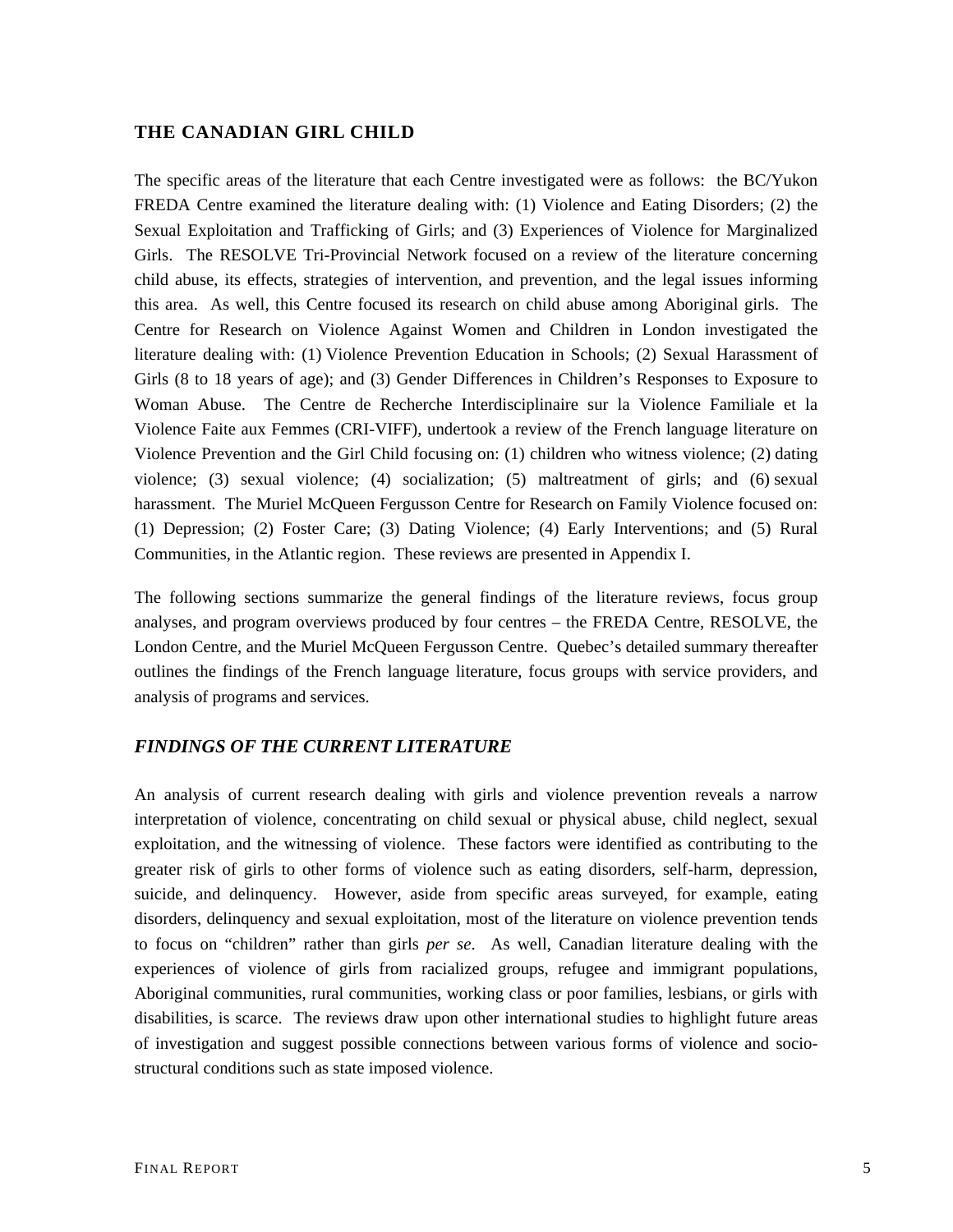### <span id="page-5-0"></span>**The Continuum of Violence**

The Canadian Federation of University Women report on the Girl Child reveals that more than half (54%) of girls under the age of 16 have experienced some form of unwanted sexual attention, another 24% have experienced rape or coercive sex, and 17% have experienced incest. Of the sexual assaults reported to police, 63% involve girls under 18 years of age (Russell, 1996). These figures do not take into consideration girls who have witnessed violence at home or school.

For girls who are differently situated by virtue of their race, sexual orientation, disability and class, the situation is compounded by their marginalization and "lack of fit" within the dominant, white, heterosexual world. The situation of young lesbians has been documented in the US revealing a suicide rate that is two to three times that of the national average (Hunter, 1990; Savin-Williams, 1994). Stigmatized and subjected to verbal and physical abuse, these girls lead a socially isolated existence. Homophobic attitudes construct the closet. "Compulsory heterosexuality" ensures that they remain there (Rich, 1979/80). Similarly, girls with disabilities experience higher rates of sexual abuse (at four times the national average) because of their dependent status, isolation, and the negative stereotypes that prevail in the dominant society (Razack, 1994a). Afraid to report the abuse because of the fear of not being believed, many of these girls continue to lead lives that are jeopardized by threats and actual incidents of violence (Ticoll and Panitch, 1993).

The heightened vulnerability to violence experienced by Aboriginal/indigenous girls has also been noted. In Canada, 75% of Aboriginal girls under the age of 18 have been sexually abused (McIvor and Nahanee, 1998). Furthermore, Aboriginal girls are hospitalized for attempting suicide at twice the rate of boys. These figures do not begin to tell the full story. State level violence as imposed through child apprehension and transfers to fosters homes, allows the state to continue its practices of colonization. Confronted by racism, sexual abuse, physical, and verbal abuse, many girls choose to run away from foster homes and reserves. Homeless and destitute, they survive on the streets where their vulnerability to violence escalates. It has been noted that the mortality rates for Canadian girls and women on the streets is 40 times higher than the national average (Davis, 1994). Many of these are Aboriginal women and children.

Working Groups on Girls (WGGs) noted in its report that immigrant and refugee girls also experience higher rates of violence because of dislocation, racism, and sexism from both within their own communities and the external society (Friedman, 1995). Caught between two cultures, where their own is devalued and constructed as inferior, and where cultural scripts in both worlds encode patriarchal values, these girls face a tremendous struggle in trying to "fit." When they don't, they suffer intense backlash. Economic pressures force many of them to turn to the sextrade, and to work that is devalued. Harsh immigration restrictions force many of them to use illegal routes to get into the country, the payment for that often being sexual exploitation. Many of these girls have often witnessed violence in the war zones of their countries, or in refugee camps in host countries.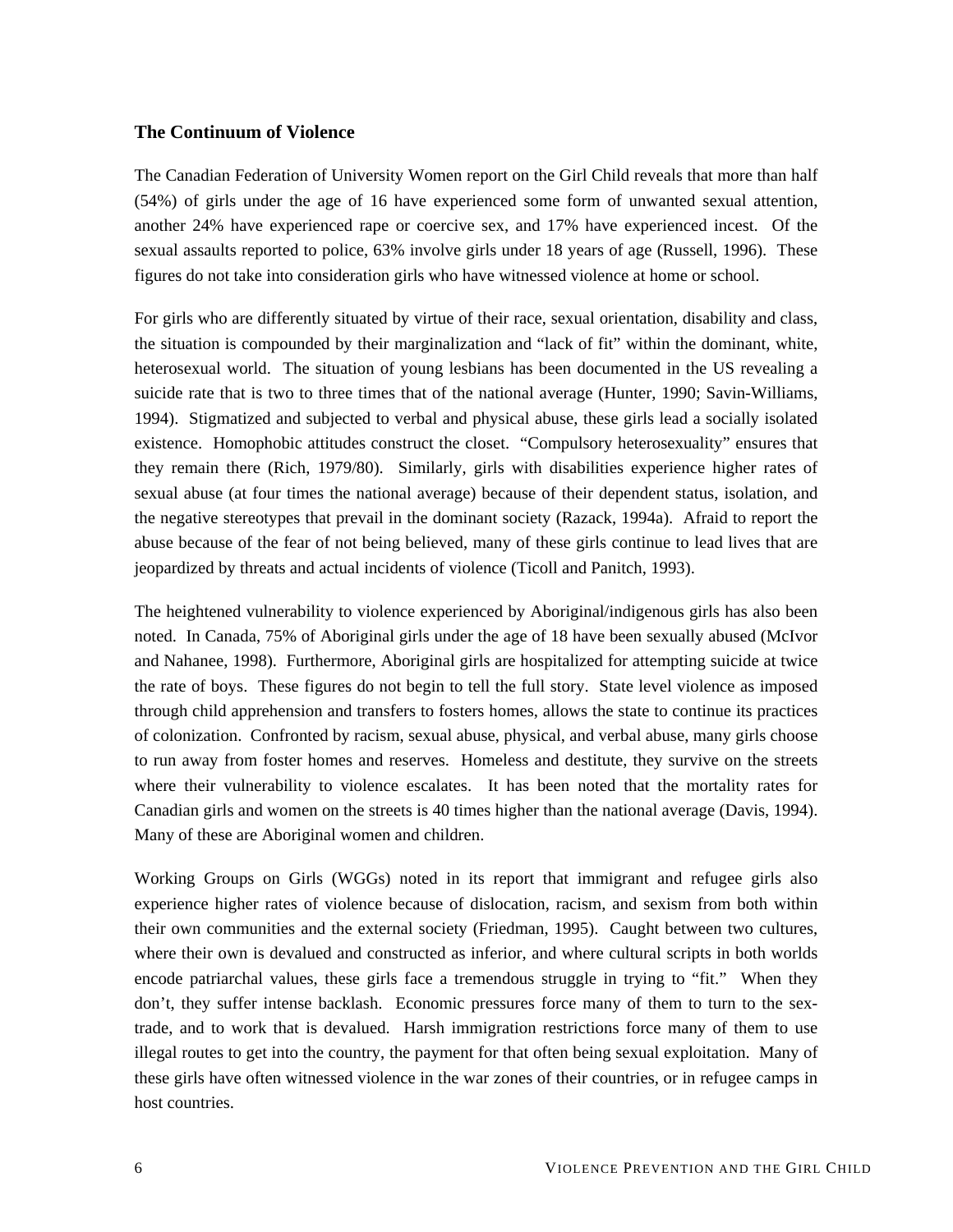<span id="page-6-0"></span>Poverty is one of the major contributing factors to the violence experienced by girls. In the hierarchy of industrialized countries, Canada's child poverty ranks second to other nations. In Canadian cities, 1 out of every 3 children is raised in a home with an income below the poverty line. In rural areas, the rate is 1 in 5 (Welsh, et al., 1995). Poverty itself constitutes a form of violence, but that violence is compounded by the particular pressures of living in a society that values consumption and material wealth. Poverty and homelessness facilitates the sexual exploitation of girls and young women.

Attempting to "fit in" has severe consequences. Self-mutilation and self-hatred marks the lives of many Canadian girls. It often takes the form of addictions. Sexualized by the media, constructed as commodities and markets, trained to be nurturers and caregivers, and having their wants and voices trivialized and dismissed, Canadian girls need to have their realities recognized, and require support, resources, and programs which address their specific concerns.

The kinds of violence that Canadian girls encounter spans the entire continuum – from verbal, physical and psychological abuse, to sexual violence, homophobia, racism, classism, and poverty. While girl gang violence may be prominent in the public imagination, the reality is, as a recent Elizabeth Fry Society report reveals, that only 3.83% of violent crimes are committed by young female offenders (Schramm, 1998). Further, as Artz (1998) reveals, much of the violence enacted by girls on girls has its roots in child sexual and physical abuse.

#### *Child Abuse and its Effects*

Canadian studies reveal that girls constitute 84% of the reported victims of sexual abuse, 60% of physical child abuse cases, and 52% of cases of reported neglect (Department of Justice, 1992). Girls are two to three times more likely to experience sexual abuse than boys. The Correctional Service of Canada (cited in McIvor and Nahanee, 1998), found that up to 75% of Aboriginal victims of sex crimes are females under 18 years of age, 50% are under 14 years, and almost 25% are younger than seven. Similarly, the rate for girls with disabilities is quadruple that of the national average (Razack, 1994a).

Existing studies also suggest that girls tend to internalize the effects of violence, whereas boys tend to externalize their responses (Hughes and Barad, 1983; Jaffe, et al., 1986). Girls are reported to have more fear-related symptoms as compared to boys (Finkelhor and Kendall-Tackett, 1997). Further, girls are more at risk for physical and sexual violence from their parents or other family members, whereas boys are more at risk from stranger initiated violence.

#### Depression and Eating Disorders

Psychological abuse tends not to be defined in the literature, or is defined indirectly in symptomatic language to include eating disorders, suicide attempts, self harm, and depression (LaRocque, 1993; McEvoy and Daniluk, 1995; McGillivray and Comaskey, in press; Shkilnyk, 1985). A recent study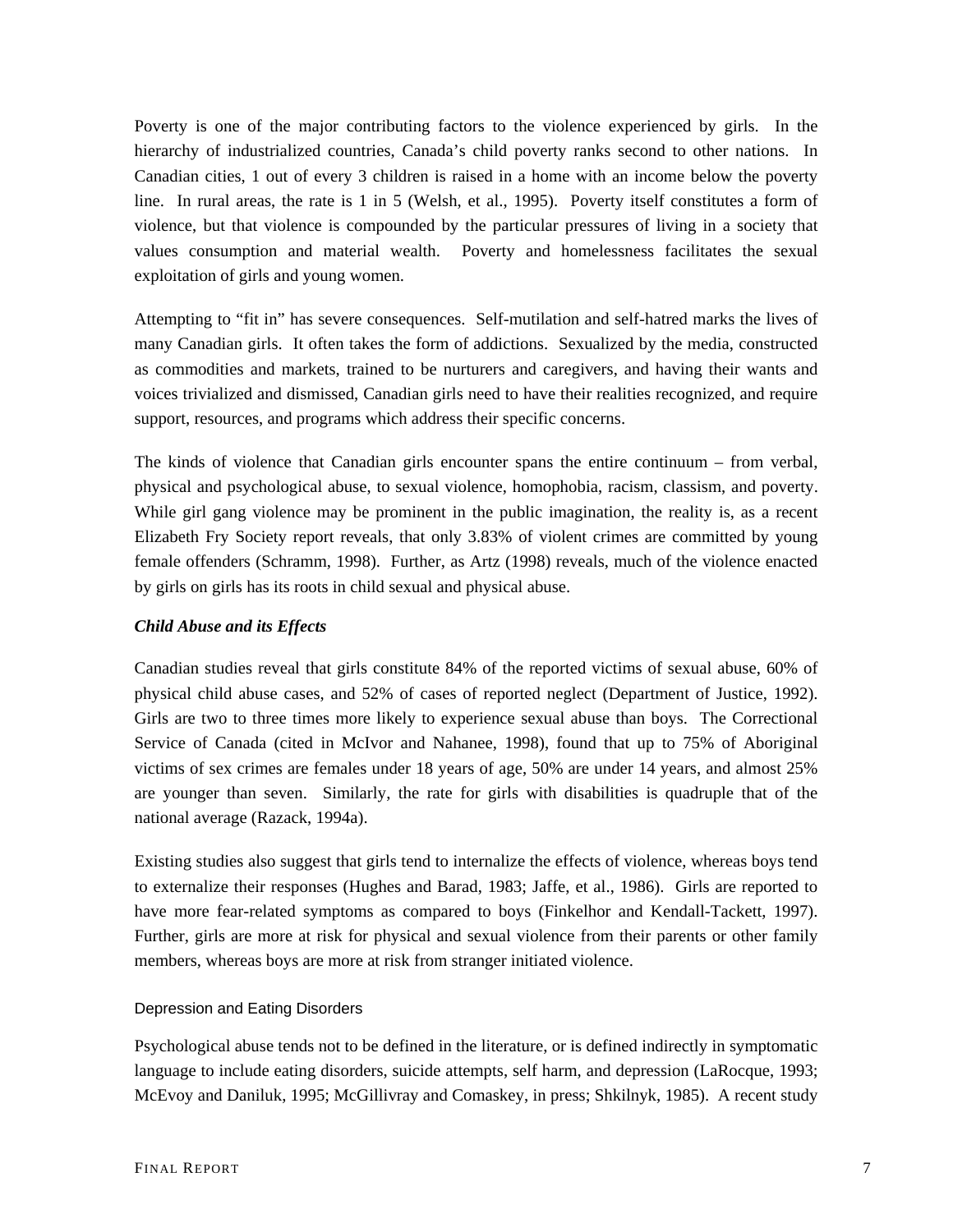<span id="page-7-0"></span>of Canadian girls found that 38% of 13-year-olds, and 48% of 15-year-olds, believed they were overweight (King, Wold, Tudor-Smith, and Harel, 1996). Research indicates that up to 61% of North American white girls with eating disorders had experienced sexual abuse in the past, with the average age at the time of abuse being 10 years (Miller, 1996). There is scant literature that makes the link between disordered eating and state-mediated violence, for example, in terms of the impact of forced relocation, ghettoization in reserves and camps, and other exclusionary measures (Moore, 1998). American studies (e.g., Robinson, et al., 1996) have revealed that Hispanic and Asian girls were at risk primarily because their body dissatisfaction levels were in some cases higher than those of White girls, yet these girls' views have tended not to be examined by Canadian researchers.

The effects of sexual abuse have also been linked to depression. Girls between the ages of 12 and 17 are diagnosed with depression at almost twice the rate as boys (Canadian Mental Health Association, 1995; National Health Population Survey, Statistics Canada, 1995). Moreover, girls also respond differently to depression than do boys. Nevertheless, it is clear that violence experienced by girls results in low self-esteem, low educational attainment, and negative self- and body-image.

#### Suicide

Girls attempt suicide 4 to 5 times more often than do boys, but use less lethal means to do so (Debold, 1995; Health and Welfare Canada, 1994). Girls are more likely to attempt suicide if they have experienced sexual assault and sexual harassment. The socio-structural situation of specific groups of girls also influences their vulnerability to depression, suicide, and other forms of violence. The suicide rate for Aboriginal girls is 8 times that of the national average for non-Aboriginal girls (National Forum on Health, 1997). It has been noted that girls in foster care, homeless girls, rural girls, and girls from stigmatized social groups are more vulnerable to violence.

#### **Socialization**

It is apparent that the abuse (sexual, physical and emotional) of girls not only results in genderspecific responses, but is inextricably tied to the sex-role socialization of girls *as girls*. It has been found, for instance, that girls who rated themselves as more masculine and whose parents' marriages were more egalitarian, tended to have lower rates of depression, and were more likely to have a greater sense of control and self-efficacy (Obeidallah, McHale, and Silbereisen, 1996). Yet, few studies have explored the links between gender-based socialization and vulnerability to violence, or the connections between violence against girls and societal valuations of girls. Studies of rural women and violence have though, alluded to the entrenched and pervasive patriarchal norms that prevail in rural communities (Websdale, 1998). Rather, child abuse has tended to be investigated from a gender-neutral and individualistic perspective, despite the fact that gender appears to be a key determinant.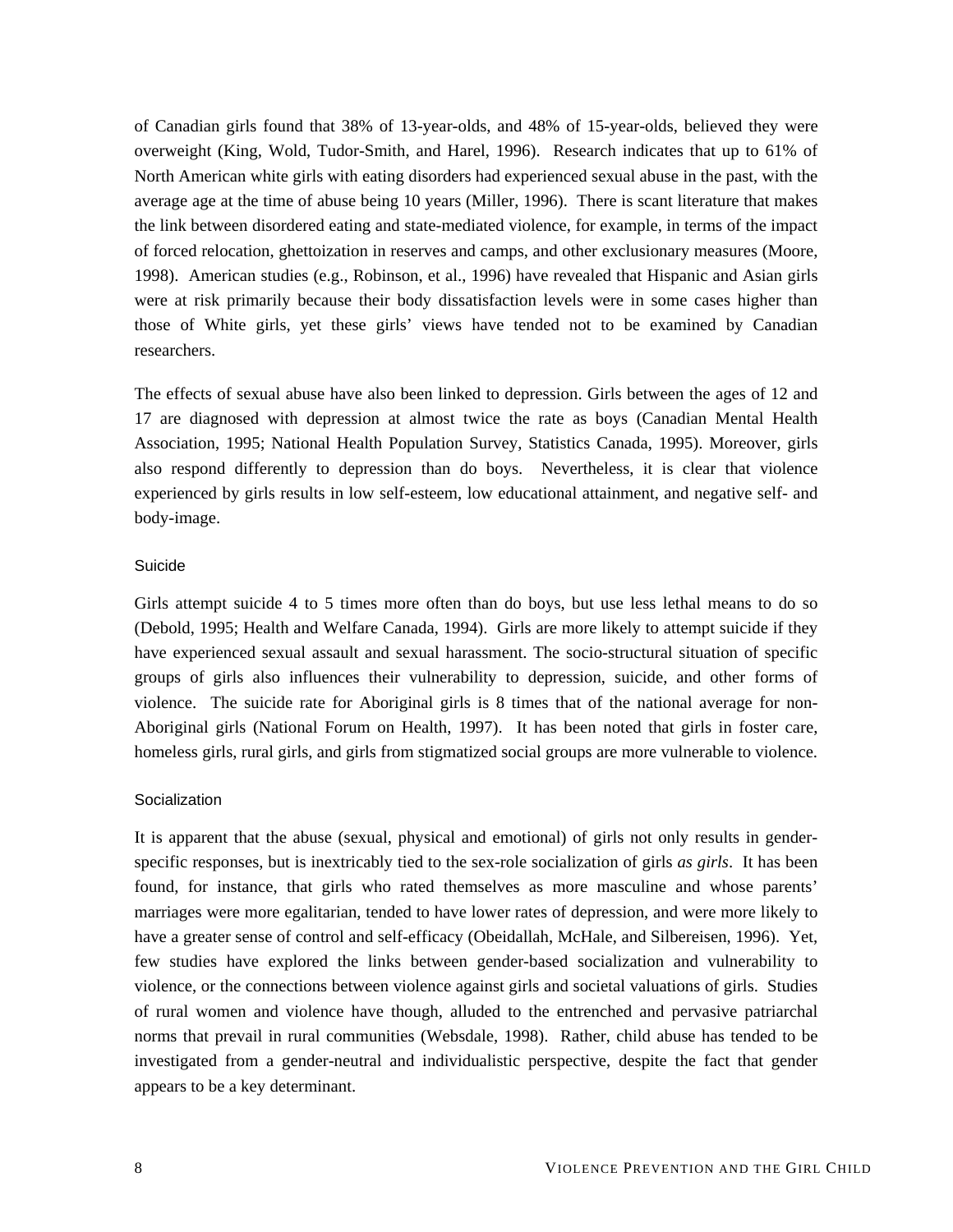#### <span id="page-8-0"></span>Witnessing Violence

A significant component of the existing literature deals with children who witness violence. It is estimated that 40% to 100% of children in violent homes have witnessed some form of violence (Bard, 1970; Graham-Bermann and Levendosky, 1998). Observing violence contributes to the learning of violent behaviours and ways to handle conflicts in relationships, and to an increased acceptance and normalization of violence. Studies report that children who witness violence in the family suffer from various adjustment problems in their interactions with peers, their academic performance, and general social behaviour. There are some indications that these children are at further risk of being physically or sexually abused. The literature, however, does not focus on gender differences in children's responses to witnessing violence. Rather, the general findings suggest that externalizing problems are more likely to be reported among boys, whereas girls exhibit more internalized responses (Hughes and Barad, 1983; Jaffe, et al., 1986). Despite this finding, the differential socialization of boys and girls is rarely stated or analyzed to explain these differences. The negative impact of witnessing violence seems to be mediated by children's perceptions of the intensity and frequency of events.

Witnessing violence can lead to feelings of fear, anger, mistrust, and alienation in children. Existing studies on homeless and sexually exploited youth point to the occurrence of domestic violence as a causative agent. For many children, witnessing or being directly brutalized by violence in the home forces them to seek shelter and affection elsewhere. The literature on girl gangs suggests that girls tend to seek a sense of belonging in gangs as a result of the violence they either witness or experience in their homes (Artz, 1998). Evidence also suggests that boys who have witnessed violence are more likely to be violent in their relationships in adolescence and young adulthood (Carlson, 1990; Jaffe, et al., 1990; Mercer, 1987), whereas girls may repeat the patterns of victimization they have witnessed. However, methodological problems flaw the studies of child witnessing of violence beginning with the problem of definition: it is unknown what types of violence exposure child witnesses have experienced. This is an under-researched area and process/outcome studies are rare.

#### **Systemic Factors**

#### Sexual Harassment

The link between sexism and violence is rendered explicit in examinations of sexual harassment. Studies focusing on sexual harassment within schools identify the manner in which girls are inferiorized, stigmatized, trivialized, and abused because of their gender. A survey of 4,200 girls between 9 and 19 years of age, revealed that 80% had experienced sexual harassment in some form, and half reported encountering it daily (Stein, 1993).

The effects of sexual harassment are far-reaching. Girls often drop out of school, develop eating and other disorders, experience a lack of self-esteem, and suffer from depression and isolation.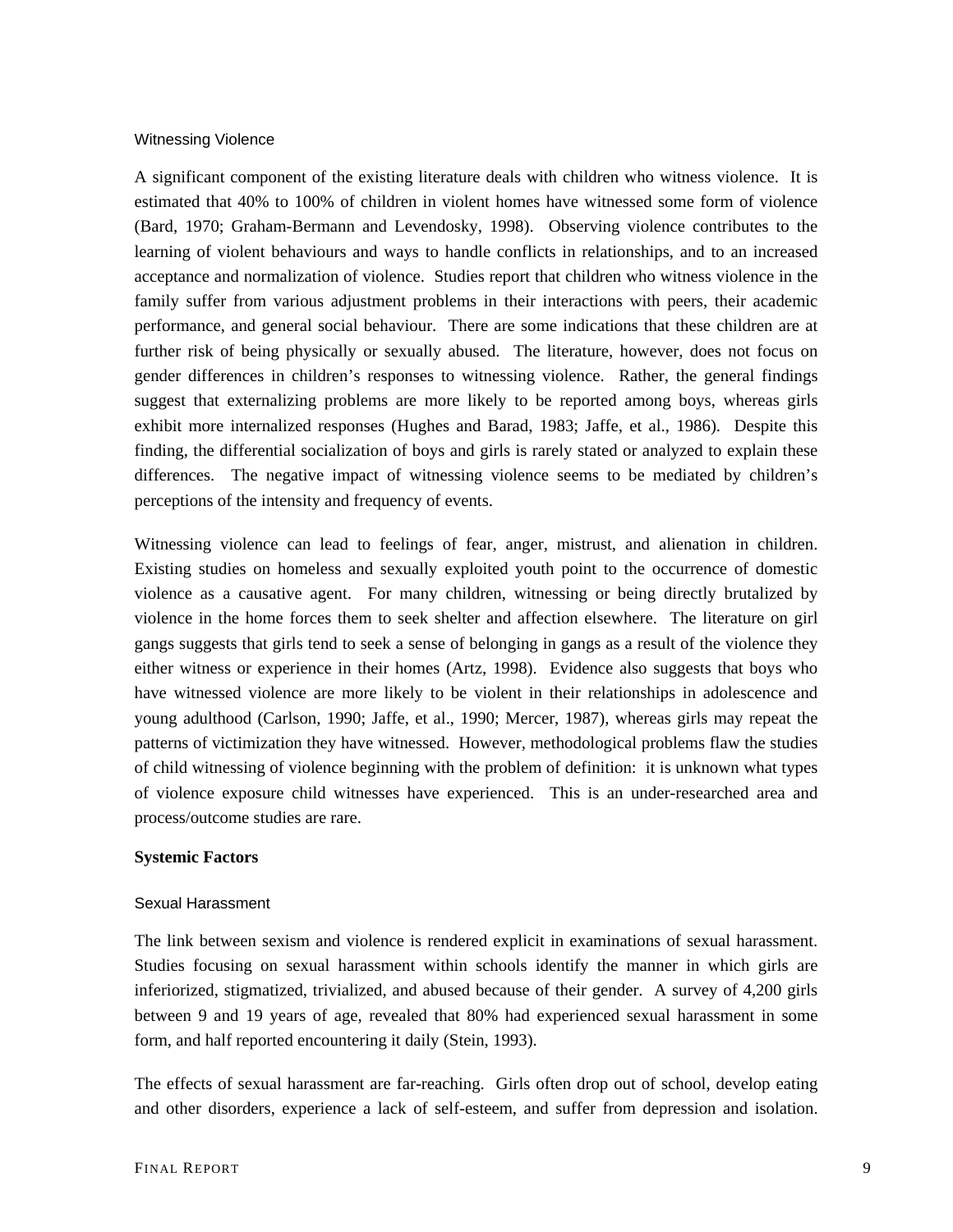<span id="page-9-0"></span>Sexual harassment, in its multiple forms, is a poignant reminder to girls that they are not valued, and that they occupy a subordinate place in the patriarchal system.

#### Dating Violence

The literature reviews also focused on dating violence as a pervasive phenomenon experienced by girls and young women. One study that surveyed 800 girls in the Atlantic region found that 22% had experienced an incident of psychological or physical abuse. Another 19% had experienced sexual coercion, and 29% of the girls reported having experienced some form of dating violence (Byers and Price, 1997). A study of male students at the University of Manitoba found that 43% had perpetrated some form of violence in their dating relationships. The research suggests that males who adhere to traditional sex-role stereotypes and attitudes, and whose peers also support violent behaviour, are more likely to engage in dating violence (Barnes, et al., 1991).

More recently, eco-systemic approaches have been employed to include an examination of social, cultural, and societal influences which contribute to violence. This is particularly true of feminist investigations of body-image, eating disorders, and gender-biased messages perpetuated by the dominant media. These investigations highlight the role of power imbalances suggesting that girls by virtue of their age and gender are at increased risk for violence. This analysis is borne out when one considers that adolescent wives (between the ages of 15 and 19 years of age) are murdered three times more often than adult wives (Canadian Centre for Justice Statistics, 1994).

#### Sexual Exploitation

The issue of sexual exploitation of girls also highlights the intersecting effects of age and gender. Existing studies point to the connection between child abuse and teenage prostitution. More recent studies have also brought to light socio-structural factors contributing to the sexual exploitation of girls and young women. Contributing factors that have been identified include: previous experiences of violence in the home; poverty; un/under employment; homelessness; the devaluation and sexualization of women as commodities; urban-rural migration; and the use of prostitution as a vehicle by which to access basic resources such as shelter, food, money, and immigration status. Changes in law do not have the desired effect as they fail to address the basic, underlying causes of trafficking and exploitation. Existing laws tend to criminalize young women (Lowman, 1987; 1998). Additionally, girls are usually controlled by male pimps, whereas boys are not. The widely varied age restrictions on eligibility to programs and services compound the situation of street-involved and sexually exploited girls (Suleman and McLarty, 1997). Studies also underline the role of patriarchal and colonial attitudes as major factors underpinning the sex trade. As well, a key element in the international trafficking of girls and young women is the use of the Internet for advertising sex tours and pornography (Hughes, 1996; 1997). Poverty and lack of alternative economic opportunities however, remain significant factors contributing to the trafficking and sexual exploitation of girls and young women.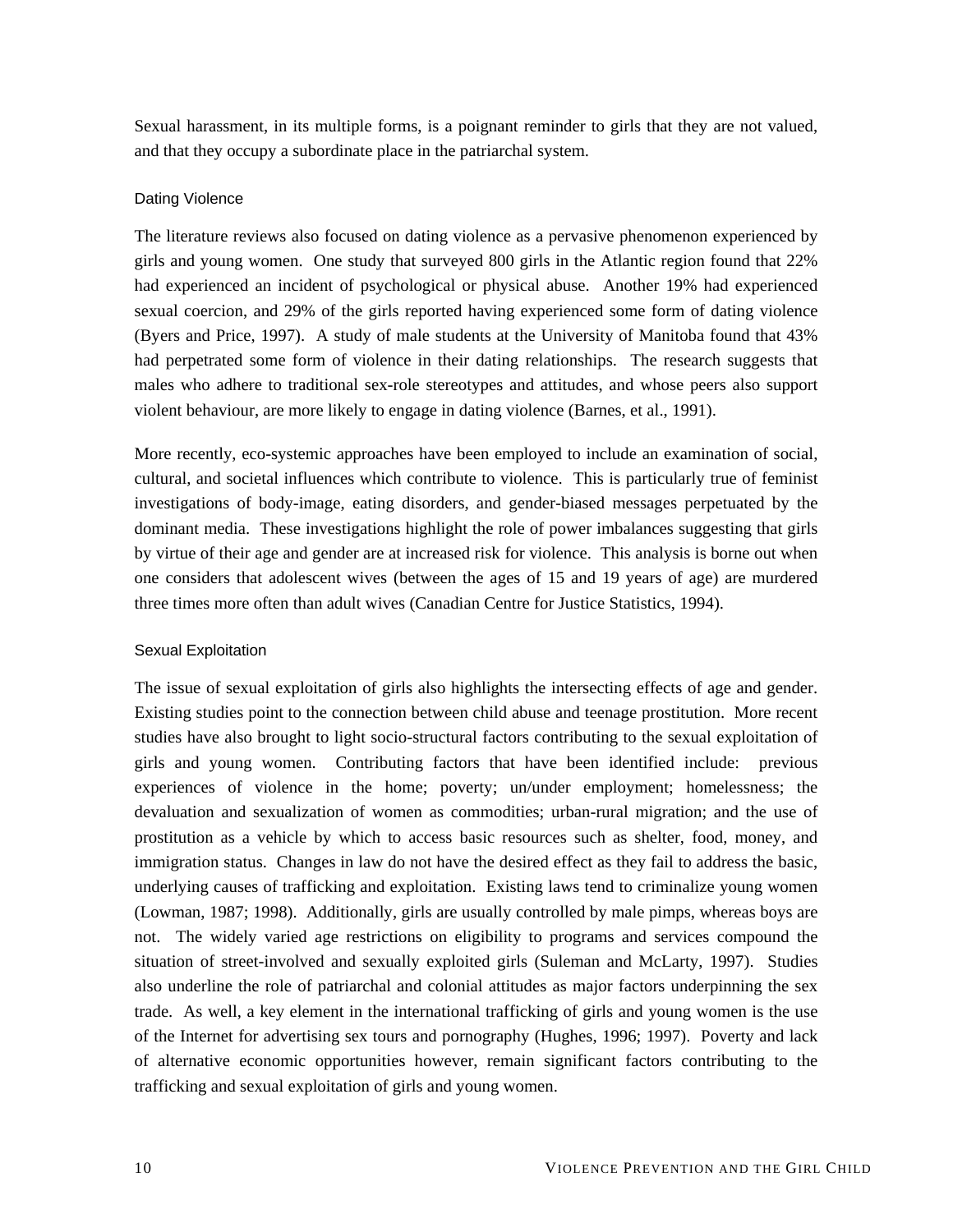#### <span id="page-10-0"></span>Marginalized Girls

The review of current literature dealing with marginalized girls illustrates the impact of systemic structures of oppression in terms of shaping the lived reality of girls. While the literature on sexual abuse collapses gender distinctions into the overall category of "children" and "youth," similarly, marginalized girls' concerns are collapsed into categories dealing with their specific community identities, or universalized into the general category of "girls" wherein white, middle-class girls are the norm. Alternatively, much of the literature focuses on marginalized girls within the framework of delinquency, most notably, their participation in gangs and criminal activities. Most of the latter literature tends to be American. However, its influence on Canadian studies is apparent in the references to Aboriginal and working class girls primarily within the context of sexual crime. More recent studies depart from this preoccupation by concentrating on the intergenerational transmission of violence and vulnerability to violence within the context of colonization and its legacy (Razack, 1994a; 1994b).

The specific interactions between race, class, sexuality, disability, and gender are rarely examined or acknowledged in most Canadian literature. Nevertheless, as European and American studies tend to suggest, the interlocking effects of sexism and racism, and/or sexual orientation combined with disability, racism, and classism, constitute complex interactions of multiple systems of domination. These systems constitute a form of violence unto themselves, and markedly shape the reality, life chances, and choices that are available to marginalized girls. That girls who are lesbians/racialized, have disabilities, or come from rural, poor, or working class backgrounds, and face unique barriers with respect to accessing services is well documented. Moreover, because of their marginalized status, many of these girls are more vulnerable to other forms of violence. The higher rates of suicide, sexual abuse, and addictions among girls from specific marginalized groups attest to their increased vulnerability and isolation. The multiple forms of oppression they experience undermine the development of a positive sense of self and social identity. Their lack of "fit" further isolates them. As targeted groups, they are particularly vulnerable to hate crimes, and more subtle expressions of homophobia, racism, classism and ableism. State mandated forms of violence such as forced relocation, child apprehension and adoption strategies, and official residency requirements, also impact on the lives of these girls and interact with other forms of oppression.

## **PREVENTION AND INTERVENTION**

#### *FINDINGS FROM THE LITERATURE AND INVENTORIES*

Prevention and intervention strategies were reviewed both in the context of current literature, and inventories of existing programs and services by the four Centres. A compilation of the regional inventories is presented in Appendix III. The review indicates that for the most part, interventions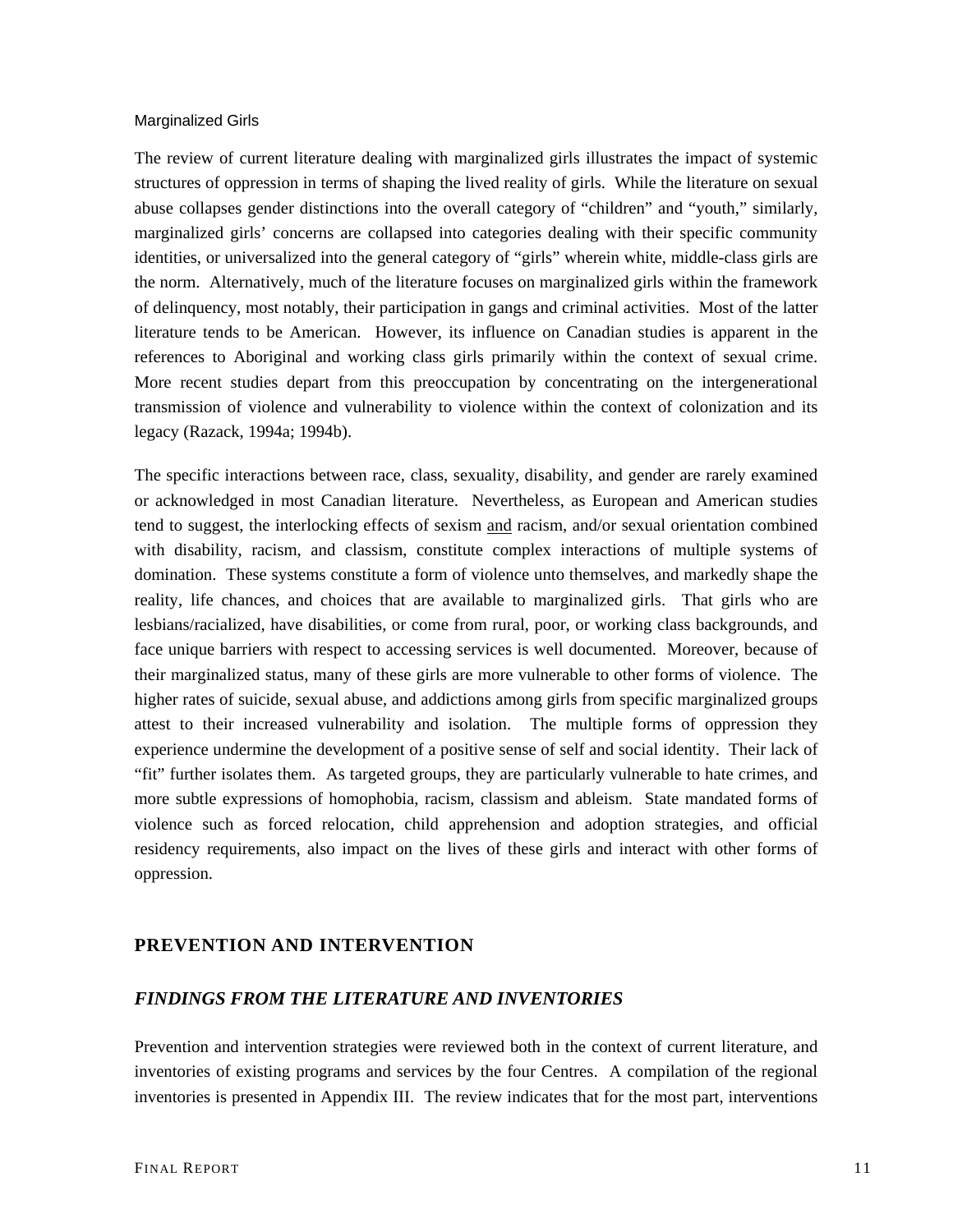and prevention strategies are not gender-specific. The exception is those programs that deal with teen pregnancy and parenting, with the majority being directed at adolescent girls. Further, most programs are framed as interventions, and through this avenue, communicate prevention strategies. Only a few of the reviewed programs present prevention in the context of promoting children's well-being.

Analysis of the inventories compiled by the different centres reveals that existing programs and services cluster around the following issues: (1) early childhood intervention in the form of parenting programs, adolescent pregnancy, prenatal care, and counselling; (2) children/adolescents who have witnessed or experienced violence in the family; (3) family counselling and prevention/intervention for families; (4) recreational programs for youth; (5) one-to-one counselling and drop-in support groups and shelters; (6) crisis intervention services; (7) conflict resolution programs, many of which also operate under the rubric of "youth crime"; (8) programs that facilitate egalitarian interactions; (9) self-esteem programs; (10) dating violence programs; (11) services for street youth; and (12) school-based programs which cover a host of issues, such as bullying.

However, many of these programs are reactive rather than proactive. Further, many school-based programs are implemented in isolation from other programs and educational initiatives. Community-based prevention and intervention programs tend to be similarly isolated, and operate on a project-by-project basis without continuity and with an over-reliance on voluntary labour. A cohesive, well-orchestrated anti-violence program which is gender-specific and integrates both service providers (including health, justice, and education) as well as communities, is lacking or seemingly not apparent in overviews of existing programs.

Programs which deal with violence as it is mediated by homophobia, racism, classism, and ableism are scarce. Just as most programs tend to be gender-neutral, existing programs tend not to account for the specificities of the experiences of the interlocking effects of race, class, ability, sexual orientation, and gender. Instead the realities and needs of Aboriginal, immigrant/refugee, racialized girls, young lesbians, girls with disabilities, girls in foster care, and poor or working class girls tend to be collapsed and universalized into a homogenous category of "girls" or "children."

Successful early intervention programs for at-risk teenagers or adult mothers begin during pregnancy or shortly after childbirth, and constitute long-term interventions. They are multidimensional, involving home services, parental education, and child-care services. They are aimed at developing parenting skills as well as general life-skills (employment qualifications, further education, etc.). These programs generally operate under the rubric of "community services."

Most programs for sexual abuse are directed at children, whereas most programs for physical abuse and neglect are directed toward parents. Programs dealing with psychological abuse involve both parents and children. Few of these programs are directed specifically at girls, and even fewer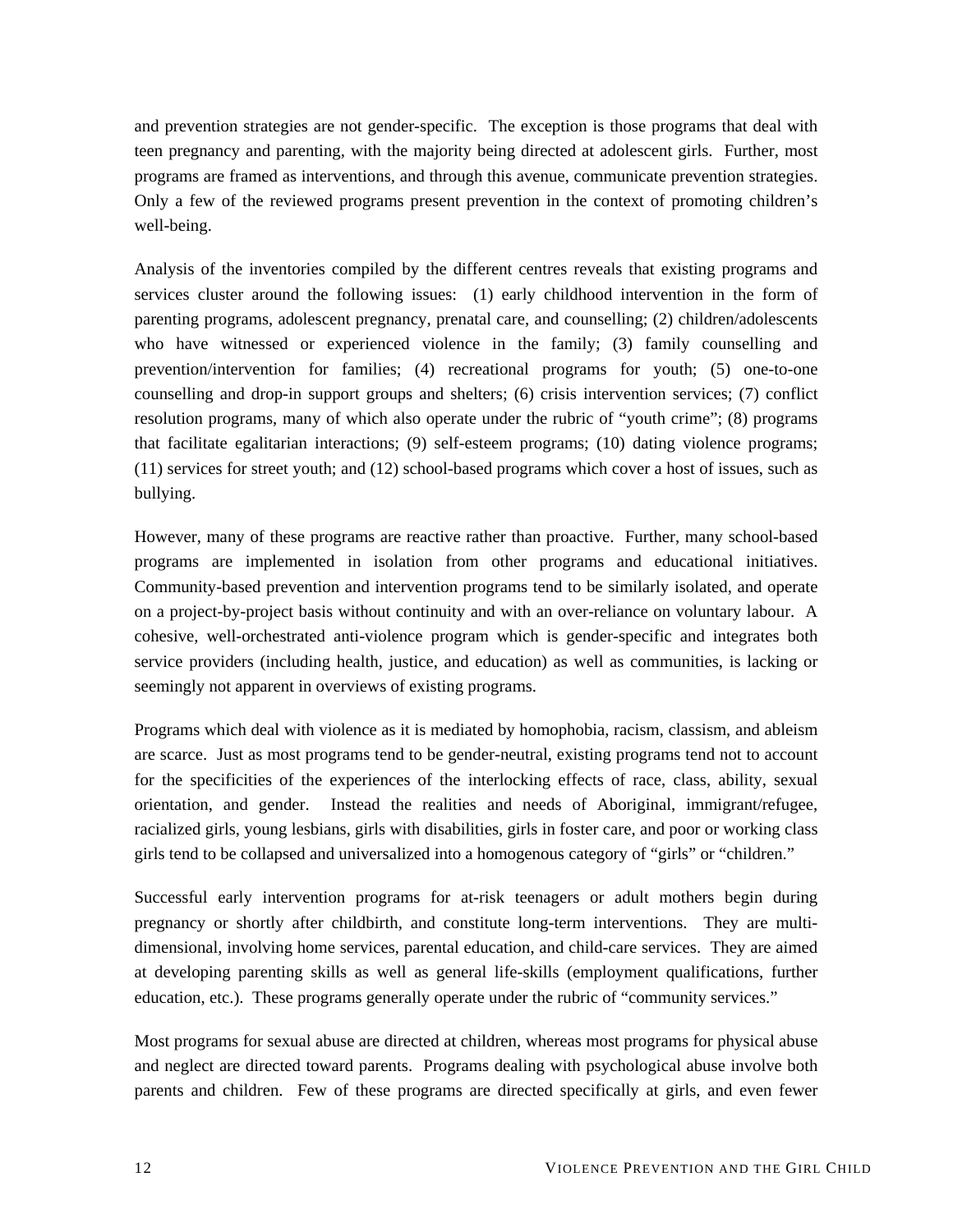consider the differential socialization of girls and boys. Nor have these programs been extensively or systematically evaluated. Most are self-evaluated in response to funders' demands.

It is apparent from the literature, that sexual or physical abuse programs need to incorporate a multidimensional perspective on child abuse and neglect, taking into consideration the impact of abuse on childhood development and children's ability to comprehend terms and concepts, interpret situations, and evaluate their safety. Programs that embrace a holistic perspective would be most beneficial to children between the ages of 7 and 12 years. However, the differential impact of programs on boys and girls needs to be carefully considered. The literature reviewed suggests that some prevention programs actually increase girls' fear of violence and responsibility. Girls with a history of sexual victimization respond differently to such programs, as compared with those who do not have such a history (Hanson and Gidycz, 1993).

A variety of school-based prevention programs have been introduced over the past few years. These programs tend to address myths about violence, victim-blaming attitudes, effects of date and acquaintance rape on victims, and resources that are available to victims. However, in many cases these programs assume a point of departure which stresses improving the communication skills of both genders, empowering girls to say "no," and teaching boys how to respond in these situations. They operate under the premise that if both genders are taught the right communication skills, the incidence of date rape would decline dramatically. Such a perspective fails to take into consideration socio-cultural factors, socio-political values, or the gendered nature of sexualized violence. In other words, they do not address the reality of male violence and the patriarchal beliefs and attitudes that underpin it. Nor do they tend to address the continuum of violence. Existing research points to the failure of such programs in changing male attitudes toward woman/girl abuse (Bohner and Schwarz, 1996; Gilbert, et al., 1991).

More recent primary prevention programs tend to incorporate a contextual analysis, highlighting the social causes contributing to violence against girls and young women. However, these programs tend to employ a gender-neutral perspective, i.e., they do not emphasize that perpetrators are usually males. They also tend to focus on issues of self-esteem, conflict resolution, and empathy. Studies note that girls tend toward empathic behaviour which impedes them from disclosing abuse and reinforces feelings of guilt and shame (Gilligan, 1982). The focus on conflict resolution in some programs is also problematic. As Gamache and Snapp (1995) note, violence does not typically stem from conflict. Instead of emphasizing the abuse of power and control, the conflict resolution model creates an illusory level playing field for all participants. The power and control that boys have over girls is completely ignored.

The literature underscores the need for differential, gender-specific violence prevention programs which are multi-dimensional and employ multi-disciplinary approaches. However, the regional inventories reveal a scarcity of such programs.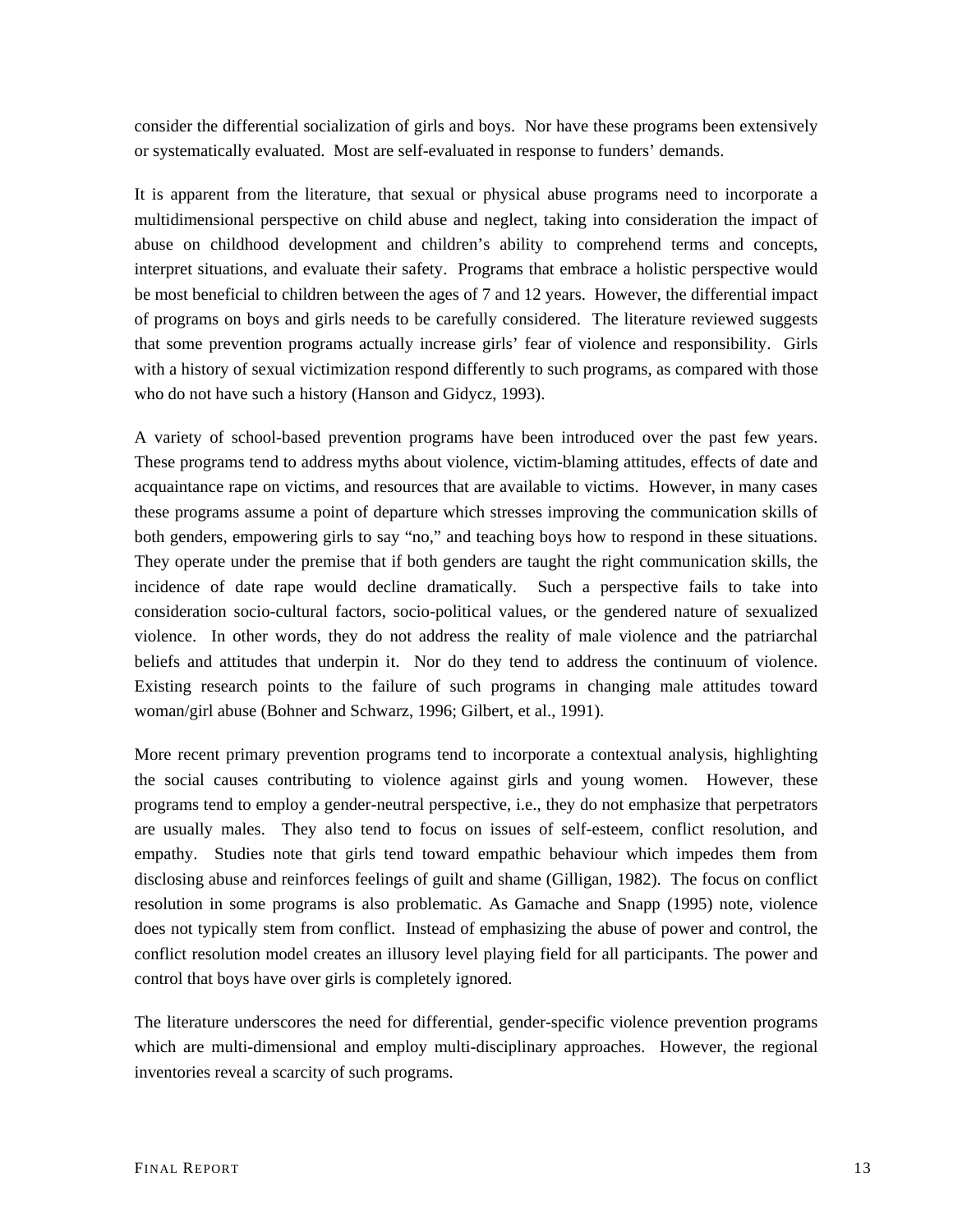# <span id="page-13-0"></span>*FINDINGS FROM THE FOCUS GROUPS*

Each of the four centres conducted focus groups consisting of service providers, researchers, teachers, and advocates, and girls in its respective region. The BC/Yukon FREDA Centre held 6 focus groups, 2 at each of the following sites: Victoria, Vancouver, and Whitehorse, Yukon. The RESOLVE Tri-provincial Network conducted a total of 6 focus groups with service providers and 2 with girls. Service provider focus groups were held in Alberta, Saskatchewan, and Manitoba, and focus groups with girls were held in Saskatoon, and Winnipeg. The Centre for Research on Violence Against Women and Children in London, Ontario, conducted 5 focus groups with girls at the following sites: Ottawa, Toronto, and London, Ontario. Additionally, 9 focus groups with service providers, community leaders, policy-makers, researchers, and advocates, were conducted in Toronto, London, Thunder Bay, and Huron County, Ontario. In the Atlantic region, 8 focus groups were held, 2 in Newfoundland, 3 in New Brunswick, 2 in Price Edward Island, and 1 in Nova Scotia. A full analysis of the regional focus group results can be found in Appendix II.

## **Common Themes Across Focus Groups**

Girls, service providers, researchers, advocates and community leaders who attended these groups acknowledged the pervasive nature of violence against girls and young women. They noted the absence of gender-specific anti-violence programming, and the lack of safe spaces for girls. Media images and the general devaluation of girls and women, were cited as common factors impacting on the development of identity and self-esteem among girls. Prevention and intervention programs were identified as being inadequate both in terms of their continuity, scope, and approaches. Participants identified the need for programs to be well-funded, to have a broader scope in terms of involving community, parents, aggressors, and victims. The need for ongoing funding for such programs was identified as critical.

Awareness of the range of violence experienced by girls, as well as an understanding of its underpinnings, was identified as a major need by both service providers and girls. Focus group participants revealed that a narrow interpretation of violence informs popular understanding of the issue, as well as the more common approaches to prevention. It was noted that violence tends to be construed as physical abuse, and that sexual harassment and other forms of gender-based violence are often normalized and accepted both by girls and boys. Girls lack the language by which to identify such violence. It was noted that many girls are re-victimized when they disclose abuse. Their concerns and experiences are not treated seriously or considered legitimate by the authorities.

Lack of access to services and outreach to marginalized girls in particular, was a common theme mentioned by focus group participants. There is a critical lack of coordination and information sharing among service providers.

The sections below detail the common themes raised by focus group participants.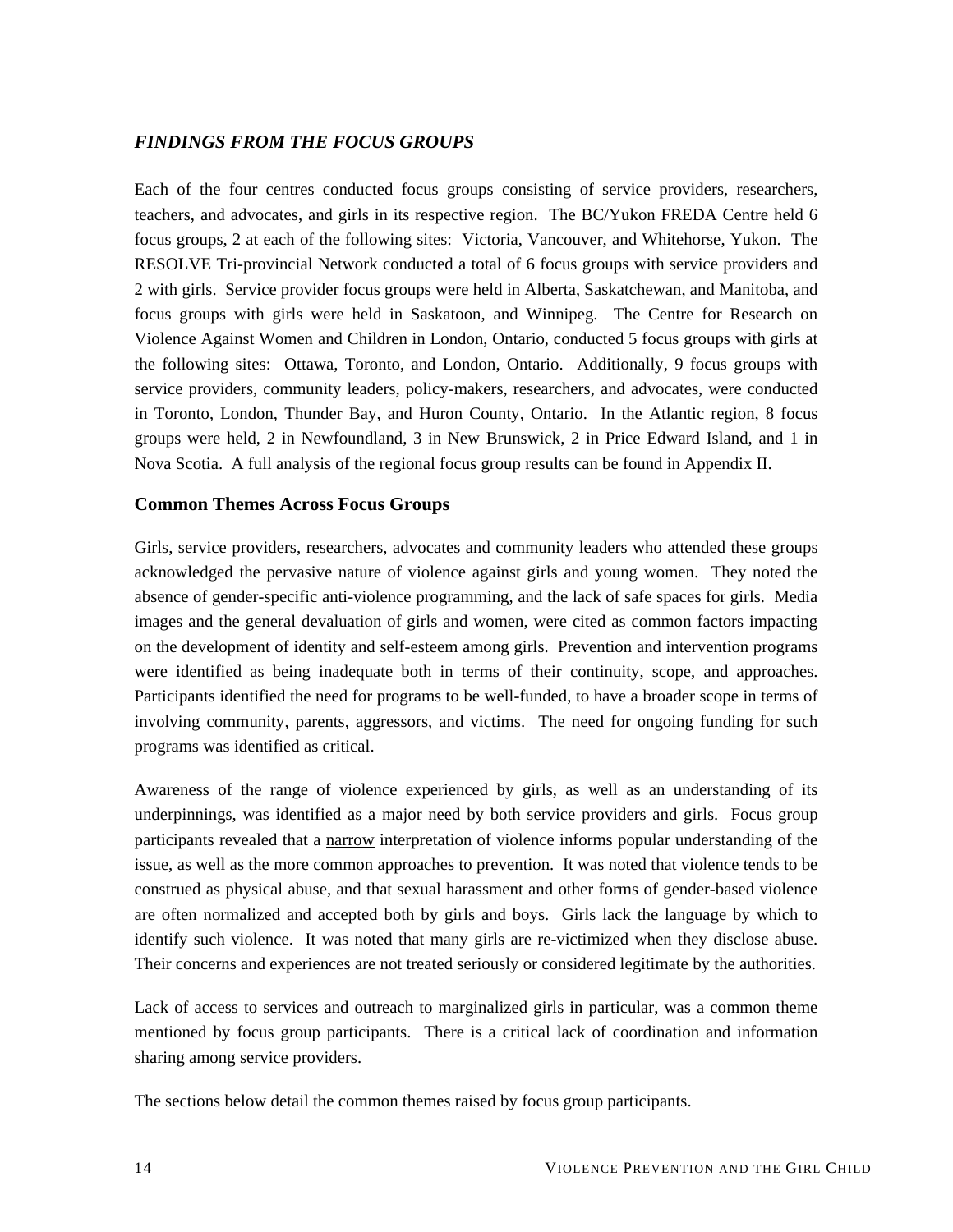# <span id="page-14-0"></span>*Programs and Services*

- Very few programs are aimed at prevention. Most are aimed at intervention. Further, since prevention often takes place through intervention, service providers and experts argued against the use of these two mutually exclusive definitions. Instead, they suggested using a "harms reduction" conceptual framework.
- The lack of continued funding for prevention programs results in a built-in capacity for failure for many of these programs. This is due primarily to the intermittent implementation of these programs which is contingent on funding; the over-use of voluntary labour, or the reliance of the program on the presence of one core person; the tailoring of programs to capitalize on different but related issues in order to get funding; and, the piecemeal funding afforded to antiviolence programs where a multiplicity of organizations apply on a project basis to one funder and are allocated minimal amounts. Participants observed that programs aimed at young offenders, and applications couched in terms of crime prevention are given more substantial funding.
- There is a lack of coordination and information exchange among service providers. Service providers were often not aware of other programs being implemented in their regions. Partnerships and sharing of resources would alleviate this gap in knowledge. This lack of coordination is also manifested in the confusion surrounding the use of different terminologies about violence.
- Follow-up to prevention programs is lacking. Rather, most are implemented on a sporadic basis, and end upon completion of the program. Programs are not tied into existing community resources that can provide the necessary follow-up.
- Gender-specific programs are desperately needed in schools. There are very few such programs, and most fail to embrace a critical perspective. There is a tendency to present such programs in a gender-neutral manner, or as correctives for miscommunication.
- Positive role models, both male and female are needed. Boys and men also need to get involved in the struggle to end gender-based violence. However, the educational approaches for boys have to be different, and must be based on a recognition of the differential impact of gender-based socialization practices.
- Prevention programs need to be introduced at every level throughout the developmental cycle. Arbitrary age categories, i.e., 6-12, 12-18, cannot be applied, and when applied, tend to be divisive. Prevention efforts must be directed at the pre-natal, kindergarten, grade school, high school and university levels.
- There is a concentration of school-based prevention programs. However, there are no or few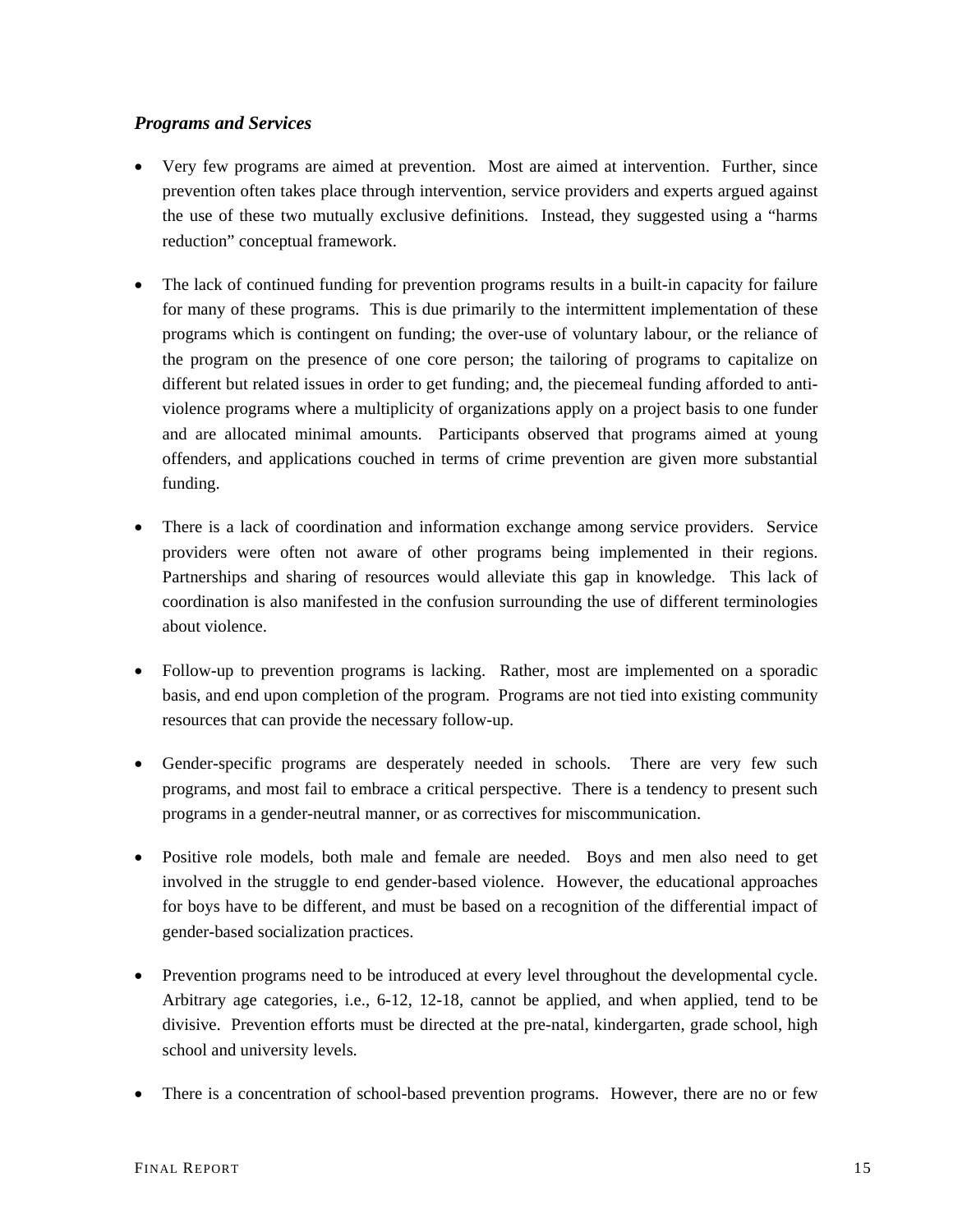<span id="page-15-0"></span>resources within schools to deal with disclosures, and to provide counselling and support.

- Programs need to be made more accessible to girls. More outreach is needed, particularly to those groups of girls that are marginalized because of race, class, sexual orientation, disability and geographic location. The needs and realities of street-involved girls also have to be incorporated into prevention programs.
- Programs need to embrace a more holistic perspective, taking into account the differential realities of girls from marginalized communities, and using a socio-cultural analysis of the causes, consequences, and contributing factors of violence.
- A major systemic obstacle to preventing violence against girls and young women, is the current climate of conservatism and backlash. Public denial of gender-based violence has also influenced funders and their willingness to contribute to programs that are framed within a gender-specific and critical paradigm.
- Lack of confidentiality as a consequence of age-related criteria poses a major challenge to girls who are trying to obtain services. Service providers are caught between trying to find adequate resources and meeting the age-related eligibility criteria imposed by social, medical, and legal services.

# *Issues facing Girls*

- Girls experience a continuum of violence, ranging from sexual harassment to rape. Societal acceptance of violence was identified as a major issue. Violence has become normalized. Self-esteem, self-image, and peer pressure are significant issues of concern to girls. Self harm (suicide, eating disorders, etc.), and the internalization of stereotypes and negative images of girls, have create a "girl-poisoning environment." Depression in girls is a symptom of this environment, as is girl-on-girl violence. Girls talked about having to "watch their backs," and living in a "war zone."
- Media images were identified across the country as impacting on girls' sense of self-esteem, body-image, and gender expectations. Focus group participants recommended that efforts be encouraged to challenge these images through media literacy, advocacy, the availability of positive role models and mentors, and through artistic expression.
- Girls overwhelmingly identified the need for "safe" and girl-specific spaces in schools, shelters, and services. Such spaces were viewed as being critical for reasons of safety, positive development of self, and identity formation.
- Girls expressed the need for: more gender-specific support groups; self-defence strategies; for boys and men to be educated about violence; systems for disclosing violence that are more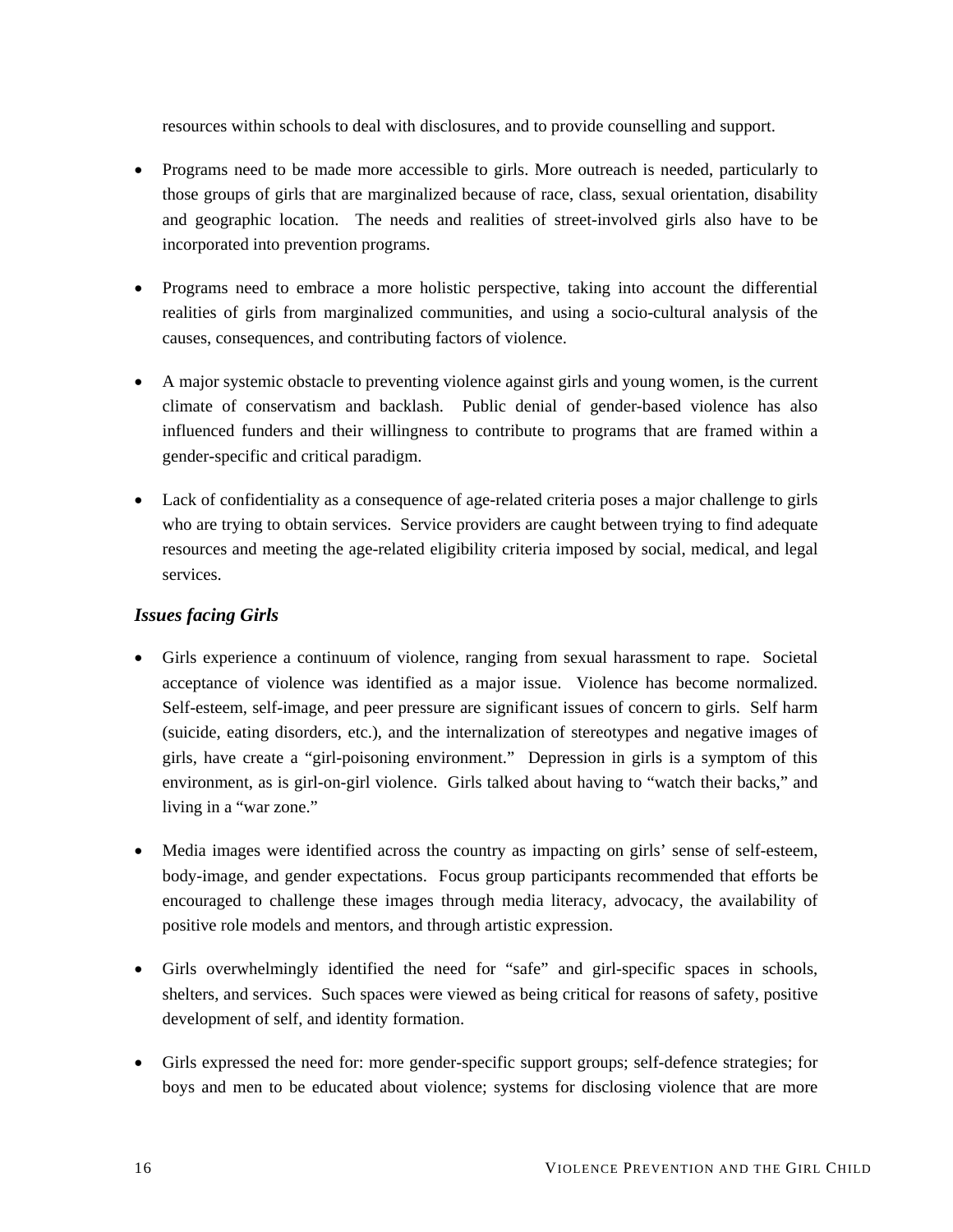accessible and equitable; evidence of justice in dealing with perpetrators; and public education.

- Isolation of girls from rural communities and other marginalized communities (by virtue of race, class, sexual orientation, disabilities), was noted as a key issue and constitutes a formidable barrier to accessing services.
- For Aboriginal girls, the loss of spirit and culture, racism, and lack of a holistic approach to violence prevention, were identified as major issues. Larger social issues including oppression, lack of employment and educational opportunities, child-care, and residential abuse were also cited.
- There is a high degree of cynicism among girls with respect to their ability to access justice from various agencies within the criminal justice system. Girls reported having their experiences trivialized and dismissed when they approached different "systems." They also reported experiences of being re-victimized by the justice system.
- Girls are confronted with a double-bind message concerning sexual abuse/assault. On the one hand, they are encouraged to disclose such abuse, and on the other hand, they are threatened with retaliation if they choose to do so. Peer pressure is one mechanism by which girls are silenced. The other is the dismissive attitudes they encounter when disclosing abuse to family and others.
- Girls who manifest violent behaviours tend to have either witnessed violence at home, or have personally experienced sexual abuse and/or sexual assault. This is one of the reasons why early intervention/prevention is so critical.
- Girls need to be involved in the planning of prevention strategies and programs. Programs based on research which examines the attitudes, skills, and beliefs of girls who have survived abuse and who resist violence are needed. Where girls have been involved in the development and intervention of programs, the success rate of these programs has been high.
- Poverty and substance abuse were other factors identified by focus group participants as contributing to a negative environment for girls. Growing up in poverty reduces the lifechances for girls, as does substance abuse (by themselves, or by parents/guardians). Poverty was also cited as contributing to the sexual exploitation of girls.
- Focus group participants identified education about violence as an urgent need. Girls need to be taught how to define their experiences of violence, where to seek support and assistance, and how to deal with the impact of such violence. Issues of power and control, both in relationships and on a systemic level, greatly affect the lives of girls. The misuse of power by others, and the powerlessness experienced by girls, were identified as key issues.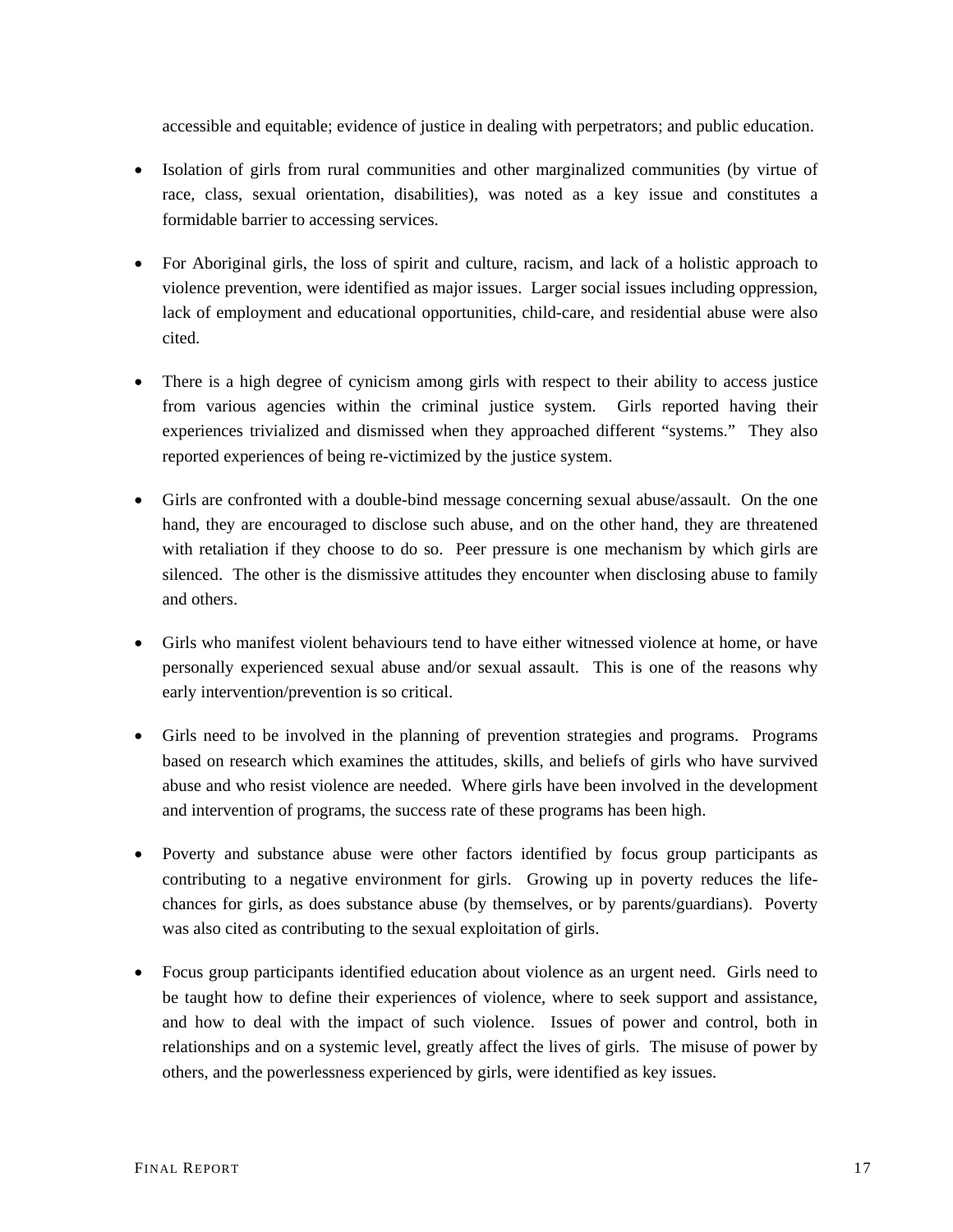- <span id="page-17-0"></span>• Sexuality and sexual orientation were identified as significant issues for girls, as was teen pregnancy, and sexually transmittable diseases. The vulnerability of girls to coercive sexual relationships and the sexual exploitation of marginalized and street-involved girls was highlighted.
- For many girls, age and consent issues posed a major barrier to accessing services. Caught between the various age-related categories for eligibility for programs, girls often find themselves too old to be "children," and too young to be considered adult "women."
- Girls are unaware of their rights. Education regarding human rights would provide a necessary corrective to this situation.

# **CONCLUSION**

In conclusion, the findings of this research reveal that violence against girls is common and endemic in Canadian society. That such violence is becoming normalized and increasingly accepted as a way of life is indicative of the need for urgent action. Canadian girls are subjected to a continuum of violence, ranging from sexist remarks, sexual harassment, exclusionary attitudes and behaviours, to rape, battering, and murder. Safe gender-specific spaces, programs, and services for girls are necessary and more effective in the long-term.

The research conducted by four of the Alliance of the Five Research Centres on Violence (AFRCV) reveals that: (1) there are few violence prevention initiatives in place; (2) existing initiatives are under-funded, sporadic, and intermittent; (3) there is lack of coordination among programs and an integration of programs with existing services; (4) very few programs are genderspecific despite their need and demonstrated success of such programs; and (5) that the dichotomy between violence prevention and intervention is illusory. A more effective model would begin from the perspective of "harms reduction." Current violence prevention strategies are concentrated in high schools and aimed at teens. A more holistic approach is required if the issue of violence is to be dealt with in an adequate manner. Strategies should begin at an early age and involve all parties. More importantly, current strategies need to employ a critical, gender-based perspective in locating and defining the causes and consequences of violence.

The research also reveals that effective programs need to be gender-specific as the outcomes and impacts vary for boys and girls. The differential gender-role socialization of girls and boys needs to be recognized and used as a point of departure for the development of programs and services. As well, the definition of violence requires broadening to include all of the subtle and explicit forms of violence to which girls are currently subjected. A critical, holistic, gender-based, and anti-exclusionary perspective is necessary. This would allow for the inclusion of other forms of violence, and for the relevance of programs to marginalized girls.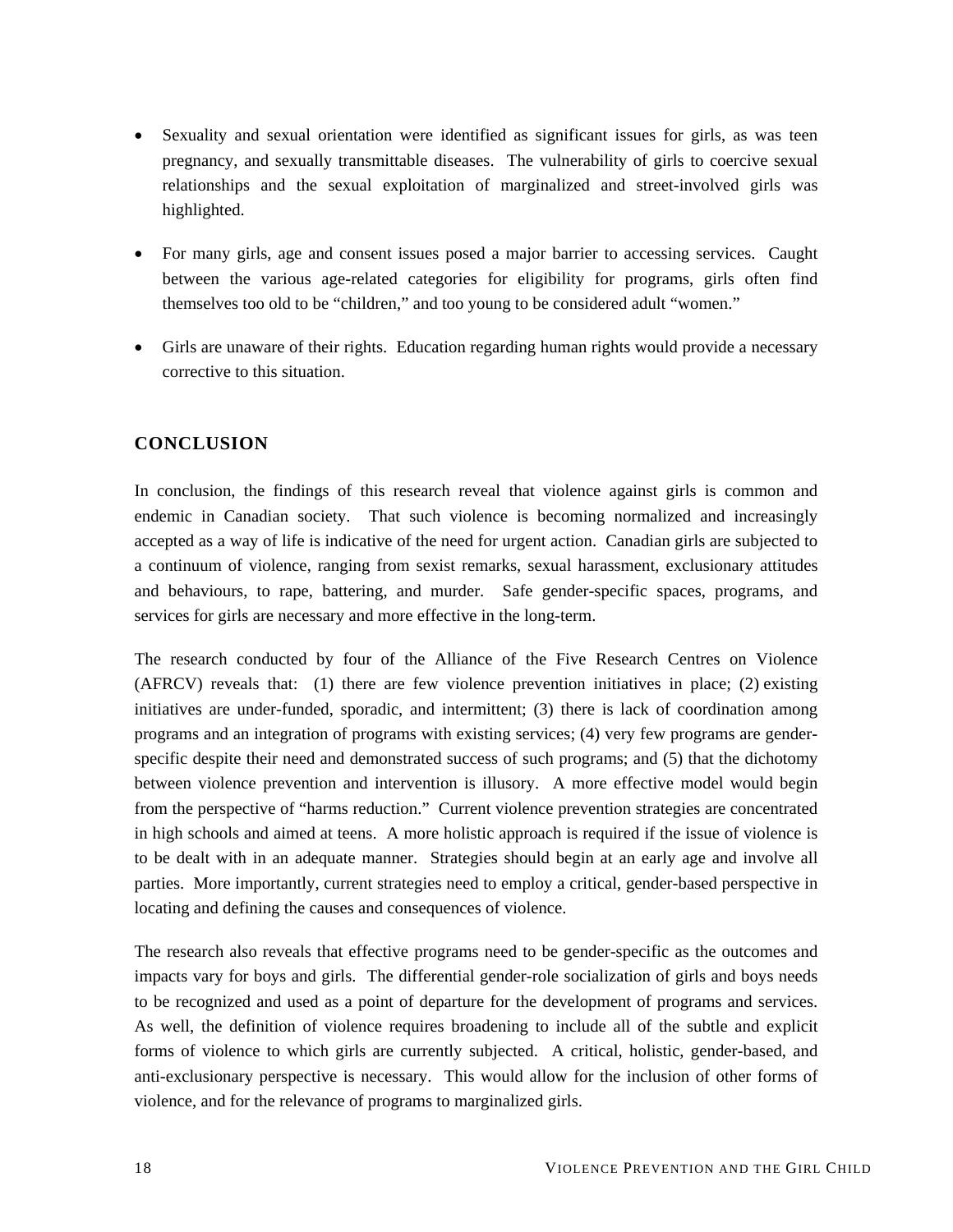The issues confronting marginalized girls demand immediate attention. There is a paucity of Canadian research in this area. Hence, the needs of marginalized girls do not figure prominently in the literature, nor in the descriptions of programs and services outlined in the inventories. Nevertheless, the particular socio-structural conditions affecting the communities to which these girls belong, highlights the potential of their enhanced vulnerability to violence. This is a direct consequence of the interlocking nature of various forms of oppression and their cumulative impact on shaping the life-chances and experiences of marginalized girls.

The girls who participated in focus groups across the country voiced similar concerns. They identified media images as major influences, shaping their definitions of themselves and their gender, as well as expectations regarding normative, sanctioned behaviours and appearances. In order to counter the detrimental impact of media messages, it is critical to integrate media literacy and advocacy initiatives, and to encourage girls and young women to develop their own forms of alternative media and self-expression.

The devaluation of girls and women underpins the gender-based violence directed at them. However, girls and young women tend to internalize their responses which then manifest in forms that are highly detrimental to their growth and their potential. Eating disorders, substance abuse, self-harm, attempts at suicide, and loss of self-esteem are but a few of the myriad of forms through which responses to violence are internalized. Combined with racism, homophobia, classism, isolation and ableism, this devaluation can be extreme and can result in self-hatred and the ultimate destruction of self. Socio-structural factors such as poverty, unemployment, and restrictive immigration laws exacerbate the situation, forcing many girls to flee abusive homes and communities, and to seek refuge and relief on the streets where they are subjected to further abuse.

Girls and service providers hold little hope for change. Yet in order to begin the task of dismantling gender-based violence, primary and secondary intervention programs are a necessity. That some programs have been successful can be evidenced from existing research. In order to render current programs more effective, their scope, time-span, and sustainability has to be ensured. Further, programs have to be grounded in research and the lived experience of girls. However, given the historically entrenched nature of violence against women and girls, any form of prevention would, by necessity, have to employ multi-dimensional and multi-disciplinary approaches.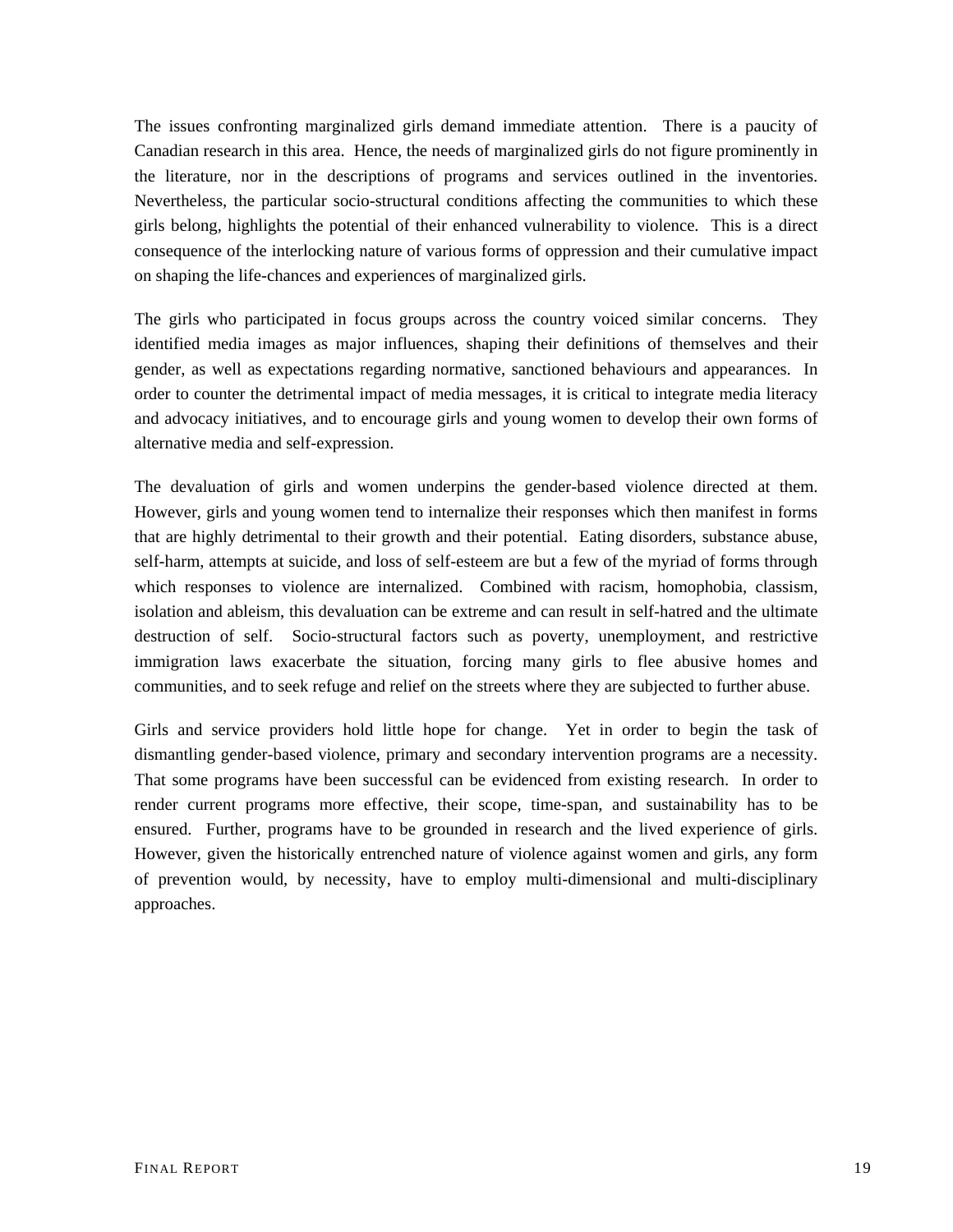# <span id="page-19-0"></span>**RECOMMENDATIONS**

- A clear, coordinated government mandate on violence prevention which embraces a gender specific and culturally sensitive perspective, is urgently required. Solutions and programs cannot afford to be compartmentalized, or operated on a piece-meal basis.
- Prevention and intervention need to be conceptualized within a "harms reduction" model as intervention often leads to prevention, and the two are not mutually exclusive categories in social life.
- There is a clear need for research and programs which are gender-specific, and which take as their point of departure, the reality that socialization practices differ for girls and boys. Girls respond differently to violence.
- There is an urgent need for safe spaces for girls. This includes "girls only" spaces within schools, as well as gender-specific shelters and services for street involved and high risk girls. Additionally, viable gender-specific exiting mechanisms need to be identified and implemented for street-involved girls, and girls who are sexually exploited. Sexually exploited girls must be given viable alternatives, economic compensation and employment training and opportunities.
- There needs to be a recognition by government and society at large regarding the oppression of Aboriginal and other cultural groups, and the need for culture-specific programming within a critical gender-based and structural perspective. This will enable a clearer definition and understanding of violence as it is manifested both within and against these communities.
- Violence needs to be understood and conceptualized as operating on two interconnected levels: the level of the individual within a family, and the societal level. There needs to be a recognition of the contribution of larger social forces such as racism, homophobia, poverty, unemployment, geographic and social isolation, and their intersection with partriarchal beliefs and values, which translate and shape the lived reality of girls and women.
- The impact of municipal, provincial, territorial, and federal policies on structuring and shaping the lives of girls in contemporary society needs to be examined. For instance, policies which have a direct impact on homeless girls, such as panhandling laws, need to be analyzed and documented. Similarly, the impact of immigration laws on facilitating the trafficking of girls as sex trade workers, domestic workers, and child brides, needs to be investigated.
- Psychological abuse needs to be defined both in the literature and in practice. Associated behaviours must be identified and taught to girls as well as service providers. Girls need to be taught the language to define abuse, and to be alerted to the resources that are available in their communities.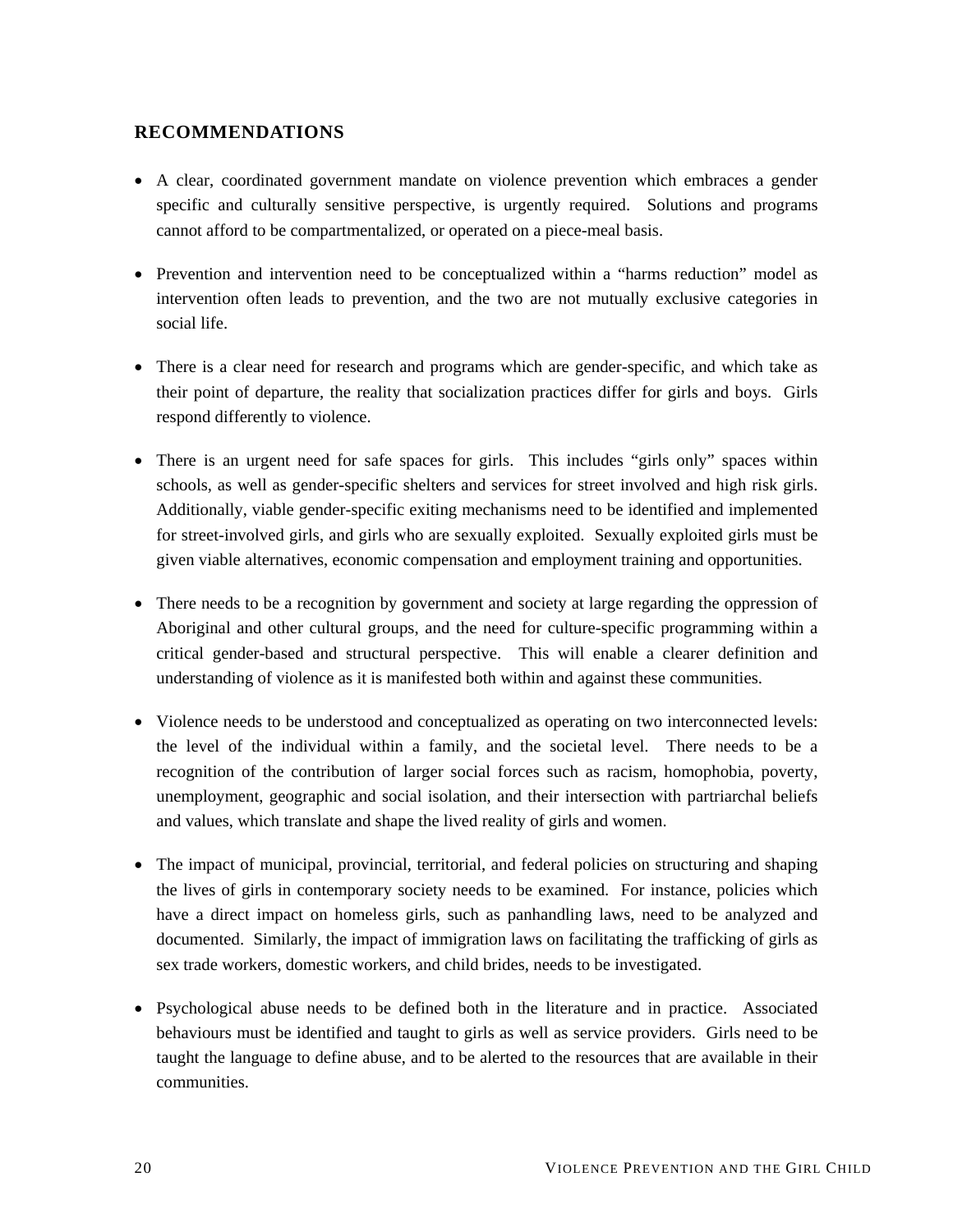- There is an urgent need for more services, particularly to those communities that are isolated by virtue of geographic distance, cultural factors, and economic conditions. More emphasis needs to be placed on outreach strategies aimed at these groups.
- Services need to be coordinated, and service providers encouraged to obtain a gender-based and socio-structural analysis of the contributing factors and effects of violence.
- Anti-violence education must involve school administrators, teachers, parents, and community agencies. In order to be effective, such programs not only have to be gender-specific, but must also be integrated with other educational and community initiatives, and address connections between homophobia, racism, and sexism.
- Programs which have demonstrated success should be universalized and implemented in other geographic locations.
- Systematic evaluation is required and should be encouraged. Programs should be provided with funds to have such evaluations conducted.
- Institutional disregard of harassment gives implicit permission for it to continue unabated and publicly in schools, thus trivializing girls' experience, normalizing violence, and encouraging boys to move along the continuum of aggressive behaviours toward battering and rape. Intervention programs in schools therefore, need to be gender-specific, and schools need to publicly demonstrate their commitment by developing policies that outline the non-acceptance of sexual harassment and other forms of violence.
- Harms reduction strategies which are grounded in a critical socio-political analysis of violence are needed. Equal opportunity tactics do not work when gendered power imbalances exist. Rather, equity models that explore policies and practices which address systemic barriers need to be implemented.
- A community development approach needs to be implemented in order to ensure ownership of the issue by community groups. Ownership helps to alleviate mistrust and alienation.
- Incremental planning of programs needs to be used in order to facilitate formal evaluations at all stages of the program. Thus, stage one outcomes influence the planning and implementation of stage two, etc. This type of planning offers an opportunity for community participation.
- Family violence and dating violence prevention programs have tended to describe abuse without providing the necessary skills for the development of healthy relationships. There is a need for the dissemination of information about healthy relationships, and the portrayal of positive role models.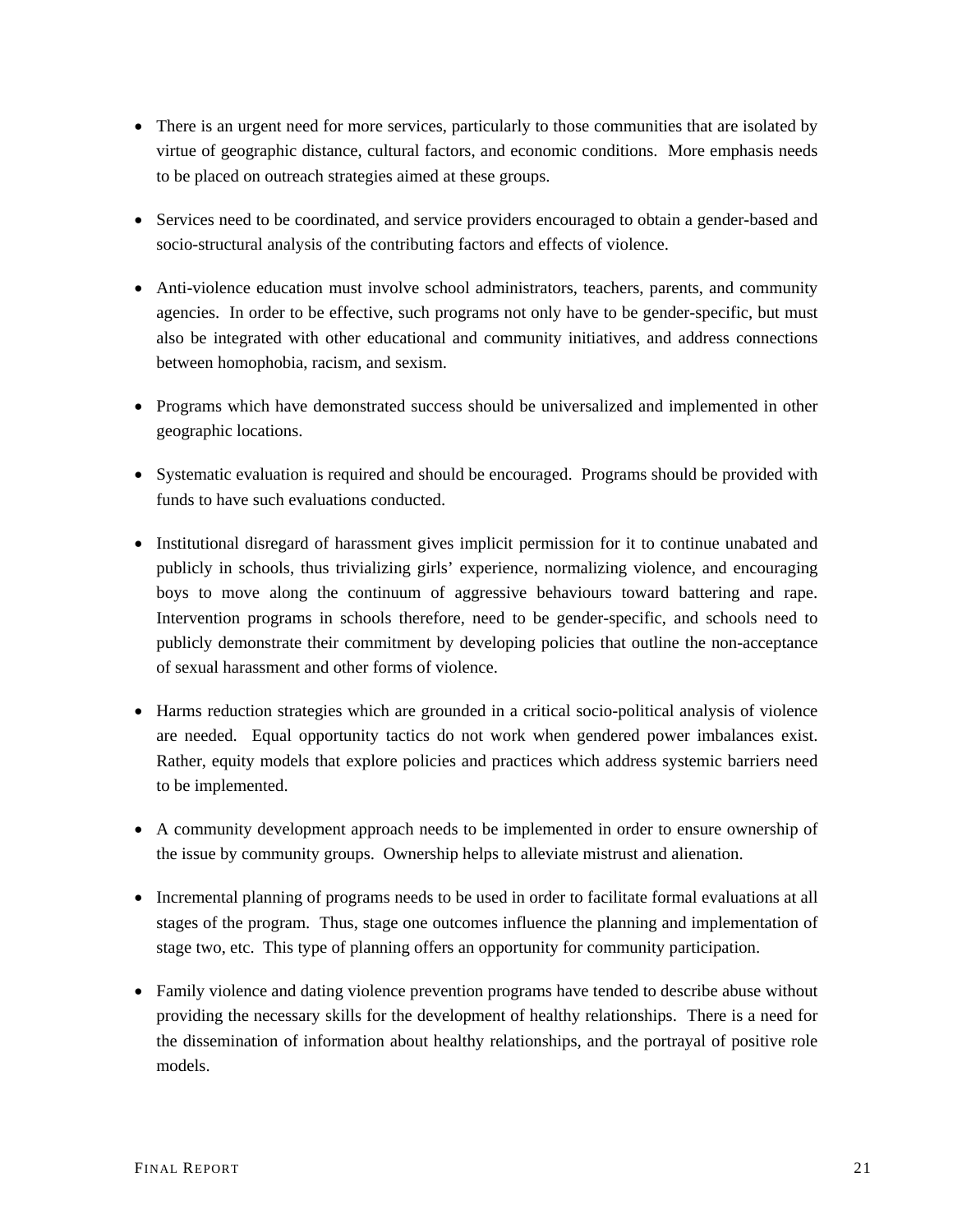- Raising awareness about violence continues to be a priority. However, the definition of violence used needs to be broadened to include the continuum of violent behaviours that impact upon and affect the lives of girls, boys, and entire communities.
- The devaluation of women as it is communicated through the popular media needs to be challenged at every level. Despite existing policies and legislation, the media continue to portray women in ways that are unrealistic, and that have a detrimental impact on girls and young women. Media literacy and media advocacy initiatives need to be supported by all levels of government.
- Age and consent issues need to be clarified and researched with regard to their impact on the accessibility of services for girls.
- Communities should be funded to conduct safety audits. This would involve all sectors of the community, raise awareness about violence, and provide girls and women with critical information.
- Funding needs to be long-term and committed, not project-specific, if it is to make a difference. All types of violence that affect girls have been proven to be cyclical and in order to break that cycle, it is necessary to have ongoing programming. Long-term, ongoing programs covering the full spectrum of prevention through harms reduction, as well as various levels of intervention, are needed to make a significant difference.
- There is a paucity of research on violence as it affects Canadian girls. Additional research which examines the broad spectrum of violence (state-level violence, homophobia, racism, classism, ableism) needs to be encouraged.
- Health Canada's National Clearinghouse on Family Violence should be utilized as the site for the collating and dissemination of current academic and community-based research on violence against girls and models for harms reduction.

These recommendations do not fully reflect the range of concerns that were articulated in focus groups across the country. However, they do suggest areas of future investigation and immediate action.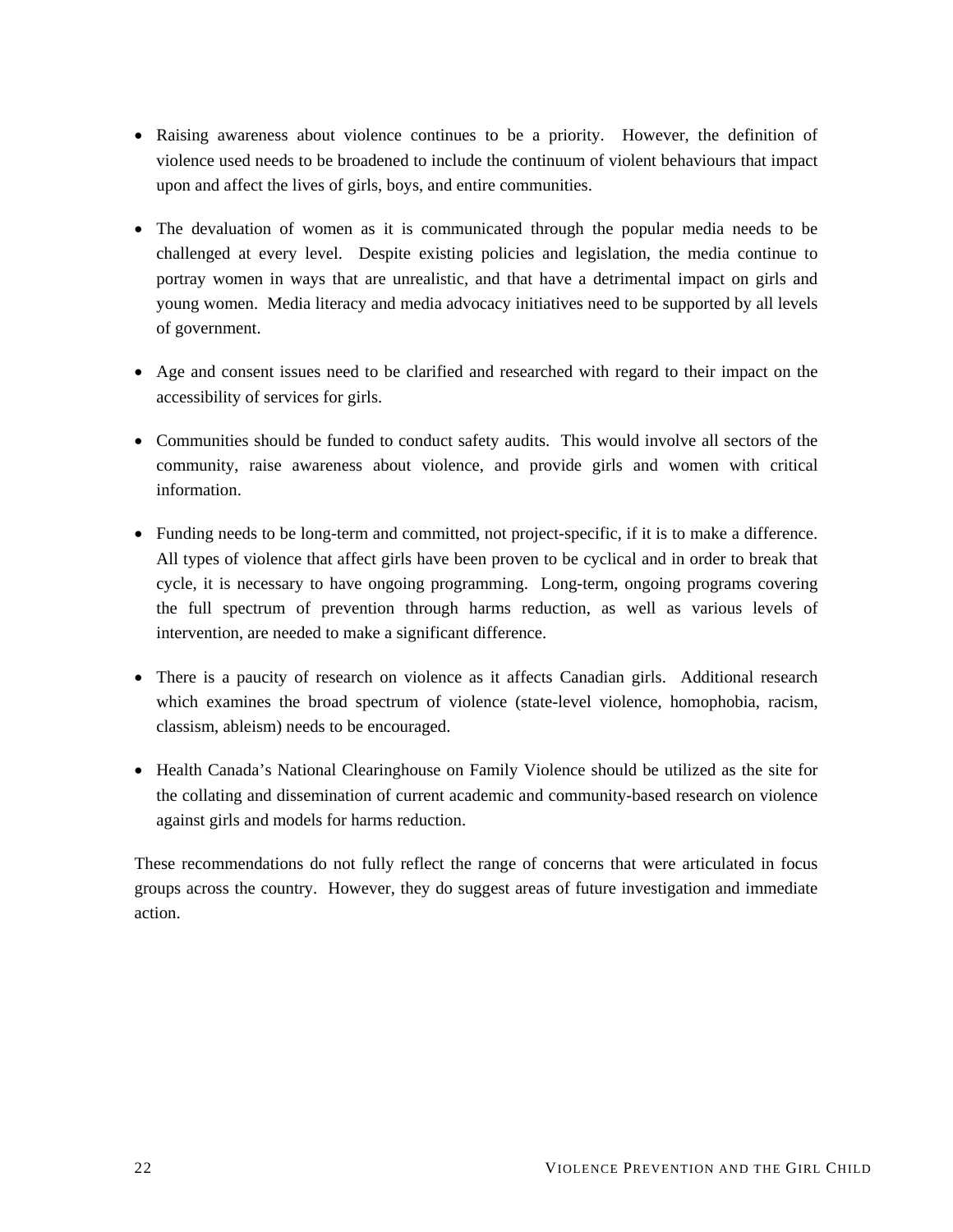#### <span id="page-22-0"></span>**REFERENCES**

Artz, Sybille. *Sex, Power, and the Violent School Girl*. Toronto, ON: Trifolium Books, 1998.

- Bard, M. "Role of Law Enforcement in the Helping System." In *Community Mental Health and the Criminal Justice System.* ed. J. Monahan. Elmsford, NJ: Pergamon Press, 1970.
- Barnes, G. E., L. Greenwood, and R. Sommer. "Courtship Violence in a Canadian Sample of Male College Students," *Family Relations*, 40 (1991): 37-44.
- Bohner, Gerd and N. Schwarz. "The Threat of Rape: Its Psychological Impact on Nonvictimized Women." In *Sex, Power, Conflict: Evolutionary and Feminist Perspectives,* ed. David M. Buss and Neil M. Malamuth, 160-174. New York: Oxford University Press, 1996.
- Byers, E.S., L. Price and Dating Violence Team. "A Multidisciplinary Collaborative Approach to Understanding Dating Violence." In J. Proulx & W. Josephson (Chairs) *Dating Violence Research in Canada: Problems, Projects, Prevention*. Symposium presented at the meeting of the Canadian Psychological Association, Toronto, June. Abstract published in *Canadian Psychology*, 1997, 38 (1997): 137-138.
- Canadian Centre for Justice Statistics. *Juristat Service Bulletin*, 14, 8 (1994): 10.
- Canadian Justice Statistics. *Statistics Canada Report: Family Violence in Canada, Current National Data*. Ottawa, ON: Department of Justice, June 1994.
- Canadian Mental Health Association. *Depression: An Overview of the Literature*. Ottawa: Canadian Mental Health Association, 1995.
- Carlson, B.E. 1990. "Adolescent Observers of Marital Violence." *Journal of Family Violence* 5: 285-299.
- Davis, Sylvia with Martha Shaffer. "Prostitution in Canada: The Invisible Menace or the Menace of Invisibility." 1994. Online, November 23, 1995. Available: http://www.walnet.org/csis/papers/sdavis.html
- Debold, E. "Helping Girls Survive the Middle Grades." *Principal*, 74, 3 (1995): 22-24.
- Department of Justice. *The Uniform Crime Reporting Survey*. Ottawa, ON: Department of Justice, 1992.
- Finkelhor, D. and K. Kendall-Tackett. "A Developmental Perspective on the Childhood Impact of Crime, Abuse, and Violent Victimization." In *Rochester Symposium on Developmental Psychopathology, Developmental Perspectives on Trauma: Theory, Research, and Intervention*, Vol. 8, ed. D. Cicchetti & S.L. Toth, 1-32. Rochester NY: University of Rochester Press, 1997.
- Friedman, Sara Ann with Courtney Cook. *Girls, A Presence at Beijing*. New York: NGO WGGs (Working Group on Girls), 1995.
- Gamache, Denise and Sarah Snapp. "Teach Your Children Well: Elementary Schools and Violence Prevention." In *Ending the Cycle of Violence: Community Responses to the Children of Battered Women,* eds. Peled, Einat, et al. Newbury Park, CA: Sage Publications, 1995.
- Gilbert, B. J., M. Heesaker and L.J. Gannon. "Changing Men's Sexual-Aggression-Supportive Attitudes: A Psycho-educational Intervention," *Journal of Counseling Psychology*, 38 (1991): 197-203.
- Gilligan, Carol. *In a Different Voice*. Cambridge, MA: Harvard University Press, 1982.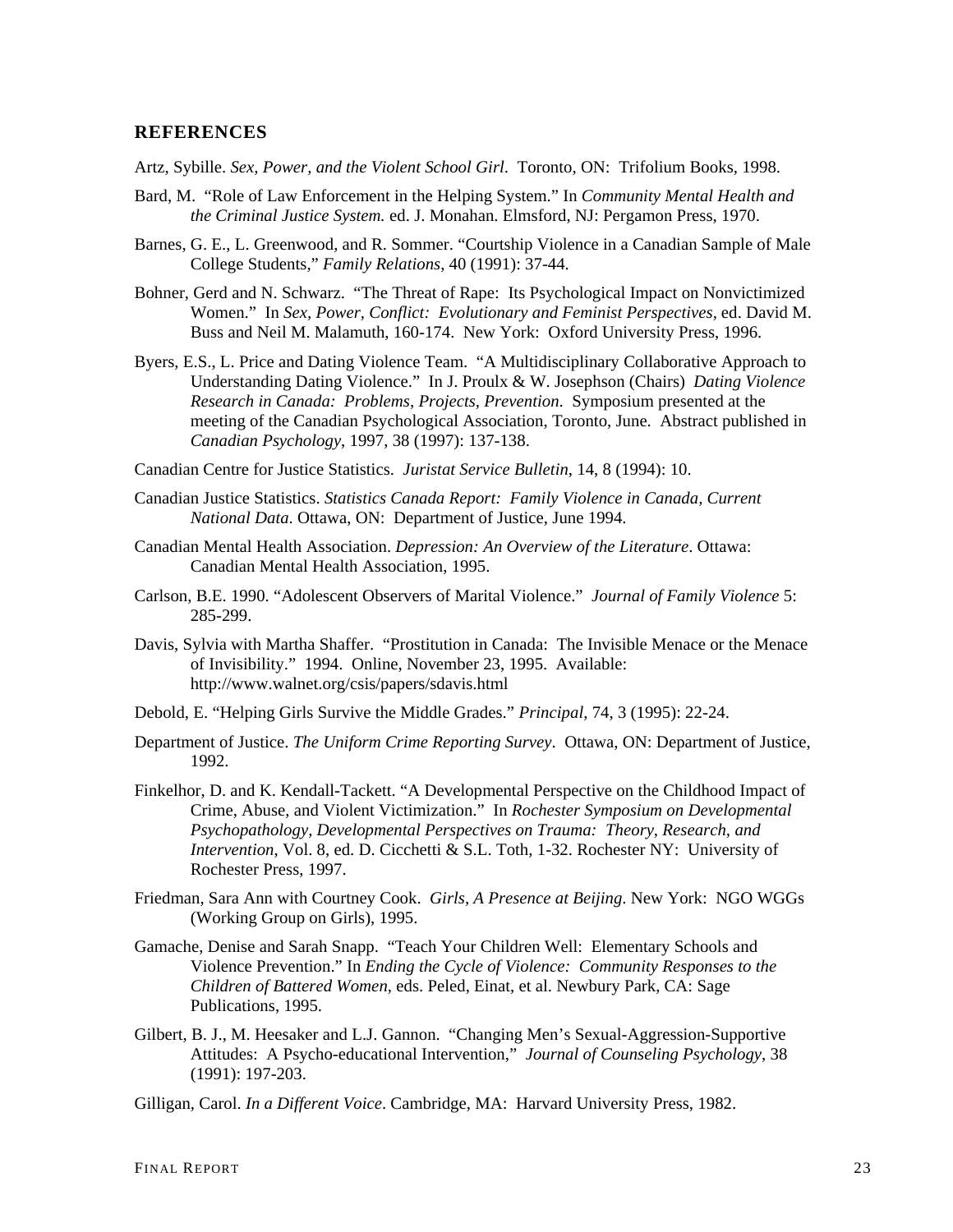- Graham-Bermann, S.A. and A.A. Levendosky. "Traumatic Stress Symptoms in Children of Battered Women." *Journal of Interpersonal Violence*, 13 (1998): 111-128.
- Hanson, K. and A. Gidycz. "Evaluation of a Sexual Assault Prevention Program." *Journal of Consulting and Clinical Psychology* 61, 6 (1993): 1046-1052.
- Health and Welfare Canada. *Suicide in Canada: Update on the Report of the Task Force on Suicide in Canada.* Ottawa, ON: Health and Welfare Canada, 1994.
- Hughes, Donna M. "Sex Tours via the Internet." *Agenda: A Journal about Women and Gender* (South Africa) 28 (1996): 71-76. Available on the Internet: http://www.feminista.com/v1n7/hughes.html

\_\_\_\_\_\_\_\_. "Sexual Exploitation and Trafficking of Women on the Internet." February 1997. Available on the Internet: http://www.uri.edu/artsci/wms/hughes/catw/philos.htm

- Hughes, H.M. and S.J. Barad. "Psychological Functioning of Children in Battered Women's Clinics." *American Journal of Orthopsychiatry*, 53 (1983): 525-531.
- Hunter, Joyce. "Violence Against Lesbian and Gay Male Youths," *Journal of Interpersonal Violence*, 5, 3, (1990): 295-300.
- Jaffe, P., D. Wolfe and S.K. Wilson. *Children of Battered Women.* Thousand Oaks, CA: Sage, 1990.
- Jaffe, P., D. Wolfe, S.K. Wilson and L. Zak. "Family Violence and Child Adjustment: A Comparative Analysis of Girls' and Boys' Behavioral Symptoms." *American Journal of Psychiatry*, 143 (1986): 74-77.
- King, A., B. Wold, C. Tudor-Smith and Y. Harel. *The Health of Youth: A Cross-National Survey.*  Copenhagen, Denmark: WHO Regional Office for Europe, 1996.
- LaRocque, E.D. "Violence in Aboriginal Communities." In *The Path To Healing: The Report of the National Round Table on Health and Social Issues*: 72-89. Ottawa, ON: National Round Table on Health and Social Issues, 1993.
- Lowman, John. "Taking Young Prostitutes Seriously." *Canadian Review of Sociology and Anthropology*, 24 (1 Feb 1987): 99-116.
- Lowman, John. "Prostitution Law Reform in Canada." 1998. School Of Criminology, Simon Fraser University. 1998. To be published in an anthology celebrating the fiftieth anniversary of the Institute of Comparative Law in Japan, Chuo University. Ed. T. Shiibashi. Available on the Internet: http://users.uniserve.com/~lowman/
- McEvoy, M. and J. Daniluk. "Wounds To the Soul: The Experiences of Aboriginal Women As Survivors of Sexual Abuse." *Canadian Psychology*, 36 (1995): 221-235.
- McGillivray, A. and B. Comaskey. Black Eyes All the Time: Intimate Violence, Aboriginal Women and Justice System Response. Toronto: University of Toronto Press, (in press).
- McIvor, Sharon D. and Teressa A. Nahanee. "Aboriginal Women: Invisible Victims of Violence." In *Unsettling Truths: Battered Women, Policy, Politics, and Contemporary Research in Canada*, ed. Kevin Bonnycastle and George S. Rigakos, 63-69. Vancouver, BC: Collective Press, 1998.
- Mercer, S.L. *Not a Pretty Picture: An Exploratory Study of Violence against Women in High School Dating Relationships.* Unpublished data available from Education Wife Assault, Toronto, ON, 1987.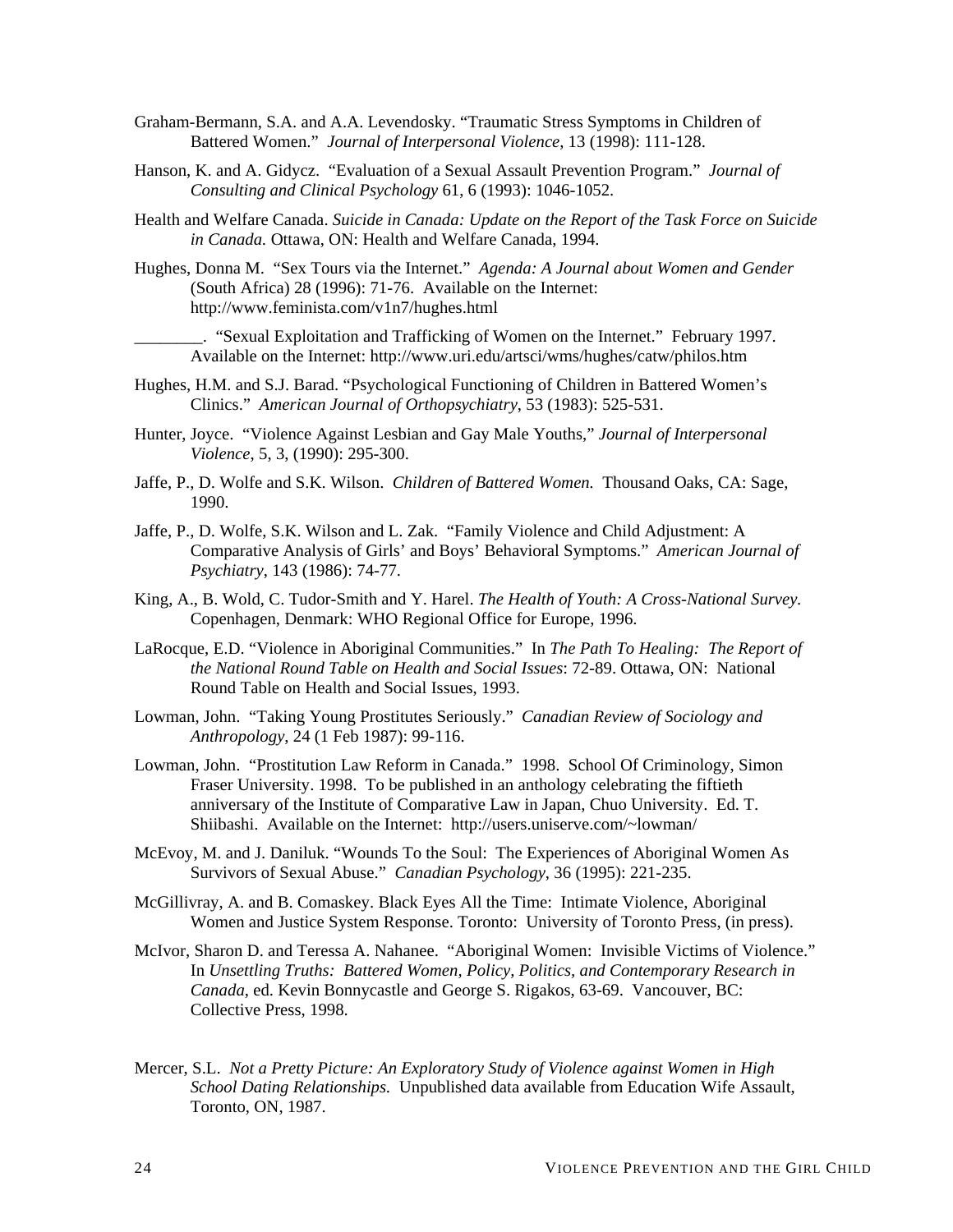- Miller, Katherine J. "Prevalence and Process of Disclosure of Childhood Sexual Abuse among Eating-Disordered Women." In *Sexual Abuse and Eating Disorders*, ed. Mark F. Schwartz and Leigh Cohn, 36-51. New York: Brunner/Mazel, 1996.
- Moore, Shelley. "Theorizing Anorexia and Bulimia in Girl Survivors of Violence." *Literature Review, Appendix I, Violence Prevention and the Girl Child*. Report of the Alliance of Five Research Centres on Violence, 1998.
- National Forum on Health. "An Overview of Women's Health." *Canadian Health Action: Building on the Legacy*. Ottawa: National Forum on Health, 1997.
- Obeidallah, D., S. McHale, and R. Silbereisen. "Gender Role Socialization in Adolescents' Reports of Depression: Why Some Girls and Not Others?" *Journal of Youth and Adolescence*, Vol. 25, No. 6 (1996): 775-785.
- Razack, Sherene. "From Consent to Responsibility, from Pity to Respect: Subtexts in Cases of Sexual Violence involving Girls and Women with Developmental Disabilities," *Law and Social Inquiry*, 19, 4 (Fall 1994a): 891-922.

\_\_\_\_\_\_\_\_. "What is To Be Gained by Looking White People in the Eye? Culture, Race and Gender in Cases of Sexual Violence," *Signs*, 19, 4 (1994b): 894-923.

- Rich, Adrienne (1979/1980) "Compulsory Heterosexuality and Lesbian Existence," *Signs*, 5: 631-660.
- Robinson, Thomas N., Joel D. Killlen, Iris F. Litt, Wilson D. Lawrence, M. Darrell, Farish K. Haydel, Chris Hayward, Barr C. Taylor. "Ethnicity and Body Dissatisfaction: Are Hispanic and Asian Girls at Increased Risk for Eating Disorders?" *Journal of Adolescent Health* 19, 6 (Dec 1996): 384-393.
- Russell, Susan with the Canadian Federation of University Women. *Take Action for Equality, Development and Peace: A Canadian Follow-up Guide to Beijing '95*. Ed. Linda Souter and Betty Bayless. Ottawa, ON: CRIAW, Canadian Beijing Facilitating Committee, 1996.
- Savin-Williams, Ritch C. "Verbal and Physical Abuse as Stressors in the Lives of Lesbian, Gay Male, and Bisexual Youths: Associations with School Problems, Running Away, Substance Abuse, Prostitution, and Suicide." *Journal of Consulting and Clinical Psychology*, 62, 2 (1994): 261-269.
- Schramm, Heather. *Young Women who use Violence: Myths and Facts*. Calgary, AB: Elizabeth Fry Society of Calgary, 1998.
- Shkilnyk, A.M. *A Poison Stronger than Love: The Destruction of An Ojibway Community*. New Haven, CT: Yale University Press, 1985.
- Statistics Canada. *Health Reports*, 7, 4 (1996): 11-24.
- Statistics Canada. *National Health Population Survey*. Ottawa, ON: Statistics Canada, 1995.
- Stein, Nan. 1993. *Secrets in Public: Sexual harassment in our Schools*. Wellesley, MA: Center for Research on Women at Wellesley College and the NOW Legal Defense and Education Fund.
- Suleman, Zara and Holly McLarty. *Falling Through the Gaps: Gaps in Services for Young Women Survivors of Sexual Assault*. Vancouver, BC: FREDA, 1997.
- Ticoll, Miriam and Melanie Panitch. "Opening the Doors: Addressing the Sexual Abuse of Women with an Intellectual Disability," *Canadian Woman Studies*, 13, 4 (Summer 1993): 84-87.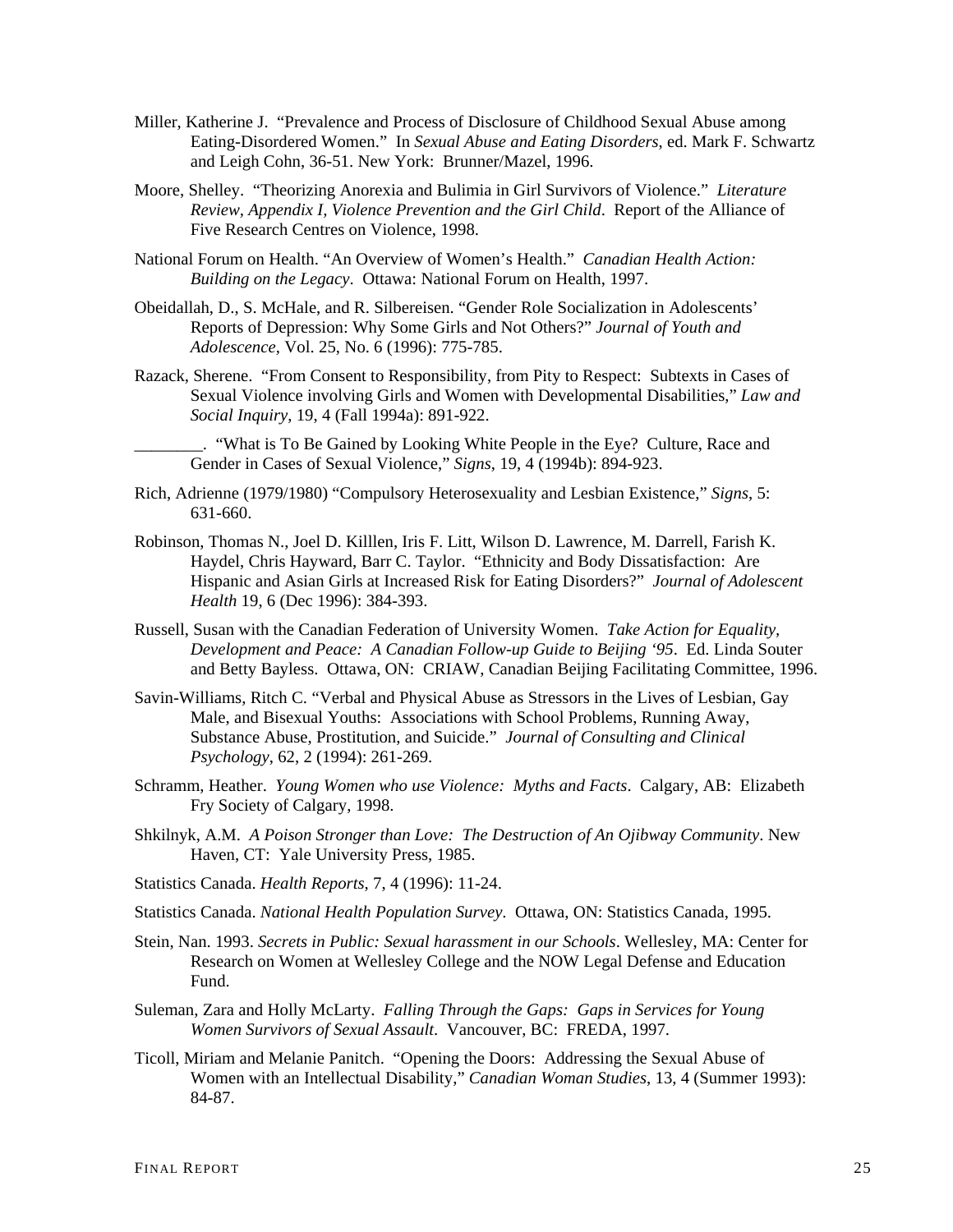- Websdale, Neil. *Rural Woman Battering and the Justice System: An Ethnography*. Thousand Oaks, CA: Sage Series on Violence Against Women, 1998.
- Welsh, Lesley A., Francis Archambault, Mark David Janus, and Scott W. Brown. *Running for Their Lives: Physical and Sexual Abuse of Runaway Adolescents*. New York and London: Garland Publishing, 1995.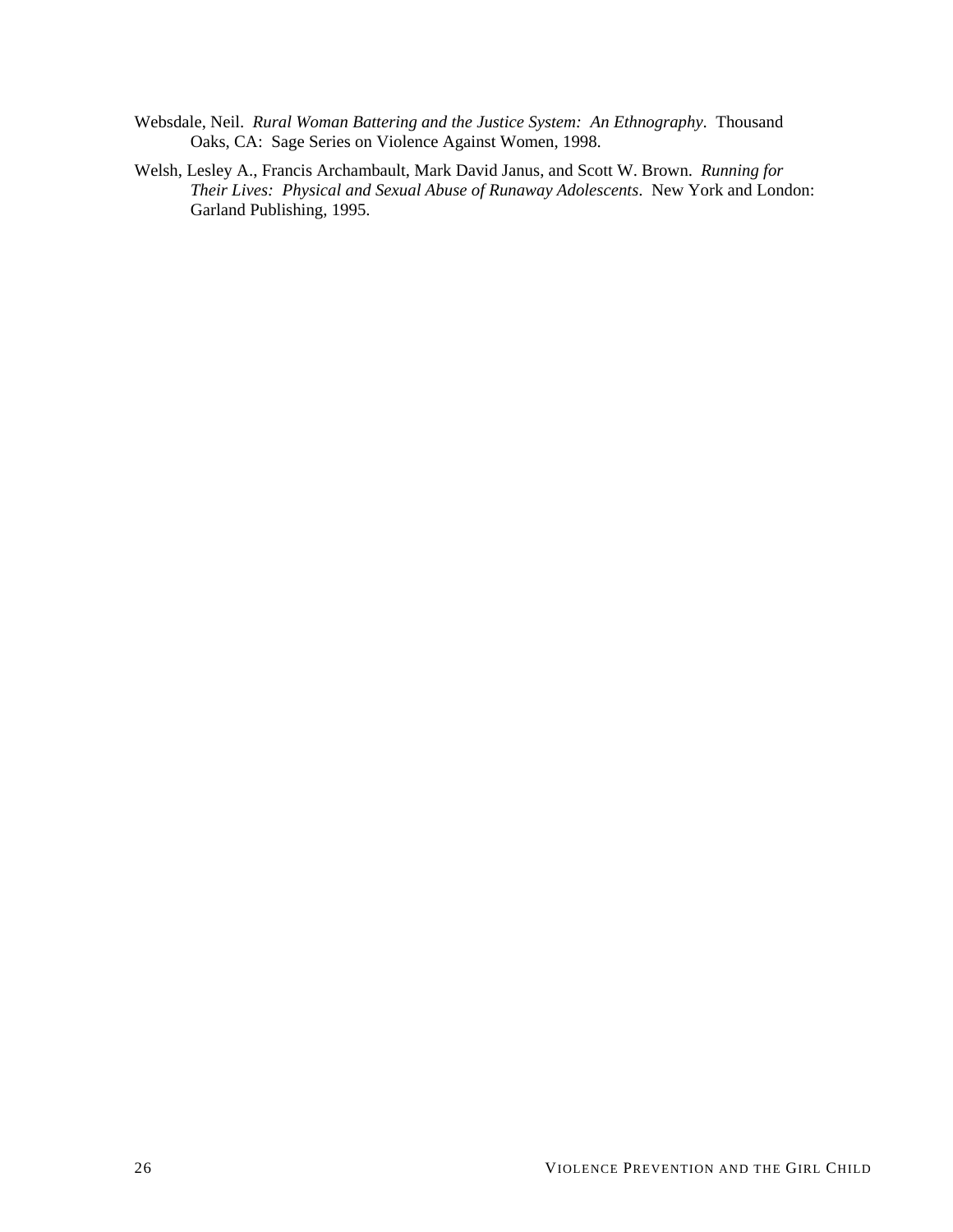# <span id="page-26-0"></span>**QUEBEC CONTEXT**

In Quebec today, the issue of violence against young people is very present. Wherever it appears, violence is a growing topic of debate: violence in the family, violence in schools, violence in dating relationships, sexual abuse in sports, etc. In November 1998, wide-spread concern about violence against young people and girls in particular was confirmed when the Quebec government launched an educational campaign with the theme, *Violence isn't always physical, but it always leaves scars*, and focusing on violence in dating relationships and sexual abuse. Early in 1999, the Quebec government is expected to announce its new governmental orientations against sexual aggression. Today no one doubts the importance of acting to prevent violence against children.

Furthermore, in the past few years there have been major restructurings in the Quebec health and social services, education (reform of the educational system and teaching programs) and daycare sectors (new structures, broader access to services, new programs). All these sectors are crucial when dealing with children and adolescents, whether girls or boys; they play particularly important roles in the effort to prevent violence.

These realities frame the specific Quebec context in which the research took place: on the one hand, the social infrastructures of health and education have undergone a number of shocks recently, and on the other hand, the issue of prevention of violence against children and teenagers is more important than ever. We structured the research according to the four other Canadian Centres on violence. The four steps were as follows: (1) literature review, (2) violence prevention programs inventory, (3) focus groups and (4) reports on our findings. We will elaborate on each step below.

# **LITERATURE REVIEW**

# *INTRODUCTION*

Each of the five centres in Canada involved in the Violence Prevention and the Girl Child project, except for CRI-VIFF, was responsible for surveying the literature on a related topic. CRI-VIFF, the Centre de recherche interdisciplinaire sur la violence familiale et la violence faite aux femmes [Centre for Interdisciplinary Research on Family Violence and Violence Against Women], undertook to review all the literature in French on the six most important topics: (1) children who have witnessed domestic violence, (2) dating violence, (3) sexual assault, (4) socialization, (5) child abuse and (6) sexual harassment.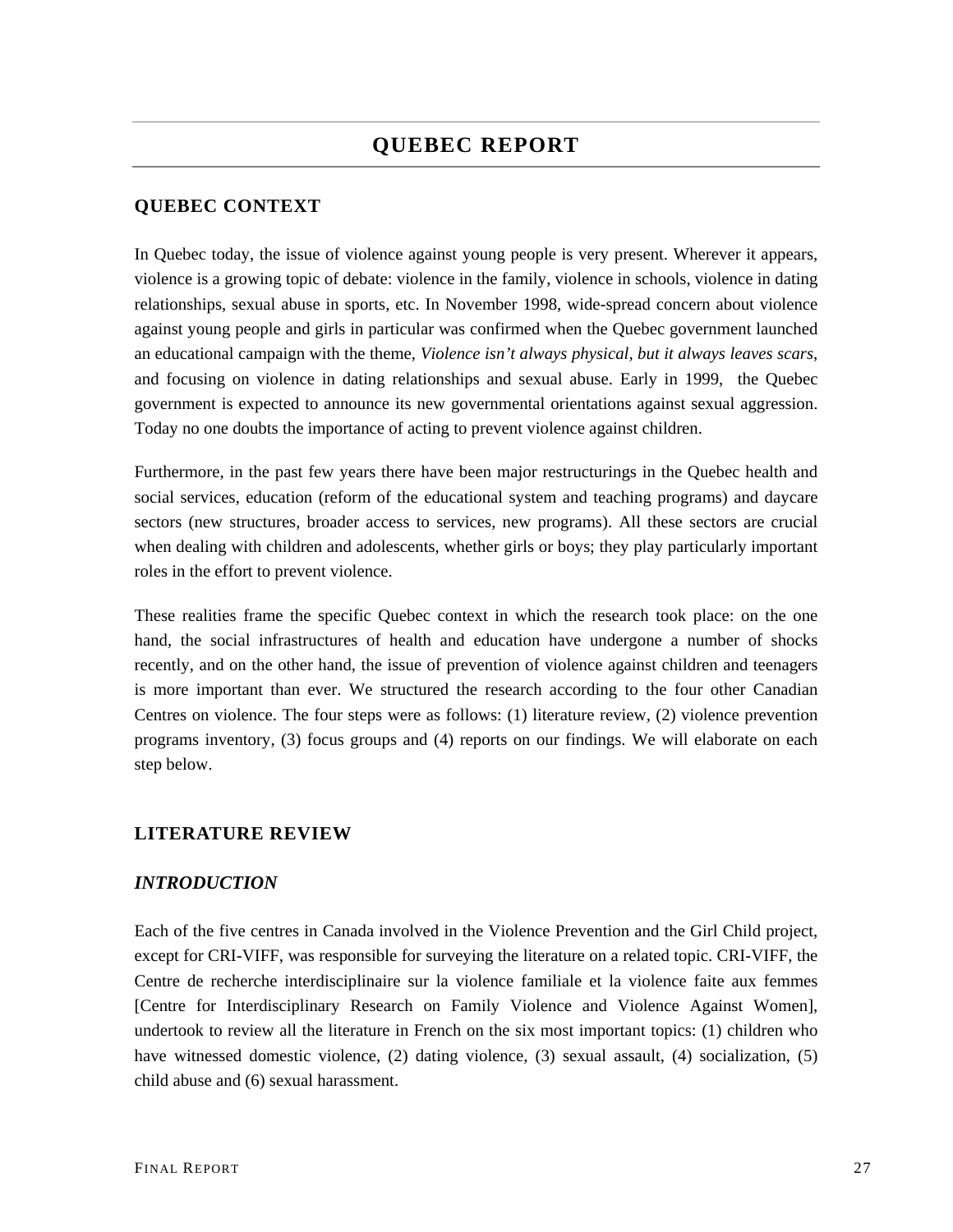<span id="page-27-0"></span>In a search for literature on the six subjects of interest, we queried a number of databases: PsycLIT, ERIC, SWAB, Sociofile, Familia, Repères, Bibliothèque nationale du Québec. We turned up about a hundred or so references, which enabled us to produce a picture of the current situation of French-language research in the field. We have also included the English publications of researchers who had produced their research in French. For the most part, we limited ourselves to papers that dealt with research results.

This report shows that there is little epidemiological research in French, except for a few studies on child abuse. The research in some of the areas – children who have witnessed conjugal violence, dating violence, sexual assault – was carried out largely in response to specific needs identified through practice. This explains the high number of evaluative studies in these areas. Other researchers, however, have examined factors associated with the various forms of violence or their consequences.

As we shall see, despite all the work that has been done demonstrating the difference between the violence experienced by girls and boys, we found little research in which results were broken down by the children's sex.

We also found that some topics, especially child abuse and sexual abuse, were more popular than others. In the 1980s, a great deal of work was done on sexual harassment, but essentially with regard to women. Other topics, such as children who have witnessed domestic violence or dating violence, are more recent additions to the literature. To our great astonishment, the relationship between socialization and violence was not addressed at all in any of the literature we reviewed.

In conclusion, although violence against girls has been studied extensively, a great deal of research still remains to be done, especially on the factors associated with the effective prevention of violence and on the socialization of girls and boys.

### **Children who Witness Domestic Violence**

In cases of domestic violence, priority has been given to working with women battered by their husbands. But over the years, the realization has grown that this violence also harms the couple's children and that they have specific needs. Therefore, in recent years, intervention programs specially adapted for children exposed to domestic violence have been developed in Quebec (Gagnon, 1994; Garceau Durand, 1990; Grand'Maison, 1997).

Quebec teams have now begun to conduct both action-research and evaluative research in this area. Pâquet-Deehy, Proulx and Hamel (1997) evaluated a group therapy program at Batshaw Youth and Family Centres for children and teenagers exposed to spousal violence. A nonexperimental protocol involving seven therapy groups was used. The results revealed that group therapy helped young people feel less isolated and talk freely about the violence they had witnessed. The authors feel that the importance of maintaining therapy groups for children and teens exposed to domestic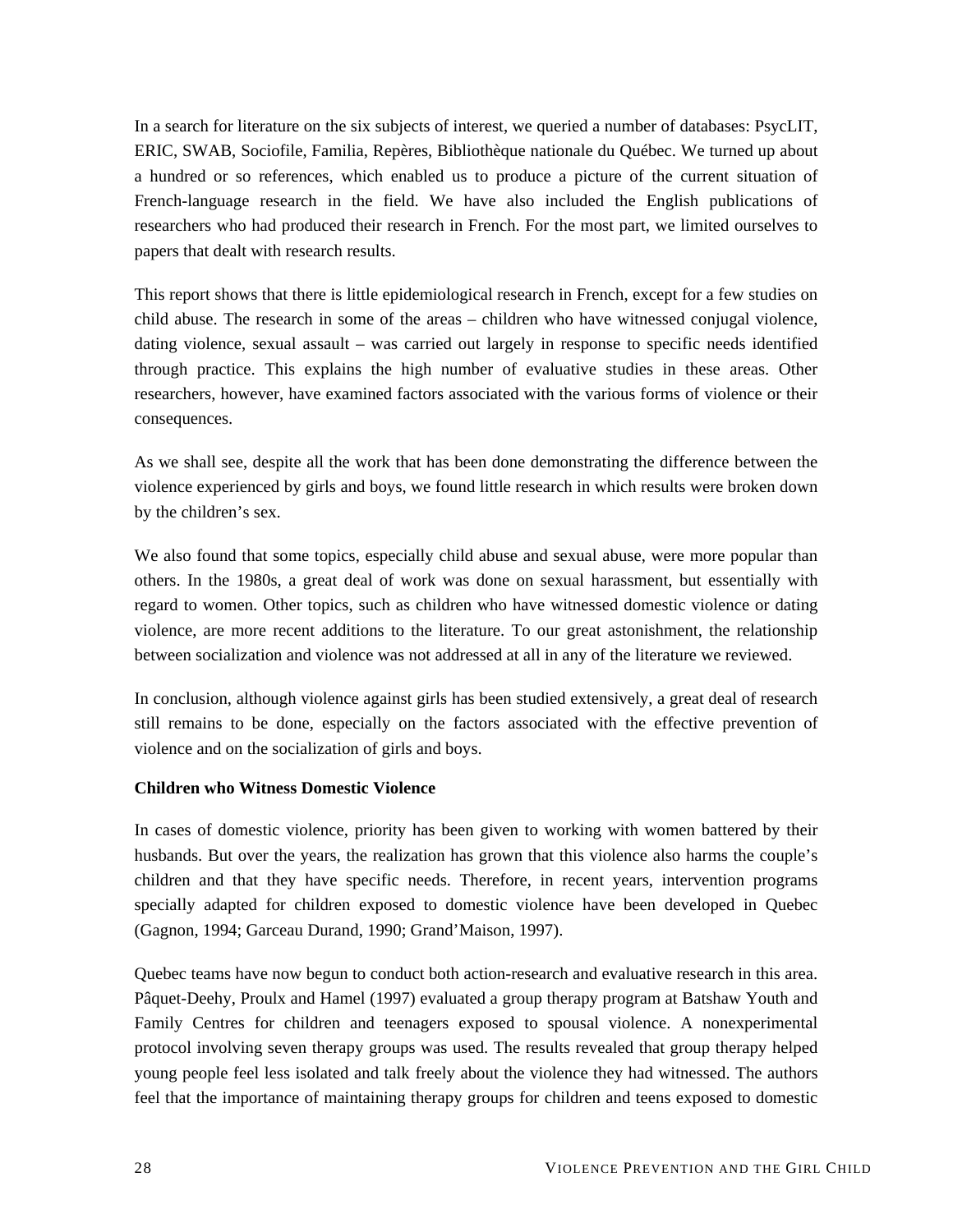violence cannot be overemphasized:

Groups let young people break out of their isolation, try out new behaviour in a safe environment, see that they are not the only ones in their situation or the only ones who feel the way they do, and give and receive help. Through this positive experience, they can develop empathic attitudes and supportive behaviour (p.266).

Another team, Beaudoin, Côté, Delisle, Gaboury, Guénette and Lessard (1998), evaluated two group therapy programs for children exposed to spousal violence. The first, "Re-Socialization," was designed, and is led, by counsellors who work in shelters for battered women and their children. The other, "Ensemble … on découvre," was developed by the Sainte-Foy–Sillery CLSC [local health and social services centre] to meet the needs of young clients who had witnessed domestic violence. The preliminary findings of Beaudoin *et al*. (1998) indicate that improvements had been seen by the end of the two group intervention programs, in both helping the children feel less responsible for the violence done to their mothers and in resolving conflicts. The authors noted that the children who had been through the "Re-Socialization" program were more aware of what constituted violence, while those who had been through the "Ensemble … on découvre" program were more aware of their own personal capabilities. Other authors (Lancup, 1995; Alarie and Rose, 1989) have also reported on experimental group programs for children who have either witnessed domestic violence or been victims of violence themselves, but the programs have not been evaluated.

The studies that have evaluated group therapy for children have used a pre- and post-test protocol without control or comparison groups. Future studies should be designed to include a control group so that results can be validated.

Interestingly, more and more programs for and studies of children who have witnessed domestic violence are now including adolescents. This is true of the program evaluated by Pâquet-Deehy *et al.* (1997) and the study by Manion and Wilson (1995), which analyses the relationship between five forms of abuse (including exposure to violence) and risk behaviour in adolescents.

In Quebec, several studies of children exposed to domestic violence are currently in progress. Turcotte, Pâquet-Deehy and Beaudoin are conducting a comparative analysis of types of intervention for children who have witnessed domestic violence. Fortin, Cyr and Lachance are analyzing protective factors for children exposed to spousal violence. And the Côte des Neiges CLSC and its collaborators are studying the consequences of exposure to domestic violence in children of various cultural communities.

In conclusion, some general observations can be made. First, it must be acknowledged that children who have witnessed domestic violence need therapy and services to alleviate the negative impact of these experiences. Second, efforts must be made to help prevent them from resorting to violence or becoming victims themselves. Last but not least, there is no doubt that more research is needed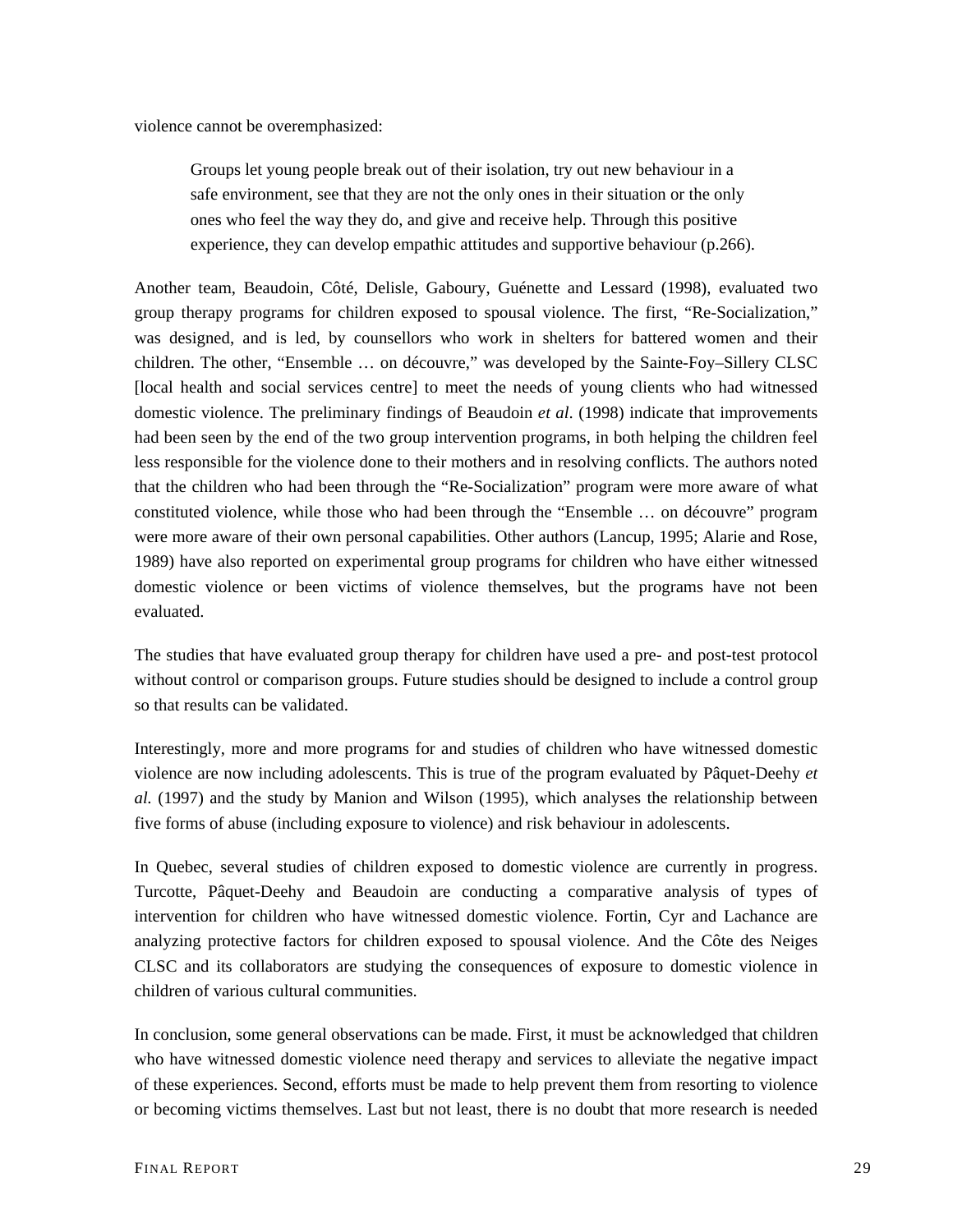on the subject, and that a partnership between research and practice must be established, for the sake of the children.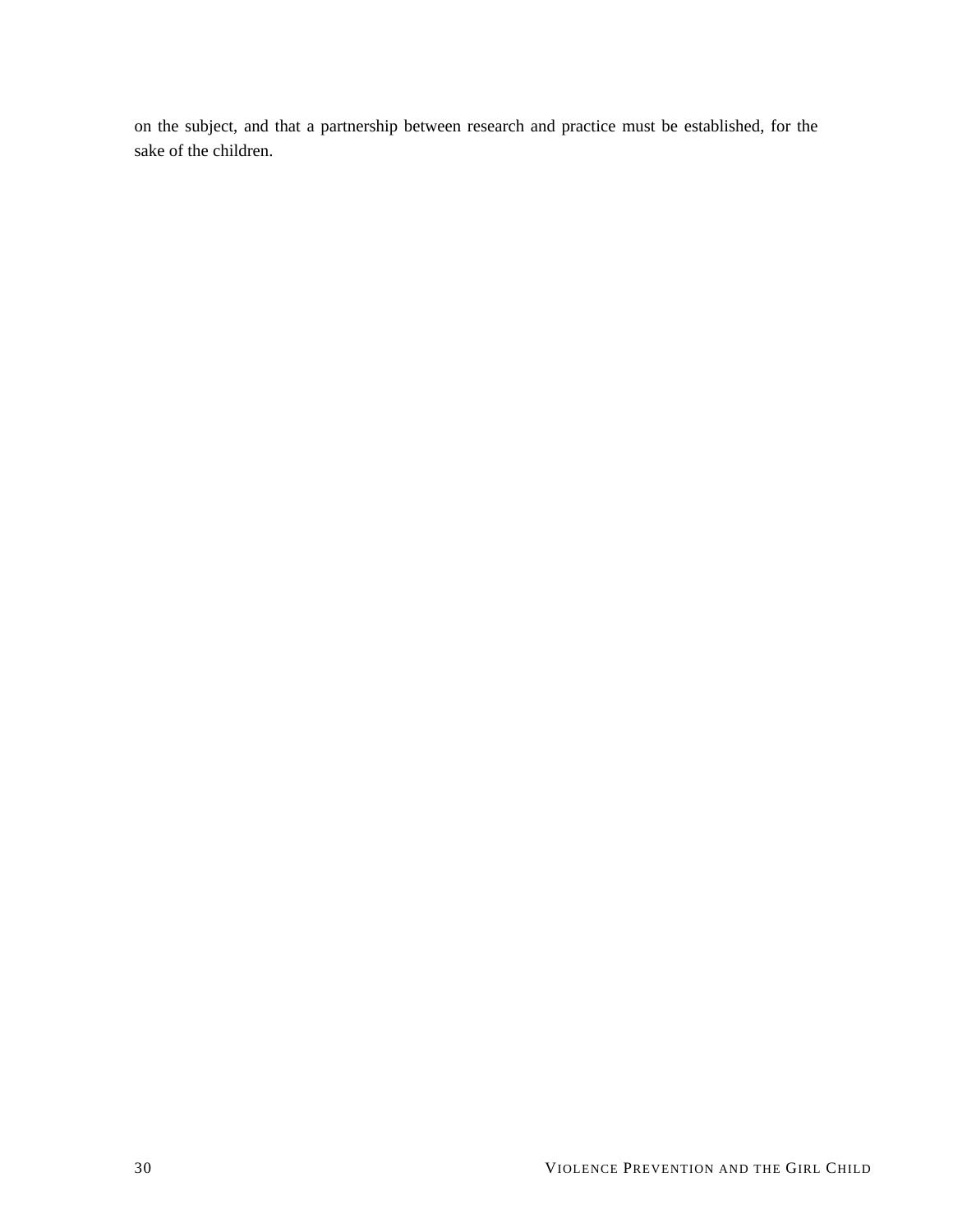## <span id="page-30-0"></span>**Dating Violence**

In Quebec, over the last ten years, an increasing interest has been developed on the theme of dating violence. Although it is a serious matter that is much discussed, only Lavoie and her colleagues have done work on the issue. In 1992, in conjunction with a community organization that had developed expertise in the area of violence against women, they put together a project to prevent violence in young couples, VIRAJ (*Violence dans les relations amoureuses des jeunes*) (Lavoie, Vézina, Gosselin and Robitaille, 1994). It was the first of its kind in Quebec.

VIRAJ, which targets students in Grade 9 and 10, has three objectives:<sup>[2](#page-30-1)</sup> (1) to change the attitudes and behaviour of young people (boys and girls) in their dating relationships (primary prevention); (2) to modify individual or social risk factors associated with violence; and (3) to detect young people in violent relationships and offer them services. The program is based on three key concepts: control, inequality in sex roles and peer pressure. A distinguishing feature of VIRAJ is "its exclusive focus on dating relationships and its handling of the themes of control and psychological, physical and sexual violence" (Lavoie, Dufort, Hébert and Vézina, 1997: 10).

After a two-year period in which the pilot project was designed and implemented, the researchers conducted a preliminary assessment (Lavoie, Vézina, Piché and Boivin, 1995), which found that the attitudes and knowledge of the young people in the program had changed. On the basis of the preliminary assessment, the program was modified. One major change was to have a young man and a young woman lead the program, in an effort to reduce the differential impact of the program on boys and girls.

The final assessment of VIRAJ was published in 1997 (Lavoie *et al.*). Its research protocol was more rigorous, controlling for the effect of using measurements (questionnaires), the effect of the participant selection, and the effect of personal history or other events that might explain the changes noted. The study was quasi-experimental and made use of comparison groups. A total of 817 teens took part in the research.

The findings indicate that VIRAJ was effective in changing attitudes toward dating violence. The change was notable for 4 to 12 months after the program had ended. Furthermore, the authors found no negative effects on the attitudes of girls and boys: no deterioration was seen and there was even a positive change in the teens who had had the most negative attitudes at the beginning of the program. In their conclusion, the authors pointed out that the "program does not, however, succeed in calling into question ingrained attitudes concerning the necessary subjugation of women held by some members of ethnic groups" (Lavoie *et al.*, 1997: 103).

 $\overline{a}$ 

<span id="page-30-1"></span> $2$  VIRAJ has undergone certain changes since it was started in 1992. The information on program content given here concerns the current program.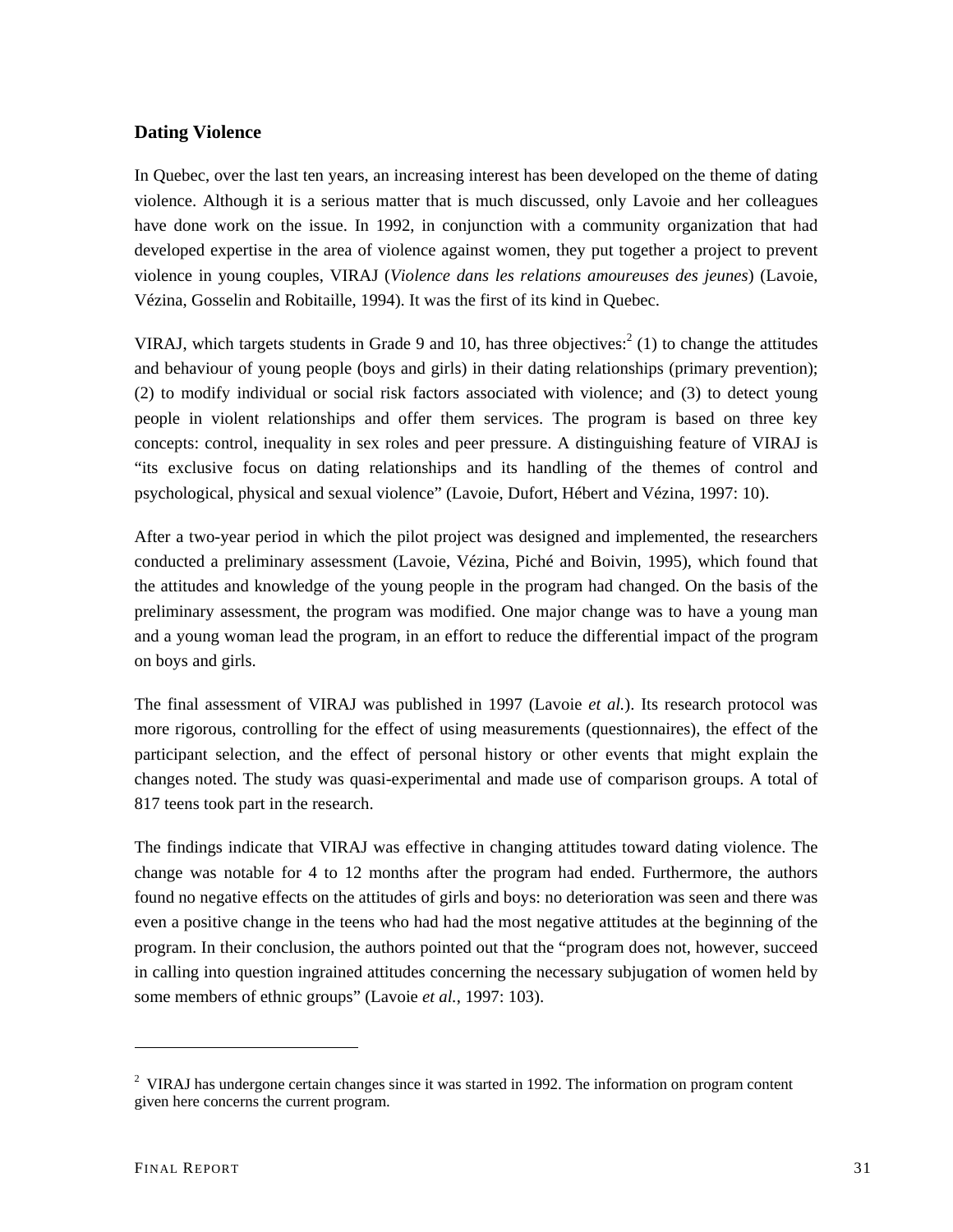<span id="page-31-0"></span>VIRAJ is now widely used in Quebec schools, chiefly in the personal and social skills course offered in high schools. In recent years, the VIRAJ program has been expanded to include school staff development (Lavoie, Vézina, Gosselin and Robitaille, 1994) and hotline volunteer training (Lavoie and Vézina, 1996). Since VIRAJ was implemented, many aids (mainly videos and plays) have also been developed by workers in the field. These aids have recently been catalogued (Mercier, Rondeau and Tremblay, 1998).

Lavoie and her collaborators are currently working on a study of factors associated with violence in teenage dating relationships. As far as we know, it is the first of its kind in Quebec.

### **Sexual Violence**

Of the various forms of violence, sexual violence does not seem to be the ones that girls most commonly experience. Yet the issue has been written about extensively, and many studies have been done on the subject of sexual abuse and incest. Sexual violence is a phenomenon that has been addressed by various disciplines, so there are a number of approaches and views on this question.

The most comprehensive report published in Quebec is without a doubt the one by the Groupe de travail sur les agressions à caractère sexuel [Work group on sexual violence] titled *Les agressions sexuelles STOP* (Quebec, 1995), which looks at victims and abusers, lists available resources, and draws up guidelines and measures to prevent sexual violence. Earlier, Hamel and Cadrin (1991), in partnership with three institutions (Community Health Department, Rimouski General Hospital and Youth Protection Branch, Bas du Fleuve Social Service Centre), had published a review of the literature revealing the extent of the problem of sexual abuse of children. Also on Quebec's North Shore, Tiersen (1989) surveyed the literature from the region to get a picture of the problem locally.

Julien and Saint-Martin (Quebec Council on the Status of Women, 1995) studied incest, analysing it from a feminist perspective and highlighting the relationship between incest and violence against women and children. Other research work has also examined incest, but from different angles. We have also surveyed theoretical writings. In her book *L'éducation sexuelle, l'agression et la prévention chez les enfants et les adolescents* [Sex education and violence prevention for children and adolescents], Gaudreau (1991) addresses the problems surrounding sexual violence. Pauzé and Poirier (1995) published a paper titled *La relation incestueuse père-fille envisagée selon la perspective des théories de la complexité* [Father-daughter incest examined using theories of complexity].

There is also a considerable body of research examining other aspects of sexual violence. Charbonneau and Oxman-Martinez (1996) conducted a survey of the relationships between the problems experienced by children who have been neglected and sexually abused. They performed a statistical analysis of information obtained through questionnaires. For her doctoral thesis, Hotte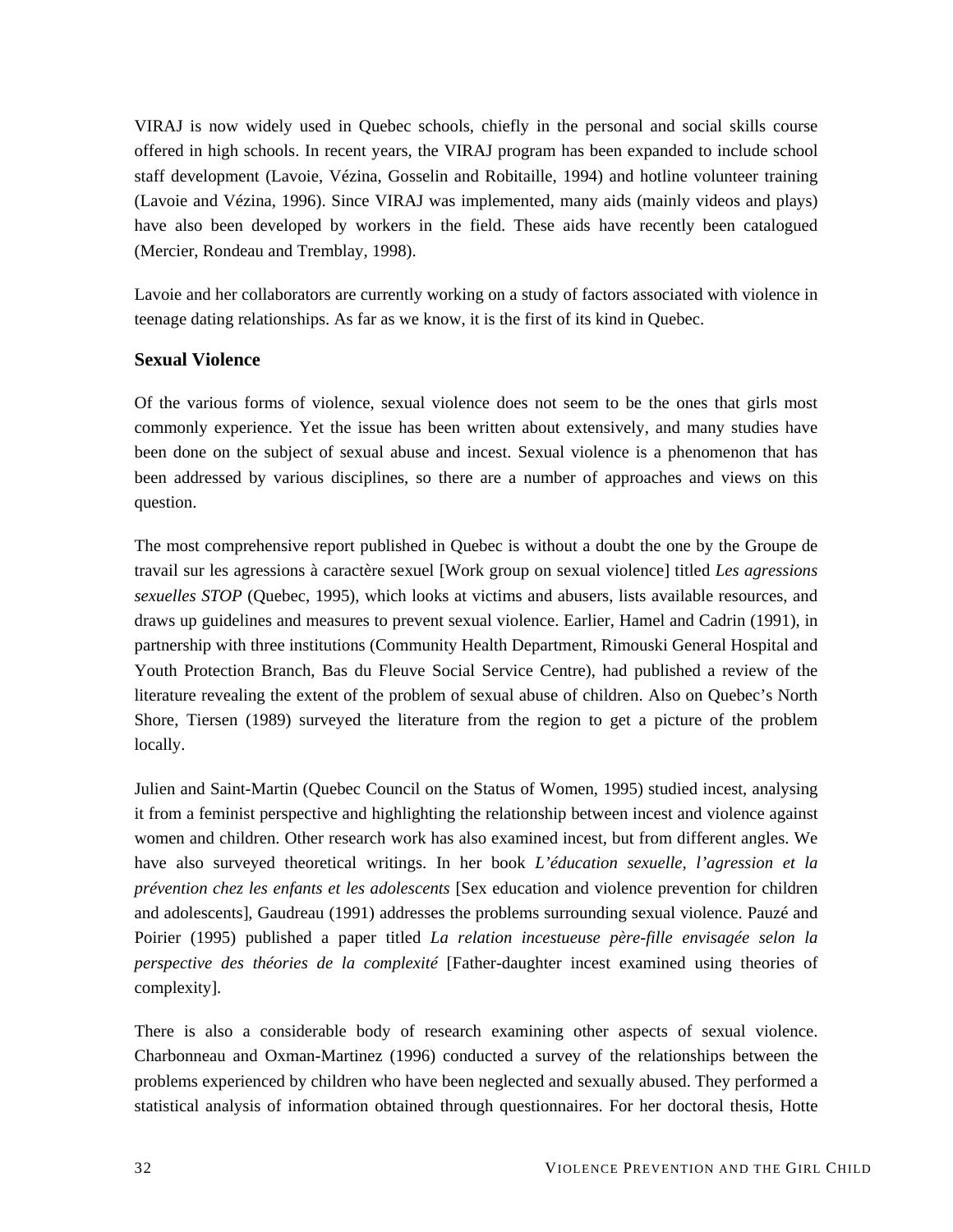<span id="page-32-0"></span>(1988) ran a study, with a control group, of the effects of prepubertal incest on girls aged 8 to 14 from families with multiple problems. Cyr (1996) looks at factors associated with the revelation of incest, while that of Lapointe (1998) deals with intergenerational transmission of incest.

A few papers deal with the prevention of sexual violence, such as those by Théberge (1995) and Nadeau (1996), who published a paper titled *Peut-on protéger nos filles sans stigmatiser les délinquants sexuels récidivistes?* [Can we protect our daughters without stigmatizing repeat sexual offenders?] Saucier (1985) suggests means of preventing incest. Some work has also dealt with the effectiveness of sexual abuse prevention programs. In 1997, Tourigny wrote a literature review on the effectiveness of prevention programs. Boucher, Wright and Lagueux (Association des centres jeunesse du Québec, 1995) wrote a report summing up practices dealing with the sexual abuse of children. Charest, Shilder and Vitaro (1987) conducted a critical analysis of one Canadian and four American programs to prevent child sexual abuse. Caouette (1988) assessed an action-research project for primary prevention of sexual abuse of children, while Hébert, Piché, Lavoie and Poitras (1997) recently evaluated a school-based sexual abuse prevention program designed for elementary schoolchildren. In another look at program evaluation, Gentles and Cassidy did a critical analysis of the philosophy and hypotheses underlying prevention programs as well as the methods used to assess them. Tremblay, Bégin and Perreault (1993) devised and tested an evaluation scale for the CARE sexual abuse prevention program.

In the area of program evaluation, Tourigny, Péladeau, Doyon and Bouchard (1993) evaluated the impact of a treatment program for children sexually abused. The program has a positive impact on all but one of the variables measured. Darveau-Fournier, Lindsay, Tessier and Beaudoin (1993) reviewed the literature on the effectiveness of group intervention for sexually abused children and teens, among other things. In France, Chemin, Drouet, Geoffroy, Jezequel and Joly (1995) did a five-year study assessing casework with incestuous families, based on an examination of individual cases and statistical investigation.

To sum up, the subject of sexual violence is broad, so we do not claim to have presented an exhaustive survey of the literature in French, but rather an overview of the situation. In conclusion, we should point out that despite the diversity and abundance of the literature, we found no population studies or studies on the identification of sexual abusers.

### **Socialization**

It is difficult to review the literature on the socialization of children, for two reasons: first, authors do not agree on a definition of the concept, and second, some studies use socialization as a framework for analysis without actually saying so, which makes it hard to find them. We failed to find a single study that explicitly linked socialization and violence. Given the importance of the socialization process in the whole phenomenon of violence, however, we felt that it was worthwhile spending some time looking up the literature on it.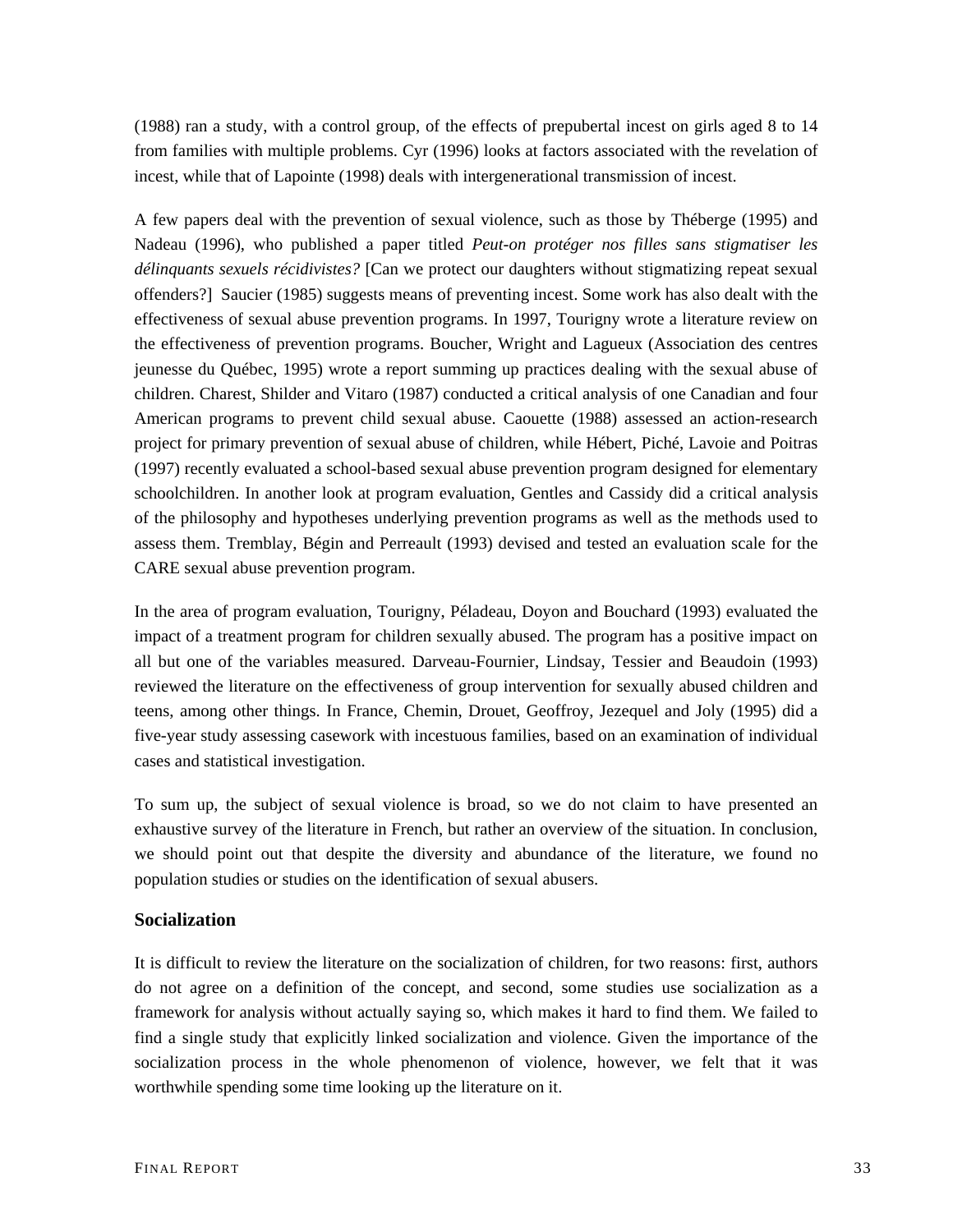The socialization of children was a hot topic in the 1980s. At the time, many studies investigated the socialization of children in their various stages of development.

Essentially, the French literature on socialization focusses more specifically on the process itself, especially theories of socialization (Malewska-Peyre and Tap, 1991; Dumont, Jacques and Strayer, 1987), the principle places where socialization occurs (family, daycare, school), and sex-role stereotypes.

As we have mentioned, to our knowledge, there have been no studies devoted specifically to socialization and how it relates to violence. We do know, however, that research with adults has identified links between attitudes toward gender, on the one hand, and the phenomenon of violence, as attacker or victim, on the other. As Bouchard and St-Amant (1996) pointed out in their work on stereotypes and scholastic achievement in girls and boys: "When people believe in a set of sexual stereotypes, their judgments and actions are consistent with the social representations of sex that they have internalized and that influence their decisions" (p. 26). Chamberland, Théorêt, Garon and Roy's recent work on the "Les Scientifines" program for girls, for instance, may help improve our understanding of the socialization of girls, sex-role stereotypes and the attitudes held by these girls with regard to violence, among other things.

Most of the papers concern both girls and boys, but some deal specifically with the socialization of boys (Roy, 1994; Chamberland, 1991; Chamberland and Côté, 1988; Côté, 1986), while others look at the socialization of girls (Lemieux, 1983).

Children are socialized within the family from the time they are born, so it is therefore not surprising that a great deal has been written on socialization in early childhood. Some basic work on the general concept of socialization in the family has been produced in French, including several papers by Quebec authors (Lemieux and Mercier, 1990; Quintin, 1982). As Leroux pointed out as early as 1983, there is still not enough valid, diverse empirical data on family dynamics and socialization, as published work tends to be theoretical rather than empirical. Some of the papers we found discuss fairly specific topics, such as the role and image of parents (Paquette, 1994; Caouette, 1980), sex roles (parents' notions of gender and child-rearing practices) (Lavallée and Lavoie, 1990; Joyal, 1986), and sexual stereotypes (Chamberland, 1991; Chamberland and Côté, 1988; Côté, 1986; Joyal, 1986). A study by Pomerleau, Malcuit and Lamarre (1994) also examined socioeconomic factors as contributing to vulnerability in the socialization of children. Another (Royer and Bouchard, 1993) looked at parental stress as a factor in the socialization of 3- and 4 year-old children.

Studies on socialization in the preschool years, chiefly in daycares (now known in Quebec as "early childhood centres"), are numerous and varied (Pomerleau *et al.*, 1994; Chamberland, 1991; Provost, Garon and La Barre, 1991; Jacques, 1989; Chamberland and Côté, 1986; Dumont *et al.*, 1987; Côté, 1986). For many children, a daycare is the first formal place that they are socialized,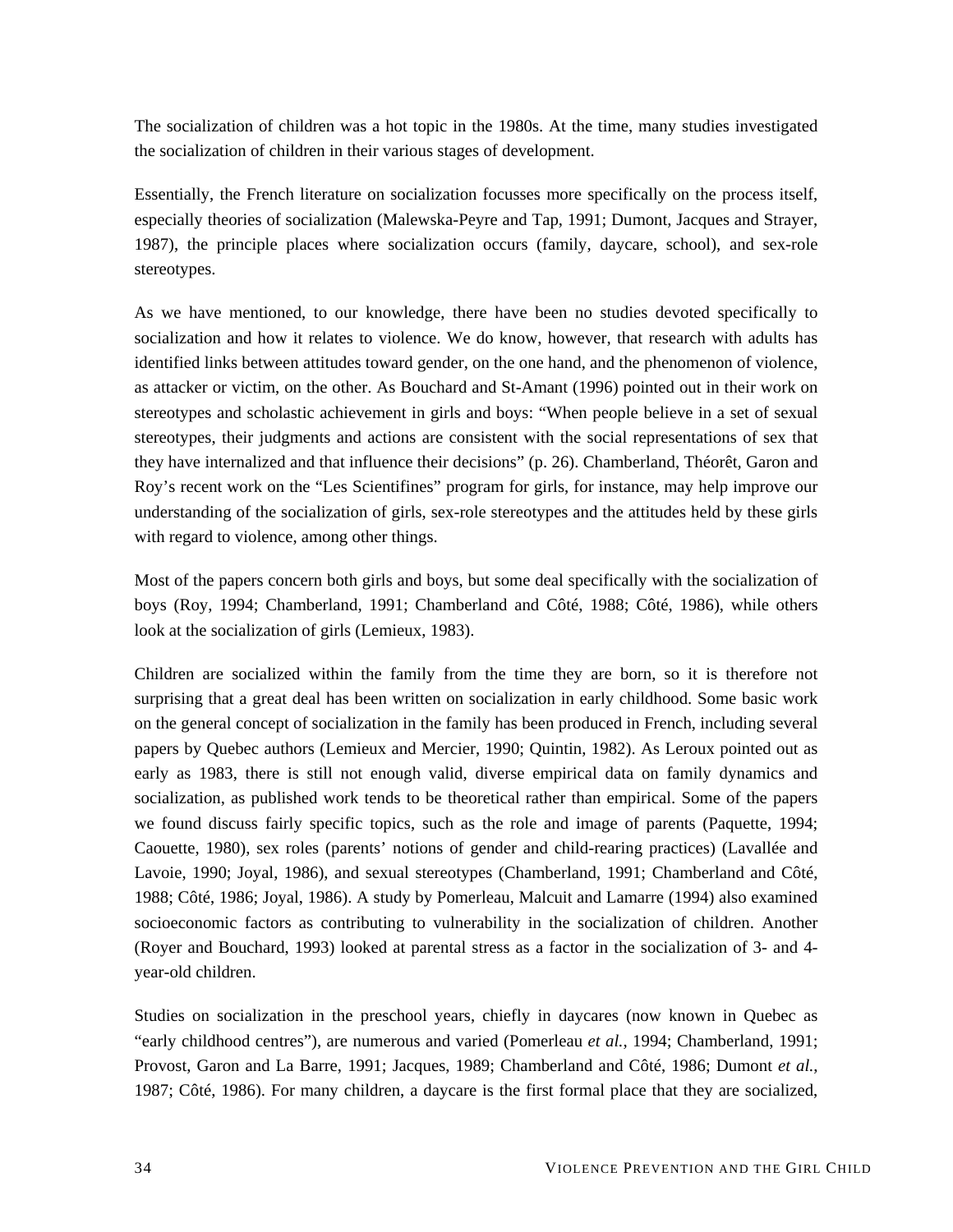<span id="page-34-0"></span>and there are quite a few studies on the topic, most of them done in the 1980s and early 1990s (Trudel, Strayer, Jacques and Moss, 1991). Some of the main areas of inquiry were sexual identity (Chamberland, 1991), sex roles (Chamberland and Côté, 1988), and children of immigrant families (Jacques, 1989). One interesting study (Provost *et al.*, 1991) approached socialization in terms of consistency between the family (home) and the daycare.

Several studies have also been done on schoolchildren, especially ages 6 to 12. The first work on the issue looked at stereotypes reinforced by schools and schoolbooks (Aubin and Forest, 1991; Dunnigan, 1978). A number of papers on socialization at this age have examined the links between socialization and success at school: scholastic achievement of girls (Bouchard and St-Amant, 1996) and attitudes (submissiveness and resistance) of girls and boys (Bouchard, St-Amant and Tondreau, 1996; Coulombe and Bouchard, 1993). In the early 1980s, a great deal was written on sexism in textbooks.

We did not find much on the socialization of teenagers, but some work has been done on school achievement (Bouchard and St-Amant, 1996) and submissiveness and resistance in Grade 9 students (Bouchard *et al.*, 1996), as well as young people's perceptions of their families and sex roles (Joyal 1986). Several studies have shown that at school, girls generally outperform boys and persevere more (Bouchard and St-Amant, 1996).

Some studies have also looked at other places where socialization occurs, such as summer camps (Pouliot, 1989). Socialization through the media was a topic addressed by Roy (1994) in a thesis on the social construction of masculine identity through television heroes.

Some recent studies (Bourrassa and Turcotte, 1998) based on interviews with children who had witnessed violence at home and using socialization theory as a framework for analysis have found that boys and girls react differently to violence. We feel that this type of research is well worth pursuing in future.

### **Maltreatment of Girls**

An astonishing amount of research has been done on the subject of child maltreatment. Child maltreatment includes physical, psychological and sexual violence, as well as physical and emotional neglect. Neglect is not covered in this section, as it involves a different set of factors from violence against children; sexual abuse has already been treated in another section.

It should be pointed out that despite the abundance of literature on the issue, as far as we are aware, studies do not seem to distinguish between boys and girls, and this is in important shortcoming. We have therefore considered all the literature found, regardless of the children's sex.

Most studies that refer to the concept of maltreatment approach it from the point of view of physical abuse. A limited number of studies also deal with psychological abuse. Fortin, for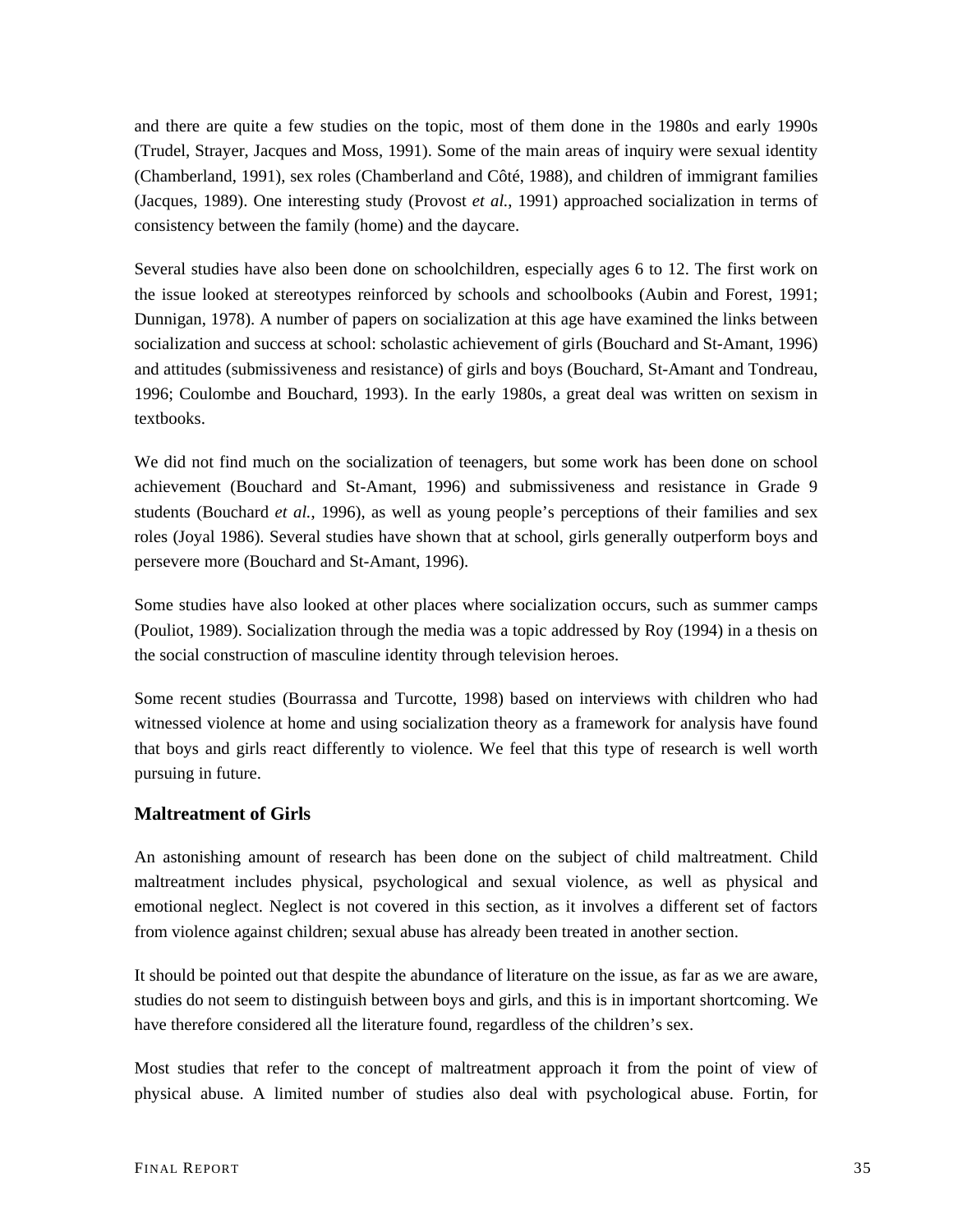<span id="page-35-0"></span>example, in a paper titled "Le mauvais traitement psychologique: une réalité mal connue" (1992), states that it is the most common type of child abuse.

Interestingly, very few of the studies we surveyed have focused on the experiences of the children themselves. Only Palacio-Quintin (1992) has investigated how children perceived themselves as well as their parents.

Another exception caught our attention: a unique examination of the issue of maltreatment with regard to ethnic origin by Tourigny and Bouchard (1990). They compared child maltreatment in French-speaking families and found that children of Haitian origin suffered mainly from physical abuse and behavioural problems, while high-risk situations, behavioural problems and sexual abuse were characteristic of the group of Quebeckers.

Some writings investigate factors associated with maltreatment, such as poverty and communities at risk (Massé and Bastien, 1996). In their study, Chamberland, Bouchard and Beaudry (1986) found a very strong correlation between the economic and social poverty of a neighbourhood and the incidence of child maltreatment in French-speaking areas of the Island of Montreal that confirm these links. They also performed an analysis to establish as rigorously as possible the incidence of child abuse in Montreal over a fixed period of time (Chamberland, Bouchard and Beaudry, 1989). Another risk factor for maltreatment, drug addiction, has been studied by Lacharité (1992). More recently, Fortin (1994, 1995) validated a new scale called the Mesure de la justification de la violence envers l'enfant (MJVE); she identified beliefs, attitudes and explanations that enable parents to justify violence against children.

Éthier and Piché (1989) summed up the most relevant studies on child maltreatment. More recently Tessier et al. (1996) brought together studies describing the phenomena. Researchers now conclude that preventing child maltreatment should now be the main concern (Chamberland, Dallaire, Fréchette, Lindsay, Hébert and Cameron, 1996; Chamberland, Dallaire, Fréchette, Lindsay, Hébert, Cameron and Beaudoin, 1996; Bouchard et al., 1994; Durand, Massé and Ouellet, 1989). In response to this prescription, more recent research has focused on evaluation of prevention programs as well as support programs for new parents Ouellet, Durand and Massé (1992) and early childhood programs MacMillan, MacMilland and Offord (1994a, b).

In conclusion, future studies of French-speaking populations should look at the variables of sex and the abuser's characteristics. Though relevant and often cited, the studies mentioned above leave many questions unanswered: Are boys or girls abused more frequently? Are boys and girls abused in the same way? Who are the abusers, and are they men or women? These questions will surely be addressed by future research projects.

### **Sexual Harassment of Girls**

Not much has been written in French on the sexual harassment of girls aged 8–18. It does not take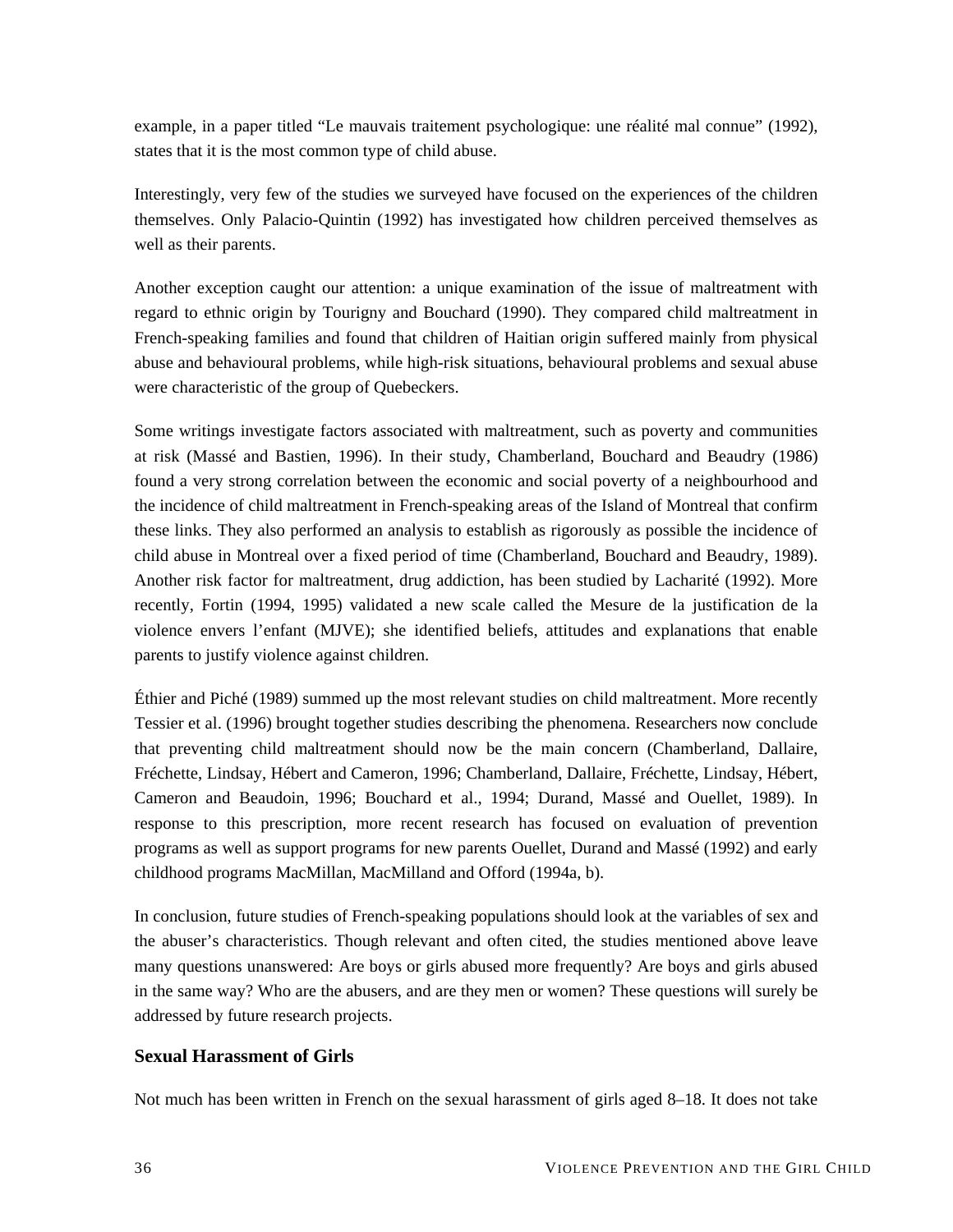long to discover that only two or three studies and a handful of magazine articles are all there is. Most writings in French on sexual harassment concern the workplace and university settings, and so their relevance to girls 18 and under is far from clear. For instance, are teenagers sexually harassed at work? At university, is sexual harassment of younger students more common? Some surveys conducted in Quebec workplaces and universities seem to indicate that younger girls are more often victims of sexual harassment than are older ones ( Cantin and Proulx, 1995; Groupe Léger et Léger, 1994).

To our knowledge, no one in Quebec is currently working on the topic of sexual harassment of girls. It is therefore not surprising that the few articles that do exist on the subject were all published quite some time ago. In 1985, a special issue of *La Gazette des femmes* on teenage girls in Quebec discussed sexual harassment at school. In an article called "Dénoncer le harcèlement au cégep, à l'université" (*La Gazette des femmes*, 1985), Brochu examined manifestations and effects of sexual harassment of female students in community colleges and universities. She even offered advice on what to do in case of harassment, as did De Billy, in a 1985 article on legal recourse with regard to sexual harassment in school, in the magazine *Justice*. Boyer, in an article titled "Le sexisme et la violence sexuelle à l'école (1985), reported the results of a survey conducted in Quebec schools. The same is true of Beauchamp (*La Vie en rose*, 1985), who discussed the main findings of two surveys on sexual harassment in schools conducted by the Centrale de l'enseignement du Québec [Quebec federation of teachers, or CEQ] in 1984. In the same vein, D'Amours (*Vie ouvrière*, 1985) put together a report on the extent of sexual harassment in school and girls' reactions to it.

With regard to girls in elementary and high school, surveys conducted by the CEQ (1985), cited in several of the above-mentioned articles, clearly demonstrated that school is a reflection of society and that sexist and sexual harassment is a reality for young girls and teenagers. The surveys revealed that the type of harassment at school changes as the girls get older. Up to about the age of 10, girls are intimidated by boys (threatened, punched, tripped, have their skirts lifted, and so on), and they react vigorously. The situation changes as sexually charged relations develop between girls and boys. Sexual harassment becomes considerably more frequent between the ages of 10 and 15. This escalation is accompanied by a change in the way the girls react. They are much less sure of themselves and react less aggressively, as if sexual harassment paralysed them more than sexist harassment.

At the same time, Ricard and Banville (1984) surveyed 1,572 female students enrolled in regular courses in Quebec community colleges on their experience of sexual harassment. The mean age of respondents was 18.5. The vast majority of them said that they had been sexually harassed at college and the authors observed that "the situations experienced by the greatest number of students are also the situations that a single student experiences most often" (p. 27). In this survey, students were also asked to say whether they considered their experiences to be sexual harassment. They identified six situations they considered to be sexual harassment, having nothing to do with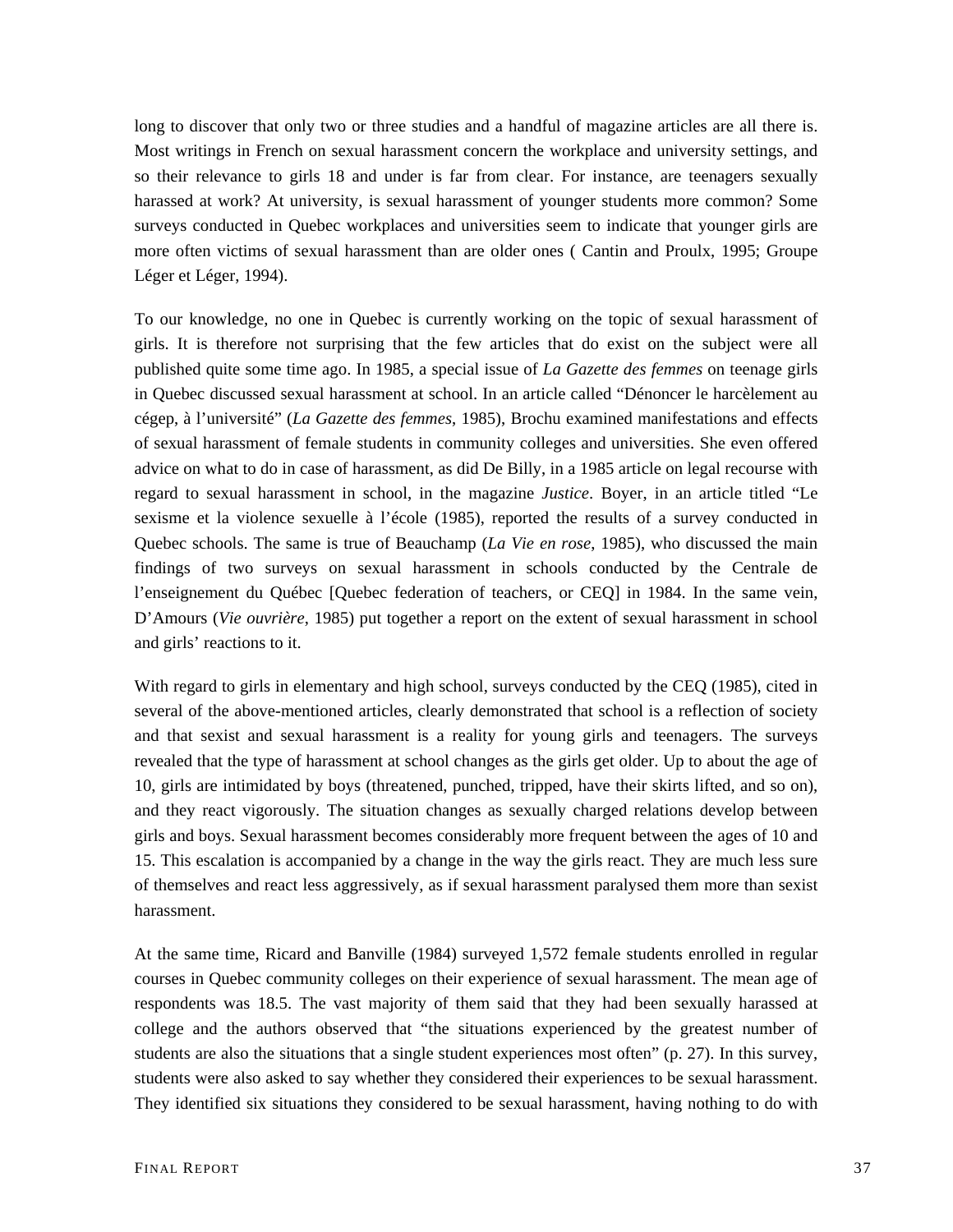<span id="page-37-0"></span>flirting: propositions with threats, propositions with promises, exhibitionism, touching, voyeurism and unwanted propositions. The study also provided information on a great many variables that shed some light on the process of harassment and its consequences (places where sexual harassment occurs, who harassers are, feelings experienced, immediate reactions, consequences, values, ways of raising public awareness, etc.).

Further to this extensive survey, one of the authors conducted an exploratory study on the perception of the causes of sexual harassment (Banville, 1988). He noted references to a historical component reminiscent of the male hunter mentality, little relationship to the upheaval in traditional roles, an emphasis on conformity to standards and the influence of advertising, and a certain amount of blaming the victim.

These studies all indicate a growing awareness of the existence of the problem. Building on this awareness, a paper titled "Les politiques de diverses institutions d'enseignement québécoises en ce qui concerne le harcèlement sexuel en milieu d'enseignement" (Bordeleau, 1990) discussed sexual harassment at school and listed the policies adopted by various institutions.

In short, the French-language literature on the subject is clearly scanty, but some work done in the 1980s tackled various aspects of the issue of sexual harassment of girls.

## **VIOLENCE PREVENTION PROGRAMS**

The inventory of violence-prevention programs in Quebec is not exhaustive. We preferred to concentrate on a diverse range of programs and activities. Particular attention was paid to programs that have been assessed or that are widely used.

Prevention programs and activities were identified by consulting a variety of sources. Directories of programs, activities and materials in the field of violence prevention, along with up-to-date reference works on prevention programs related to violence or discussing the assessment of implementation or the impact of certain programs were extremely valuable sources of information. At the same time, we were able to gather more information through contacts with key people in the field of violence prevention in Quebec, who either told us about programs or referred us to other resource persons. One thing led to another, and we managed to put together the inventory.

Although originally we wanted to cover what was happening in the various regions of Quebec, we have most likely achieved only part of this objective: CRI-VIFF's geographic location – Montreal and Quebec City – certainly had an effect on our prior knowledge of some prevention projects or resources that could put us on to programs. The inclusion or exclusion of a project in the inventory therefore must not be seen as any form of judgment of its quality.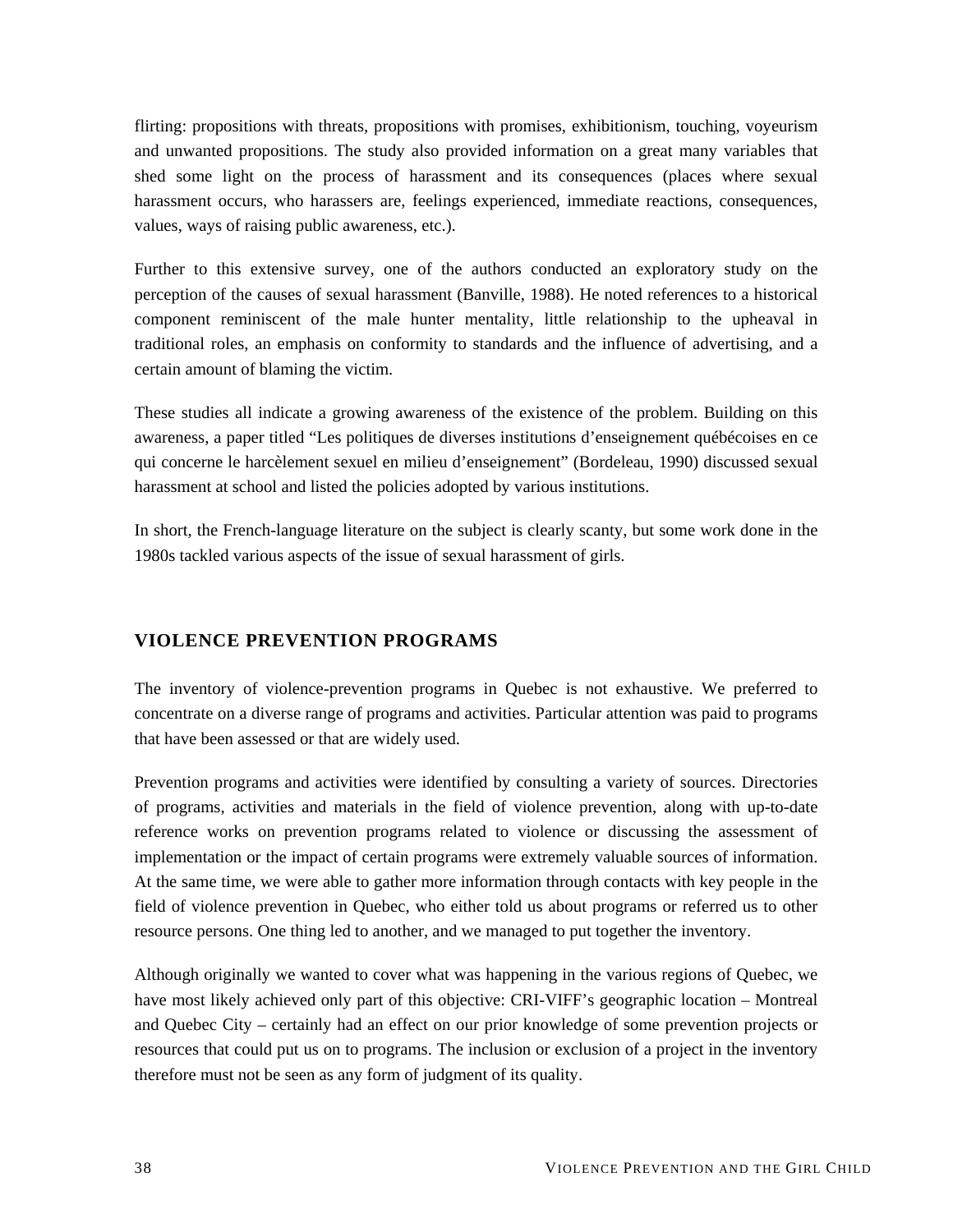The inventory is organized into seven categories:

- 1. Parenting skills
- 2. Prosocial skills and conflict resolution
- 3. Egalitarian relationships
- 4. Self-esteem
- 5. Sexual, physical and other types of abuse
- 6. Children exposed to conjugal violence
- 7. Violence in teenage couples.

A wide range of projects focus on improving parenting skills as a means of preventing the neglect of small children. These programs are usually intended for parents at risk: economically disadvantaged families, single parents, very young mothers with little education. Most require the involvement of a CLSC [local health and social services centre] and the community. Activities are organized for children as well as parents.

The Central Montreal and Lower St. Lawrence Public Health Branches have taken stock of programs and activities throughout Quebec designed to prevent child abuse and neglect. The results have been published in 15 volumes, one per health and social services region.<sup>[3](#page-38-0)</sup> Most of the programs to improve parenting skills listed here are taken from that directory. Given the huge number of programs in the directory, we opted to included those that had been assessed.

In recent years, projects aimed at developing prosocial skills and conflict-resolution skills, and to a lesser extent, those promoting equality in relationships between men and women have grown in number. The first type ultimately aim to decrease and prevent violent behaviour by helping children develop prosocial skills and learn nonviolent methods of solving conflicts. The objective of the second type is to counteract sexism and suggest nontraditional sex-role models. Most of these projects are run in schools, usually at the kindergarten and elementary levels. Some, targeting preschoolers, are organized in conjunction with early-childhood centres (daycares).

We have included three programs that have the general objective of increasing self-esteem, based

 $\overline{a}$ 

<span id="page-38-0"></span><sup>3</sup> D. Guay, M. Hamel, L. Brousseau, B. Stewart et al., 1996–97, *Prévention de l'abus et de la négligence envers les enfants: répertoire des activités et programmes québécois*, Directions de la santé publique de Montréal et du Bas Saint-Laurent, 15 volumes (one per health-social services region of Quebec, regions 01 to 09 and regions 11 to 16).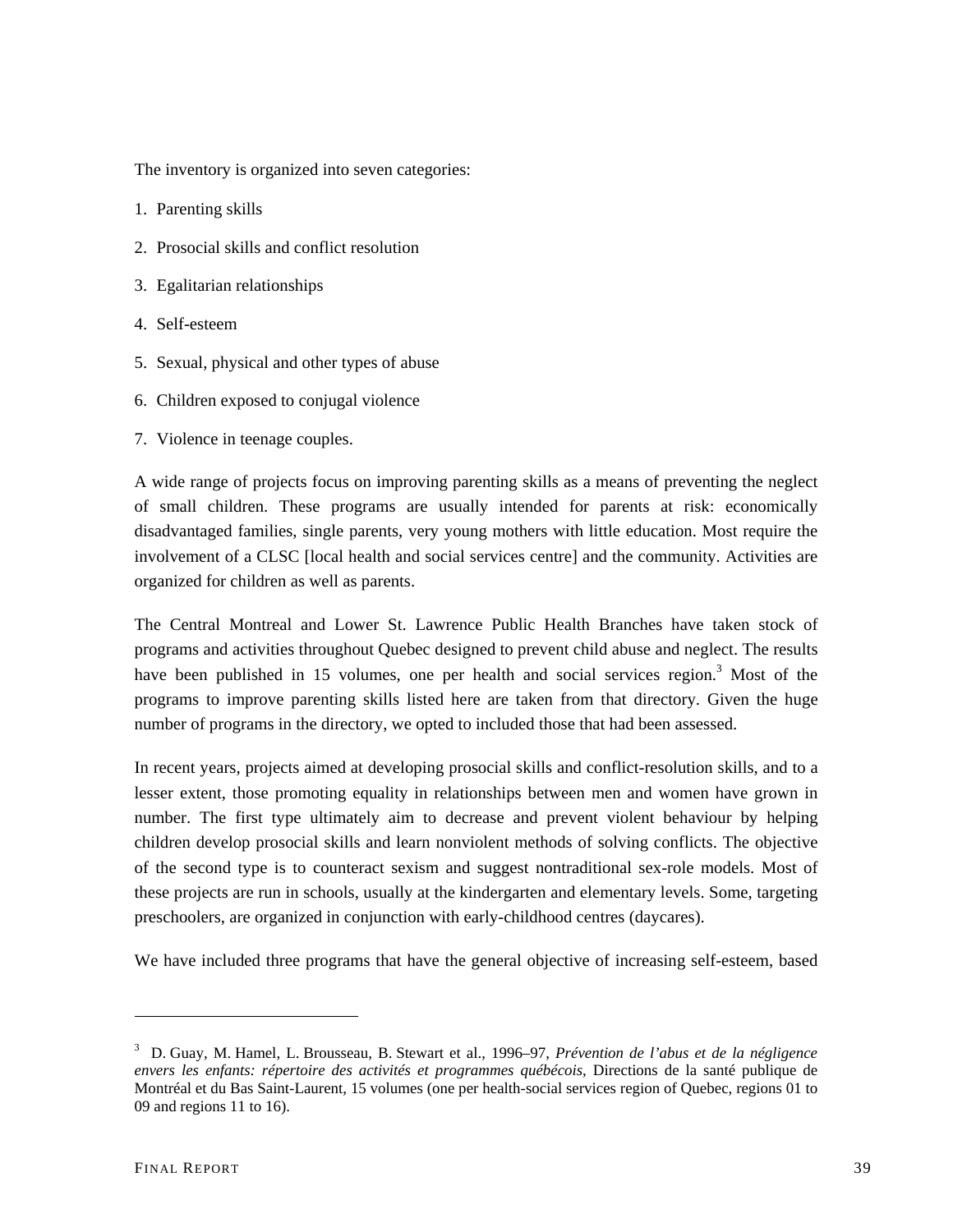<span id="page-39-0"></span>on the assumption that good self-esteem is a protective factor against violence. Two of these projects – *L'adolescence: Toute une aventure* and *Les scientifines* – are just for girls, and except for the *Confidences* program to prevent sexual abuse, these are the only ones. All the rest are intended for both boys and girls.

The category "sexual, physical and other types of abuse" includes only one program that aims to prevent all forms of abuse. This is the *Espace* program, which is used widely throughout the province. The other projects listed in this category focus solely on preventing sexual abuse.

The issue of children exposed to domestic violence is getting increasing attention in Quebec. Interest is growing in the consequences of this exposure and in ways of working with children to reduce the harmful effects of their exposure. There are more and more programs of this type, and the inventory lists several of them.

Last but not least, work in the area of preventing dating violence includes a huge collection of materials: videos, plays, leaflets. *VIRAJ* is the most commonly used program of this type in Quebec. Many other projects are based on it, but they have not been included here.

It would have been impossible to list all the prevention programs, and choices had to be made: some rational, others dictated by time constraints. That said, we believe that this inventory provides a good overview of the work being done in Quebec to prevent violence.

# **FOCUS GROUPS**

To fulfill our mandate to gain a better understanding of the current issues involved in prevention of violence against girls and teenage girls, we decided to hold consultations with experts through focus groups. The main goal of these meetings was to contact individuals with expertise in the area of prevention of violence against children in general, and girls in particular. Our invitation to participate in the focus groups was therefore extended to women and men who work in various settings: leading groups and programs, conducting research and acting as policy-makers.

A total of four meetings were held in Quebec. Given the population density of the Montreal area and the large number of organizations, coalitions, sectors involved, etc., two meeting were held in Montreal. A third meeting was held in Quebec City, where many provincial government and paragovernmental organizations have offices. A final meeting was held in Rimouski, to consult those involved in the Lower St. Lawrence region. Other people, working outside Montreal and Quebec, were invited to participate in one of the four meetings.

In addition to these formal discussion groups, we also held a special meeting with representatives of the FIIQ – Fédération des infirmières et des infirmiers du Québec (Quebec Federation of Nurses), who were unable to attend the scheduled groups, but expressed a strong desire to take part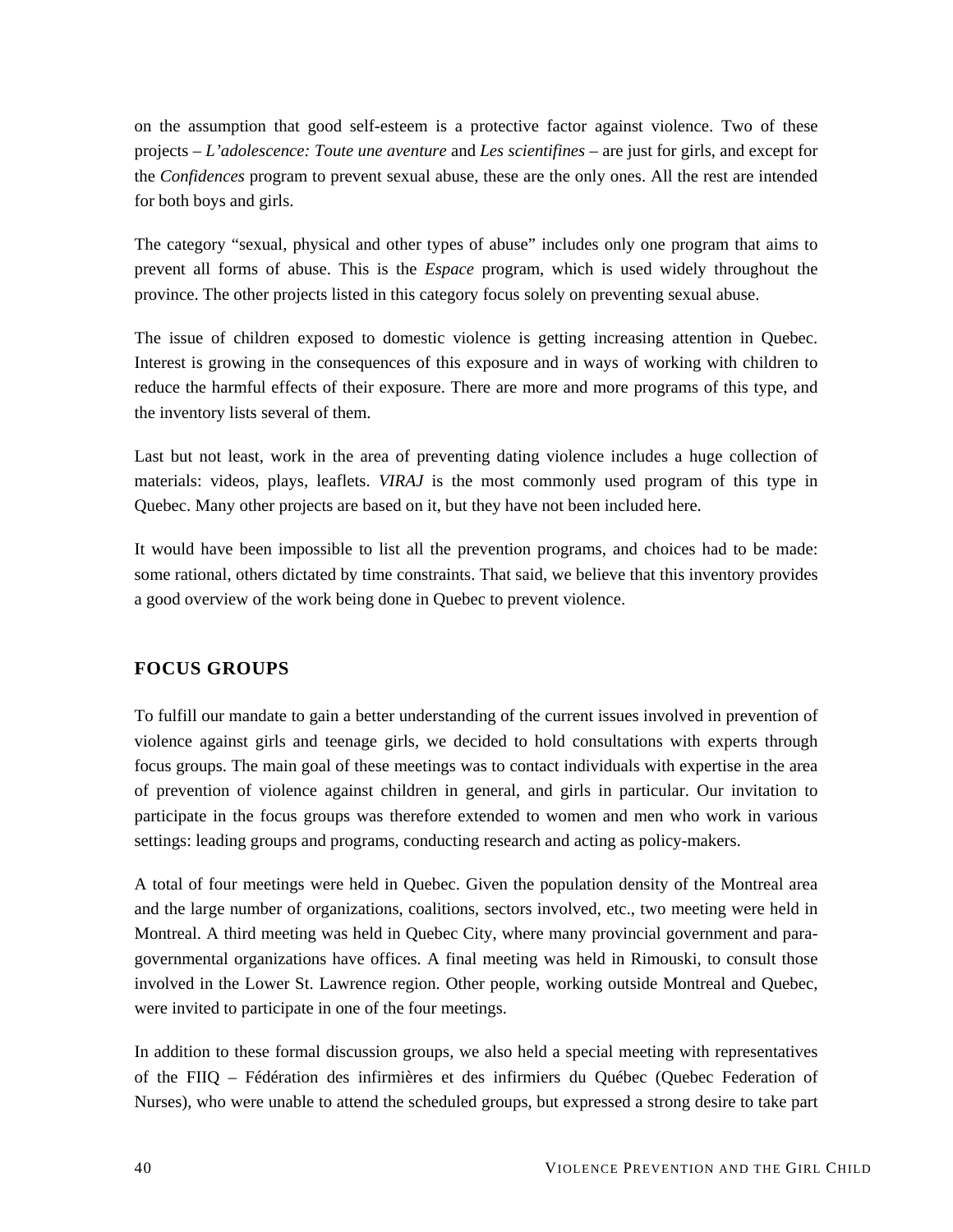<span id="page-40-0"></span>in the consultations. Others who were unable to attend meetings contributed via telephone interviews or by responding in writing to the main questions raised in the interviews.

# *SUMMARY OF THE MAIN RECOMMENDATIONS FROM THE FOCUS GROUPS*

In the course of the discussions, a number of important recommendations emerged; they are presented in the following section. Essentially, they are separate recommendations formulated by specific individuals in the focus groups. Note that there was no consensus on these recommendations and that they are presented here solely as information.

# *On targets:*

- The entire community should be concerned about preventing violence.
- The focus of prevention should be all children, both girls and boys.
- Groups that are more vulnerable should be given more sustained or specific attention.
- Work must not be limited to potential victims; potential aggressors should also be targeted.
- Programs should address children and teens, but should also reach out to parents and others who work with children. Effective intervention should target the entire community, including media.

### *On conditions for implementation:*

- There should be a clear political will to support the program.
- A common action plan should be a basic part of any program to prevent violence against children.<sup>4</sup> This plan should be flexible and allow for adaptation to suit specific circumstances: groups targeted (children, those who work with children, parents), age, the community (ethnic, First Nation's, culturally deprived), the level of schooling (regular vs. special program), etc.
- The work of different organizations must be coordinated, which would, among other things, make it possible to:
- Avoid duplication when working with the same group of young people
- Enrich the program
- Agree on common objectives

 $\overline{a}$ 

<span id="page-40-1"></span><sup>&</sup>lt;sup>4</sup> Because one of the main recommendations that emerged from the focus groups was to target all children, girls and boys, we have chosen to use the term "children" here, rather than "young girls."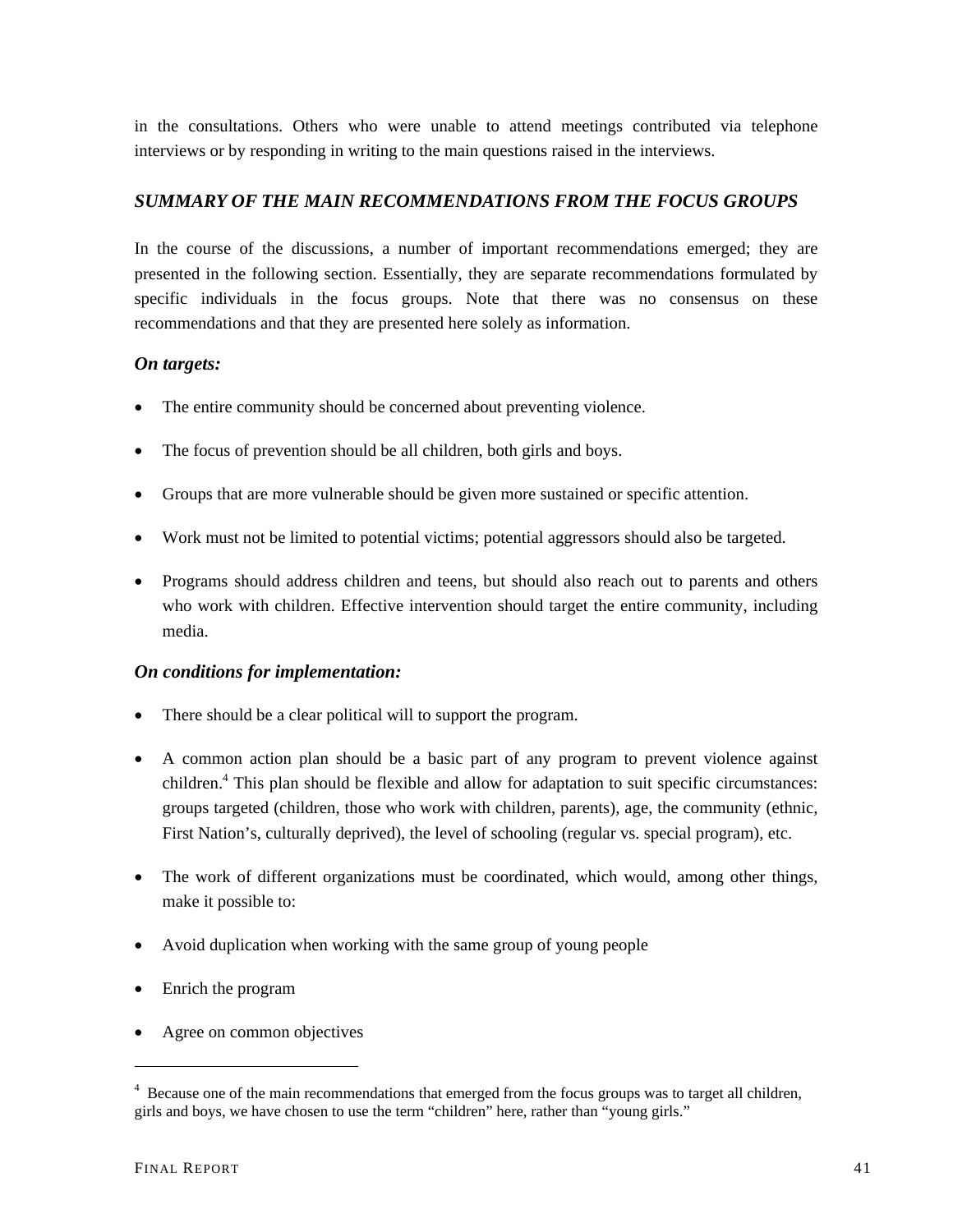- <span id="page-41-0"></span>• Agree on common concepts and terminology
- Because community groups are most active players in projects to prevent violence, their contribution should be recognized and supported by the more institutional establishments.
- Men are as responsible as women for working to prevent violence, and should be involved in prevention at all levels, in order that children have good male role-models.
- The focus should be on a multidisciplinary approach.

# *On program structures and organization:*

- Action plans should include measures to ensure continuity, which means, for example, that the process should begin early (e.g., in the prenatal and early childhood periods) and that interventions should be repeated regularly throughout the stages of child development.
- Some things should be addressed separately for the two sexes, whereas others can be shared (some themes, for example, are more difficult to discuss in mixed groups).
- It would be best if programs were conducted by adults of both sexes.
- Facilitators offering such programs must receive adequate training.
- Adequate education must be provided to all who are engaged in prevention of violence (teachers, educators, etc.), and especially those who will be conducting the program.
- Young people should participate in interventions, because this improves reception by their peers.
- There must be a plan for providing specific resources (personnel, contacts) for children who require support after a program has been implemented (e.g., exposing an aggression).
- Prevention programs must be rigorously evaluated.

# *On program content:*

- The major theme of prevention programs should be the socialization of children.
- A central theme for prevention programs should be the promotion of non-violent values (egalitarian behaviour, the right to be different, etc.);
- Programs should use tools that reach young people. Methods should take into account their cultural environment (language, music, etc.).
- Young people, especially teenagers, should be consulted and participate in the development of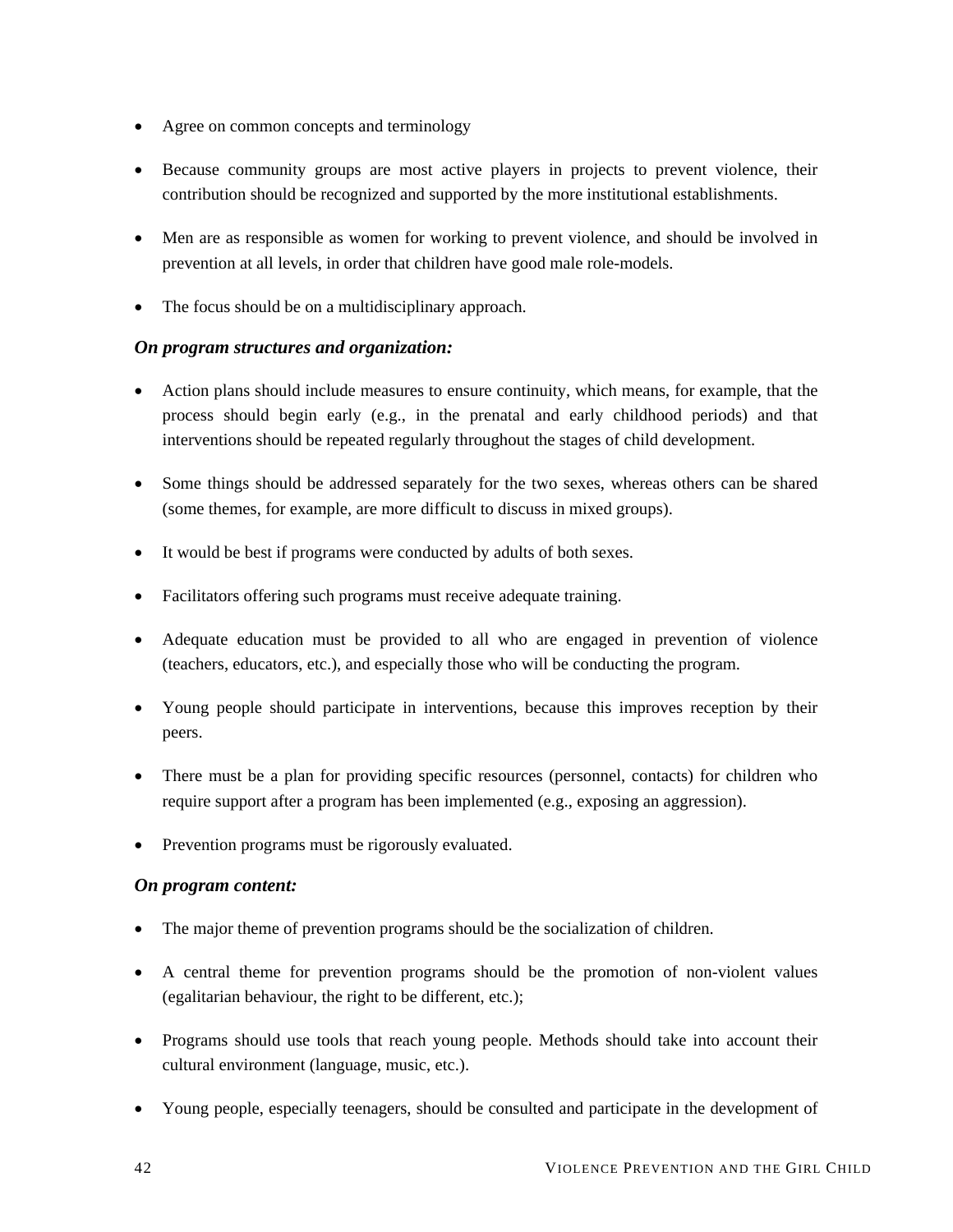prevention programs.

- In a general prevention plan, all forms of violence could be addressed. However, certain specific concepts should be understood by all, and be agreed upon, such as the forms that violence takes.
- Fatherhood must be promoted and valued.

## *On financing:*

• Funding must be sufficient to ensure that the entire prevention program can be offered.

# **CONCLUSION: BRIEF OVERVIEW OF MAJOR ASPECTS OF THE QUEBEC CENTRE'S LITERATURE REVIEW, INTERVENTION REVIEW AND FOCUS GROUPS**

CRI-VIFF, the Centre de recherche interdisciplinaire sur la violence familiale et la violence faite aux femmes [Centre for Interdisciplinary Research on Family Violence and Violence Against Women], undertook to review all the literature in French on the six most important topics: (1) children who have witnessed domestic violence, (2) dating violence, (3) sexual assault, (4) socialization, (5) child abuse and (6) sexual harassment.

The literature review from Quebec's centre has focuses on: (1) theoretical or empirical papers that contribute to the description or the explanation of a specific violence-related phenomenon, namely physical, psychological or sexual abuse, children who witness violence in their family, incest, and dating abuse; (2) description and/or evaluation of programs aimed at preventing family violence or counteracting the negative effects of being victim of violence (physical, psychological or sexual abuse), or of witnessing family violence, preventing sexism or violence in the schools, preventing or counteracting the negative effects of dating abuse among adolescents; (3) description and/or evaluation of programs promoting children's well being.

It is shown that there is little epidemiological research in French, except for a few studies on child abuse. The research in some of the areas – children who have witnessed conjugal violence, dating violence, sexual assault – was carried out largely in response to specific needs identified through practice. This explains the high number of evaluative studies in these areas. Other researchers, however, have examined factors associated with the various forms of violence or their consequences.

Despite all the work that has been done demonstrating the difference between the violence experienced by girls and boys, we found little research in which results were broken down by the children's sex.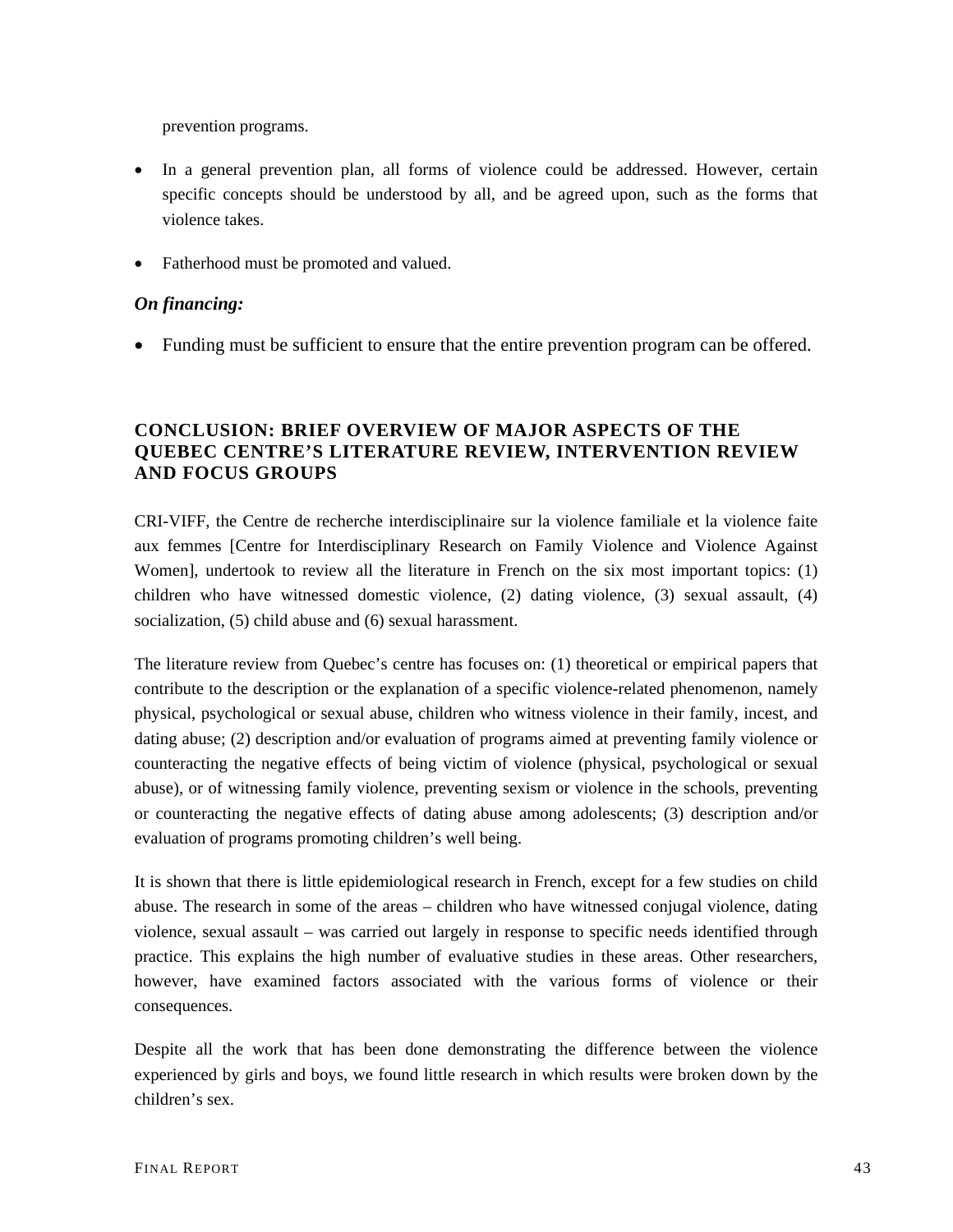We also found that some topics, especially child abuse and sexual abuse, were more popular than others. In the 1980s, a great deal of work was done on sexual harassment, but essentially with regard to women. Other topics, such as children who have witnessed domestic violence or dating violence, are more recent additions to the literature. To our great astonishment, the relationship between socialization and violence was not addressed at all in any of the literature we reviewed.

Although violence against girls has been studied extensively, a great deal of research still remains to be done, especially on the factors associated with the effective prevention of violence and on the socialization of girls and boys.

The review of intervention programs has focuses on programs that have been implemented and evaluated in Quebec. Several interesting programs have been identified with regard to dating violence, sexual, physical and other types of abuse, children who witness domestic violence, the socialization girls and boys (namely egalitarian interaction, conflict resolution, self-esteem programs), early child intervention (namely parenting programs), development of prosocial behavior in preschool and school age children. Only three of these projects are just for girls. All the rest are intended for both boys and girls.

Nevertheless the intervention programs that are described or evaluated focus primarily on the individuals (children, adolescents or parents) rather than on the family system in an ecosystemic perspective. In most interventions for family violence, the target of intervention is the child or the adolescent, though some interventions target as much the child, the parents, and the family unit. Some interventions are implemented in the schools. Interventions aimed at the prevention of dating violence are mainly implemented in the schools. The literature search clearly indicates a change in focus in the target of intervention from parents in infancy, to children and parents at school age, to adolescents and their peers at adolescence.

Though several programs have been implemented services providers that were met during the focus groups emphasized the need to: 1) do primary prevention; 2) focus on more at-risk populations; 3) have an action plan that would address differentially the needs of children and their family on the basis of their developmental level; 4) offer a series of interventions that would allow for a continuing of these intervention across time and across social and educational services; 5) have a concerted plan of several actions to be implemented in different settings that children attend (family, school, community services); 6) develop differential interventions for boys and girls since their experience of violence and their relation to violence differ; 7) take into consideration the differential socialization of boys and girls; 8) evaluate the effectiveness of the programs; 9) develop programs that are also aimed at promoting children's well-being; 10) have a clear political desire to implement and offer continuous financial support to these programs.

On the basis of information gathered during this first phase, the CRI-VIFF has identified an action plan that would be a significant contribution to the issue of reducing violence against the girl child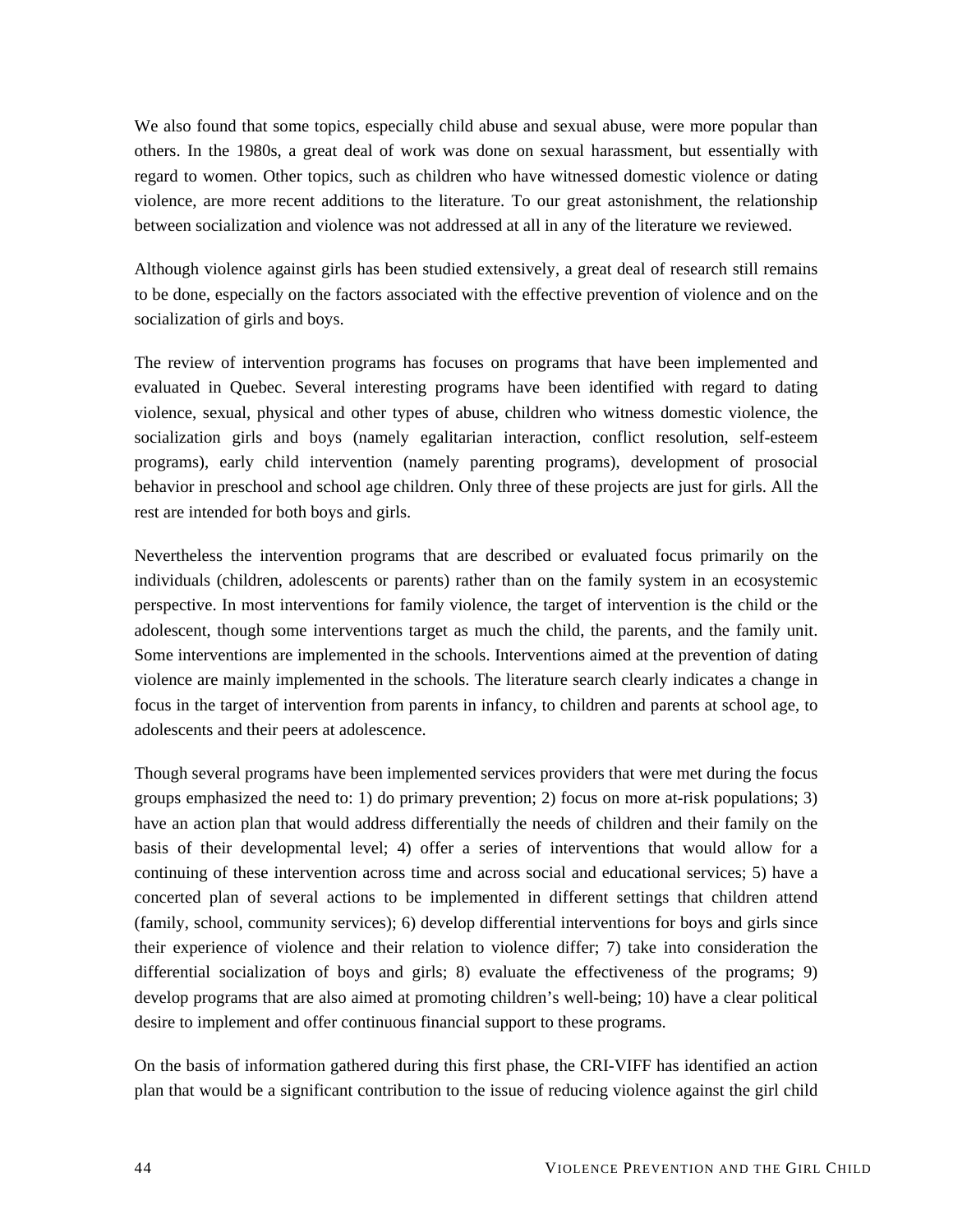and achieving social justice. The Centre intends to extend the efforts aimed at preventing violence against the girl child and at counteracting the negative effects of violence against the girl child by identifying factors that contribute favorably or that hinder the generalization of programs that have been evaluated as contributing to the aforementioned issue. Thus, the proposed action plan will focus on strategies for disseminating empirically supported interventions to service providers and for fostering the generalization of these interventions. The conclusions arrived at will be generalizable to the implementation process of interventions in all centres; it addresses major concerns identified by service providers in Quebec; and it complements and adds to the efforts already put forward in Quebec with regard to the prevention of violence.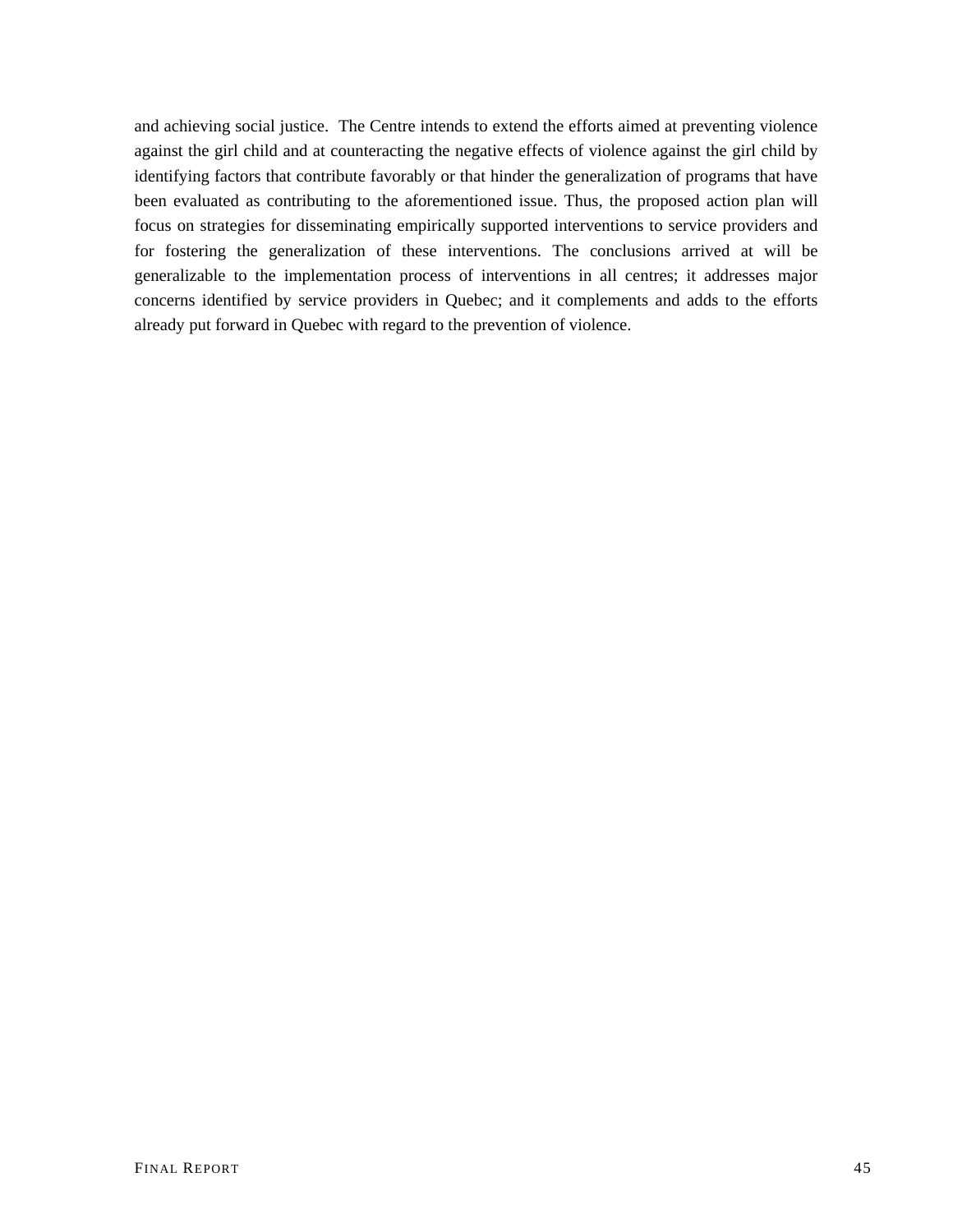#### <span id="page-45-0"></span>**REFERENCES**

- Alarie, Françoise and Diane Rose (1989) "Expérience de groupe auprès d'enfants témoins ou victimes de violence", *Intervention*, 83: 58-69.
- Aubin, Madeleine and Louise Forest (1991) "Des pratiques sexistes au primaire: stratégies de changement." *Apprentissage et Socialisation*, 14(3): 157-165.
- Banville, Jean-Guy (1988) *Le harcèlement sexuel : pourquoi ? recherche exploratoire menée auprès de 30 étudiants de cégep*, Collège de Rosemont, Montréal, 90 p.
- Beauchamp, Colette (1985) "Harcèlement sexuel : du côté des filles", *La Vie en rose*, 27: 19-21.
- Beaudoin, Ginette, Isabelle Côté, Rhéa Delisle, Marie-Claude Gaboury, Nancy Guénette and Martine Lessard (1998) "L'intervention de groupe au service des enfants exposés à la violence conjugale / Group intervention designed for children exposed to conjugal violence", *Intervention*, 107: 19-32.
- Billy, Hélène de (1985) "Un zéro de conduite pour les harceleurs", *Justice*, 7(1): 4.
- Bordeleau, Francine (1990) "Les politiques de diverses institutions d'enseignement québécoises en ce qui concerne le harcèlement sexuel en milieu d'enseignement", *Justice*, 12(8): 18-22.
- Bouchard Pierrette and Jean-Claude St-Amant (1996) "Réussite scolaire des filles et émancipation des rôles sociaux de sexe", *Apprentissage et Socialisation*, 17 (1-2), 35-47.
- Bouchard Pierrette, Jean-Claude St-Amant and Jacques Tondreau (1996) "Socialisation sexuée, soumission et résistance chez les garçons et les filles de troisième secondaire au Québec", *Recherches féministes 9*, no 1, 105-132.
- Bouchard, Camil, Marie-Chantal Gauthier, Raymond Massé and Marc Tourigny (1994) "Les mauvais traitements envers les enfants", *Traité des problèmes sociaux*, Québec: Institut québécois de recherche sur la culture, 363-380.
- Bouchard, Pierrette and Jean-Claude St-Amant (1996) *Garçons et filles : stéréotypes et réussite scolaire*. Montréal, Éditions du Remue-ménage.
- Boucher, L, J. Wright and F. Lagueux (1995) *Rapport du Bilan sur les pratiques en matière d'abus sexuel à l'endroit des enfants*. Montréal: L'Association des centres jeunesse du Québec.
- Bourassa, Chantal and Daniel Turcotte (1998) "Les expériences familiales et sociales des enfants exposés à la violence conjugale : des observations tirées de leurs propos", *Intervention*, 107, 7-19.
- Boyer, Ginette (1985) "Le sexisme et la violence sexuelle à l'école", *Relations*, (508): 44.
- Brochu, Francine (1985) "Dénoncer le harcèlement au cégep, à l'université", *La Gazette des femmes* , 6(5): 20-21.
- Cantin, Solange and Chantal Proulx (1995) *À l'Université comme ailleurs. Rapport du sondage sur le harcèlement sexuel mené à l'Université de Montréal*, Bureau d'intervention en matière de harcèlement sexuel, Université de Montréal, Montréal, 96†p.
- Caouette, Charles E. (1988) *Prévention primaire des abus sexuels contre les enfants: une évaluation d'une recherche-action, le projet PASE*. Montréal: CECM.
- Caouette, Charles-E. (1980) "La famille et l'éducation, valeurs, attitudes et comportements", *Apprentissage et Socialisation*, vol. 3, no 1, 4-16.
- CEQ (1985). *Harcèlement sexiste, harcèlement sexuel, agression sexuelle à l'endroit des*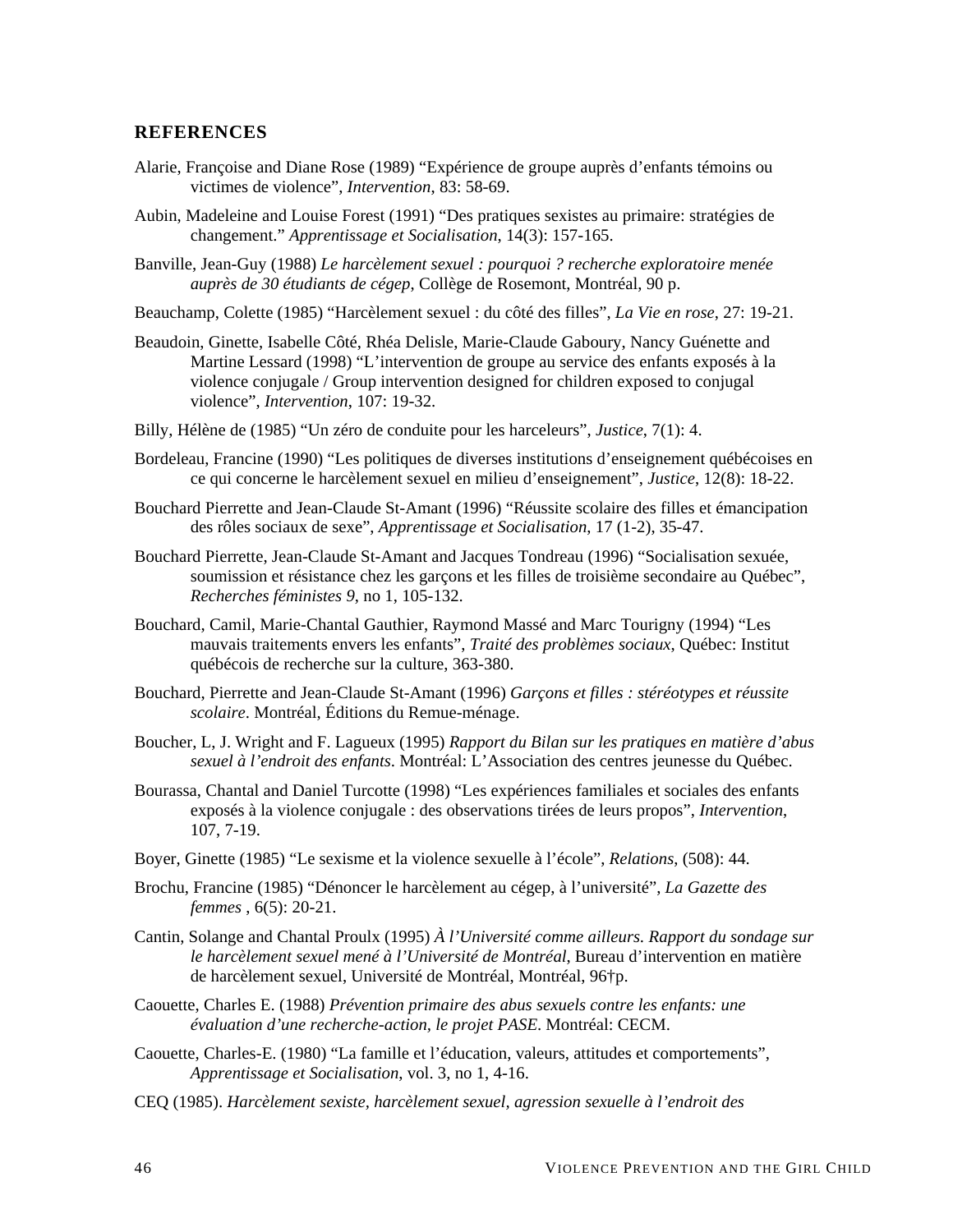*étudiantes du primaire et du secondaire*, Centrale de l'enseignement du Québec, Montréal, 41 p.

- Chamberland, Claire (1991) "Contribution des pères au rôle domestique et identité sexuelle de leur garçon d'âge préscolaire", *Revue canadienne des sciences du comportement/Canadian Journal of Behavior Science,* vol. 23, no 2, 214-227.
- Chamberland, Claire, Camil Bouchard and Jean Beaudry (1989) "Dimensions socio-économiques et microsociales des mauvais traitements envers les enfants: le cas de Montréal", *Prédire et prévenir les mauvais traitements envers les enfants*. Montréal: Gouvernement du Québec, Conseil québécois de recherche sociale: 7-41.
- Chamberland, Claire, Camil Bouchard and Jean Beaudry (1986) "Conduites abusives et négligentes envers les enfants: réalités canadienne et américaine", *Revue canadienne des sciences du comportement / Canadian Journal of Behavior Science*, 18(4): 391-412.
- Chamberland, Claire and Marguerite Côté (1988) "Participation des pères aux tâches familiales et perception des rôles sexuels chez leur garçon d'âge préscolaire", *Apprentissage et Socialisation*, vol. 11, no 3, 167-172.
- Chamberland, Claire, Nicole Dallaire, Lucie Fréchette, Jocelyn Lindsay, Jacques Hébert and Sylvie Cameron (1996) "Les dimensions sociales de la prévention et de la promotion du bien-être des jeunes et de leur famille: un portrait des pratiques au Québec / The social dimensions of prevention and the promotion of well-being of young people and their families: A portrait of practices in Québec", *Nouvelles Pratiques sociales*, 9(2): 65-86.
- Chamberland, Claire, Nicole Dallaire, Lucie Fréchette, Jocelyn Lindsay, Jacques Hébert, Sylvie Cameron and Ginette Beaudoin (1996) *Promotion du bien-être et prévention des problèmes sociaux chez les jeunes et leur famille: portrait des pratiques et analyse des conditions de réussite.* Université de Montréal, Faculté des arts et des sciences, École de service social.
- Chamberland, Claire, Manon Théorêt, Roseline Garon and Diane Roy (1995) *Les Scientifines en action : conception, implantation et évolution*, Montréal, Université de Montréal, École de service social.
- Charbonneau, Johanne and Jacqueline Oxman-Martinez (1996) "Abus sexuels et négligence: mêmes causes, mêmes effets, mêmes traitements ?", *Santé mentale au Québec*, 21(1): 249-269.
- Charest, Jacques, Sarah Shilder and Frank Vitaro (1987) "Programme de prévention des abus sexuels envers les enfants: une analyse critique / Programs for preventing child sexual abuse: A critical analysis", *Revue québécoise de psychologie*, 8(2): 18-51.
- Chemin, Annick, Lydia Drouet, Jean-Jacques Geoffroy, Marie Thérèse Jezequel and Annie Joly (1995) *Violences sexuelles en famille*. Ramonville Saint-Agne, Érès, collection Pratiques du champ social.
- Côté, Marguerite (1986) *Participation du père aux tâches familiales et développement de l'identité sexuelle du jeune garçon*, mémoire de maîtrise, Montréal: Université de Montréal, École de service social , 279 p.
- Coulombe, Laurette and Pierrette Bouchard (1993) *Garçons et filles : socialisation, stéréotypes et réussite scolaire: présentation et discussion de cinq textes*, Québec: Centre de recherche et d'intervention sur la réussite scolaire, Université Laval.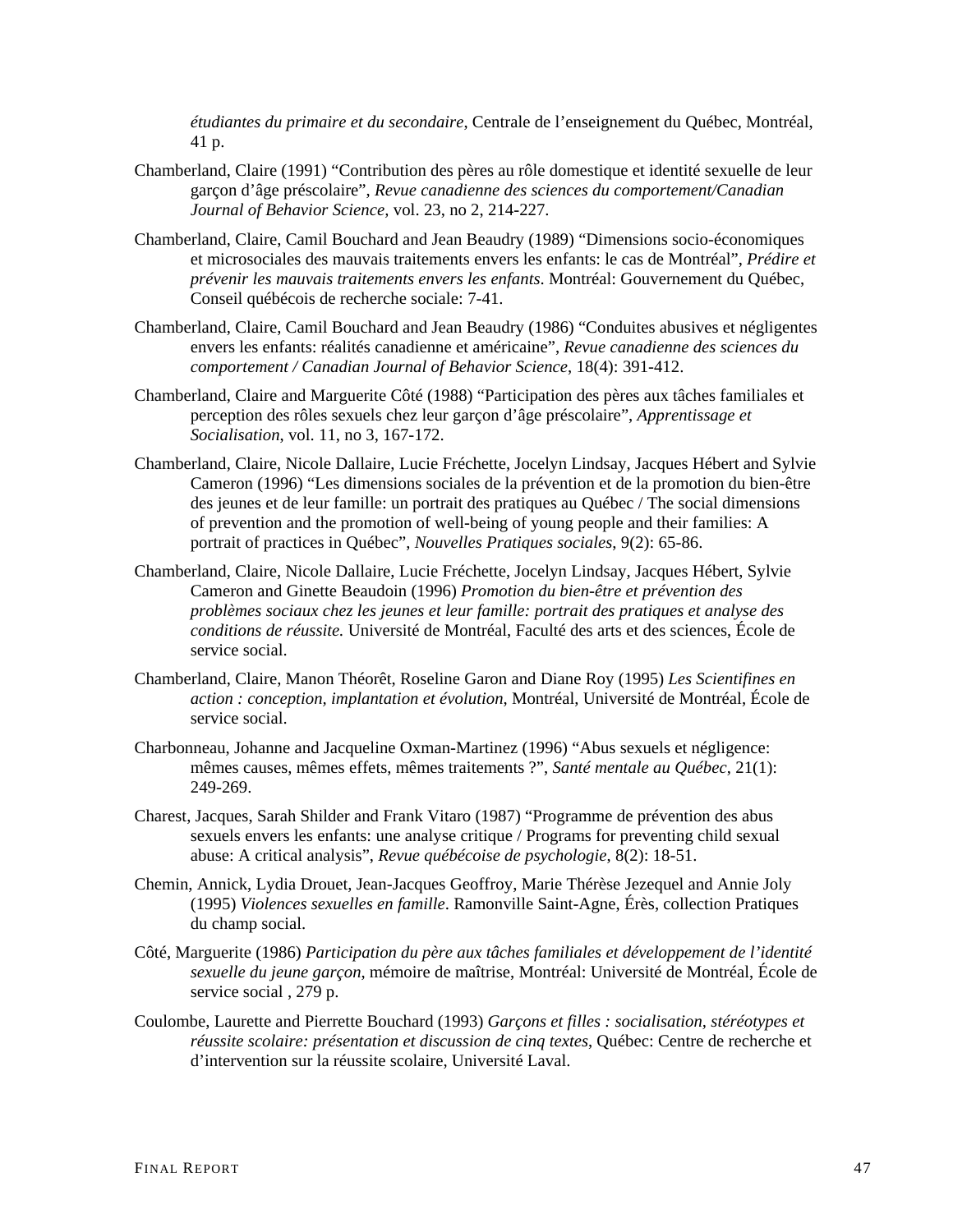- Cyr, Sylvain (1996) *Les facteurs associés au dévoilement du secret de l'inceste*, mémoire de maîtrise en service social, Québec, Université Laval.
- D'Amours, Martine (1985) "Harcèlement sexuel à l'école", *Vie ouvrière*, 34 (188): 15-22.
- Darveau-Fournier, Lise, Jocelyn Lindsay, Lise Tessier and Ginette Beaudoin (1993) "Abus sexuels envers les enfants: intervention de groupe et évaluation", *Cahiers du service social*, École de service social, Université Laval.
- Dumont, Michelle, Marie Jacques and F.F. Strayer (1987) "Ressources parentales et activités sociales initiées en milieu de garderie", *Apprentissage et socialisation en piste*, vol. 10, no. 1, 19-29.
- Dunnigan, L. (1978) *Analyse des stéréotypes masculins et féminins dans les manuels scolaires au Québec*, Québec: Éditeur officiel du Québec, Conseil du statut de la femme.
- Durand, Danièle, Raymond Massé and Francine Ouellet (1989) "Intervenants non professionnelles et prévention de l'enfance maltraitée. Évaluation du projet De la visite", *Santé mentale au Québec*, 14(2): 26-38.
- Éthier, Louise S. and Christiane Piché (1989) "Facteurs multidimensionnels reliés au maltraitement des enfants en milieu familial." *La violence et les jeunes: la comprendre, la contrer, Ça vaut le coup!, actes de colloque organisé par le Conseil québécois pour l'enfance et la jeunesse tenu les 13-14 avril à Saint-Sauveur-des-Monts*. Montréal: Conseil québécois pour l'enfance et la jeunesse, Centre de services sociaux du Montréal métropolitain: 37-47.
- Fortin, Andrée (1995) "Développement d'une mesure de la justification de la violence envers l'enfant", *International Journal of Psychology*, 30(5): 551-572.
- Fortin, Andrée (1994) *Mesure de la justification de la violence envers l'enfant*, rapport final au CQRS, Montréal: Université de Montréal.
- Fortin, Andrée (1992) "Le mauvais traitement psychologique: une réalité encore mal connue", *P.R.I.S.M.E.*, 3(1): 88-100.
- Gagnon, Lise (1994) *Intervention auprès des enfants témoins de violence conjugale*, Sherbrooke: Direction de la santé publique, L'Escale de l'Estrie.
- Garceau Durand, Yvette (1990) *Intervention auprès des enfants exposés à la violence conjugale*, Sept-Iles: Centre local de services communautaires en collaboration avec le CLSC de Sept-Îles et la Maison " Le coin des femmes ".
- Gaudreau, Louise (1991) "L'éducation sexuelle, l'agression sexuelle et la prévention chez les enfants et les adolescents", in *L'éducation sexuelle, l'agression sexuelle et la prévention chez les adolescents*, Henri Cohen (ed.), Montréal, Éditions du Méridien, coll. Études du comportement, 175-210.
- Gentles, Ian and Elizabeth Cassidy (1988) *Processus d'évaluation: comment savoir si la prévention des agressions sexuelles d'enfants porte fruits?* Santé et bien-être social Canada, Division de la prévention de la violence familiale, Centre national d'information sur la violence dans la famille.
- Grand'Maison, Nicole (1997) *Création d'outils facilitant l'intervention auprès des enfants exposés à la violence conjugale, rapport de stage*. Montréal: Université de Montréal, École de Service social.

Hamel, Marthe and Hélène Cadrin (1991) *Les abus sexuels commis envers les enfants*. Rimouski: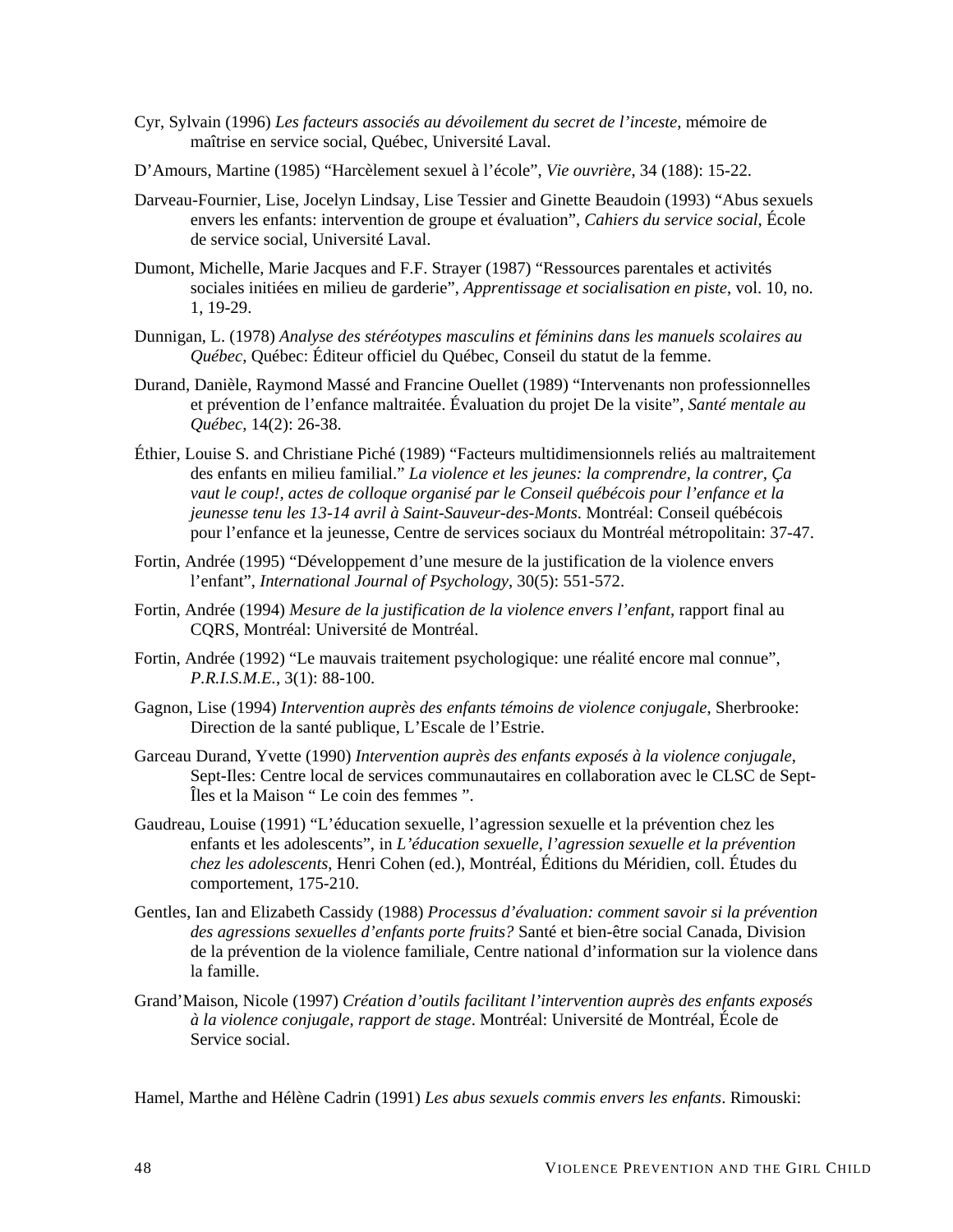Département de santé communautaire, Centre hospitalier régional de Rimouski et Direction de la protection de la jeunesse, Centre des services sociaux du Bas-du-Fleuve.

- Hébert, Martine, C. Piché, Francine Lavoie and Michèle Poitras (1997) "Évaluation d'un programme de prévention des abus sexuels chez les élèves du primaire", *Revue québécoise de psychologie*, 18(3):
- Hotte, Jean-Pierre (1988) "Étude comparative des effets de l'inceste prépubère chez des jeunes filles entre 8 et 14 ans, issues de famille à problèmes multiples, avec un groupe contrôle", [microforme]: perspective psycho-sociale, collection Mémoires et thèses, mémoire présenté à l'Université du Québec à Montréal comme exigence partielle de la maîtrise en psychologie.
- Jacques, Marie (1989) "Socialisation de l'enfant de famille immigrante: l'importance de la communication famille-garderie", *Apprentissage et Socialisation*, vol. 12, no 4, 217-226.
- Joyal, Renée (1986) *Famille et rôles sexuels: Paroles d'adolescents*, Montréal: Les éditions Convergence, 86 p.
- Julien, Lise and Isabelle Saint-Martin (1995) *L'inceste envers les filles: état de la situation,*  Québec: Conseil du statut de la femme.
- Lacharité Carl (1992) "La toxicomanie des parents en tant que facteur de risque de mauvais traitements envers l'enfant. / Parental substance abuse as a risk factor for child abuse", *Apprentissage et Socialisation*, 15(2): 121-133.
- Lancup, Solange (1995) "Résultats d'une expérience de groupe faite auprès d'enfants témoins de violence conjugale et/ou victimes de violence," in *Les liens entre la violence physique, psychologique et sexuelle faite aux enfants et aux femmes*, actes du séminaire tenu à Drummondville le 11 novembre 1994, sous la direction de Martin, Geneviève, Michèle Clément and Christiane Fortin, Montréal et Québec, CRI-VIFF, collection Réflexions, 3: 17-24.
- Lapointe, Danièle (1998) "La transmission intergénérationnelle de l'inceste", essai de maîtrise, Québec, Université Laval, Sciences de l'éducation.
- Lavallée, Marguerite and Claire-Josée Lavoie (1990) "Conceptions sexuelles des parents : leur influence sur leur enfant", *Apprentissage et Socialisation*, vol. 13, no 2, 91-102.
- Lavoie, Francine, Francine Dufort, Martine Hébert and Lucie Vézina (1997) *Évaluation d'un programme de prévention de la violence lors des fréquentations: une évaluation de VIRAJ selon une approche quasi expériementale*, Sainte-Foy, Université Laval, Groupe de recherche sur l'inadaptation psychosociale chez l'enfant (GRIP).
- Lavoie, Francine and Lucie Vézina (1996) *VIRAJ: programme de prévention de la violence dans les relations amoureuses des jeunes*, Formation destinée aux bénévoles des services d'écoute téléphonique. Québec: ministère de la Santé et des Services sociaux.
- Lavoie, Francine, Lucie Vézina, A. Gosselin and Line Robitaille (1994) *VIRAJ: programme de prévention de la violence dans les relations amoureuses des jeunes. Animation en classe*. Québec: ministère de l'Éducation.
- Lavoie, Francine, Lucie Vézina, Christiane Piché and Michel Boivin (1995) "Evaluation of a prevention program for violence in teen dating relationships", *Journal of Interpersonnal Violence*, 10 (4), 516-524.
- Le Groupe Léger et Léger (1994). "Le harcèlement sexuel", *Le Journal de Montréal,* projet 029/940B, Montréal, 31 p.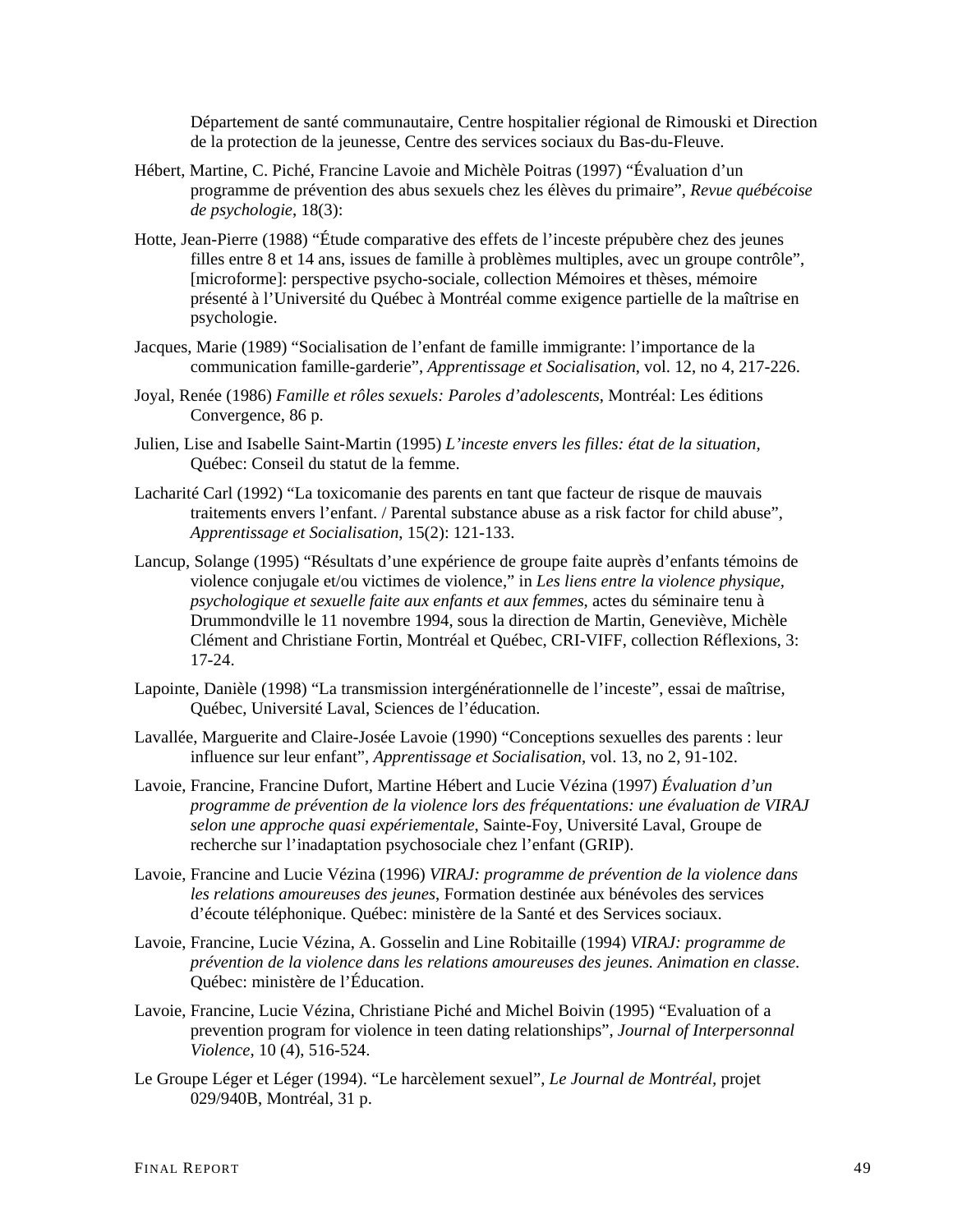- Lemieux, Denise (1983) "La socialisation des filles dans la famille", *Maîtresses de maison, maîtresses d'école. Femmes, famille et éducation dans l'histoire du Québec*, Montréal: Les Éditions Boréal Express , 237-260.
- Lemieux, Denise and Lucie Mercier (1990) "Les relations familiales dans une perspective temporelle: socialisation, phénomènes d'âges et de générations", *Éducation familiale et intervention précoce*, Montréal: Éditions agences d'ARC, 44-54.
- Leroux, Yvan (1983) "La dynamique familiale et la socialisation de l'enfant: Revue critique de la littérature (1910-1982)", Sainte-Foy: Conseil québécois de la recherche sociale, 146 p.
- MacMillan, Harriet L., James H. MacMillan and David R. Offord (1994a) "La prévention primaire des mauvais traitements infligés aux enfants [1re partie]." *L'Union médicale du Canada*, 123(2): 101-108.
- MacMillan, Harriet L., James H. MacMillan and David R. Offord (1994b) "La prévention primaire des mauvais traitements infligés aux enfants [2<sup>e</sup> partie]", *L'Union médicale du Canada*, 123(3): 172-182.
- Malewska-Peyre, Hanna and Pierre Tap (1991) *La Socialisation de l'enfance à l'adolescence*, Paris: Presses universitaires de France, collection Psychologie d'aujourd'hui, 360 p.
- Manion, Ian and Susan Kaye Wilson (1995) *Examen de la relation entre les antécédents de mauvais traitements et les comportements à risque chez les adolescents*, Ottawa, Santé Canada.
- Massé, Raymond and Marie-France Bastien (1996) "La pauvreté génère-t-elle la maltraitance? Espace de pauvreté et misère sociale chez deux échantillons de mères défavorisées / Does poverty generate child abuse and neglect? Social and economic deprivation in 2 samples of disadvantaged mothers", *Revue québécoise de psychologie*, 17(1): 3-24.
- Messier, Monique, Lorraine Rondeau and Pierre M. Tremblay (1998) *Prévenir la violence dans les relations amoureuses des jeunes. Répertoire pratique*. Montréal: Régie régionale de la santé et des services sociaux de Montréal-Centre, Direction de la santé publique.
- Nadeau, Carol-Line (1996) "Peut-on protéger nos filles sans stigmatiser les délinquants sexuels récidivistes?", *La Gazette des femmes*, nov.-déc.: 25-26.
- Ouellet, Francine, Danièle Durand and Raymond Massé (1992) "Une stratégie de triangulation pour l'évaluation des effets d'un programme de soutien aux nouveaux parents. / A triangulation strategy for evaluation of the effects of a support program for new parents", *Revue canadienne d'évaluation de programme / Canadian Journal of Program Evaluation*, 7(1): 69-83.
- Palacio-Quintin, Ercilia (1992) "Comment les enfants perçoivent leurs parents: méthode de dépistage des enfants maltraités", *Comprendre la famille*, actes du 1er symposium québécois de recherche sur la famille tenu à l'Université du Québec à Trois-Rivières les 24 et 25 octobre 1991, Sainte-Foy, Les Presses de l'Université du Québec: 613-632.
- Pâquet-Deehy, Ann, Johanne Proulx and Chantal Hamel (1997) *L'évaluation d'une intervention de groupe auprès d'enfants et d'adolescents exposés à la violence conjugale aux centres de la jeunesse et de la famille Batshaw*, Montréal: Les Centres de la famille Batshaw.
- Paquette, Daniel (1994) "Relation mère-enfant, cultures et socialisation", *Revue canadienne de psycho-éducation*, vol. 23, no 1, 17-24 p.
- Pauzé, Robert and Marie-Andrée Poirier (1995) "La relation incestueuse père-fille envisagée selon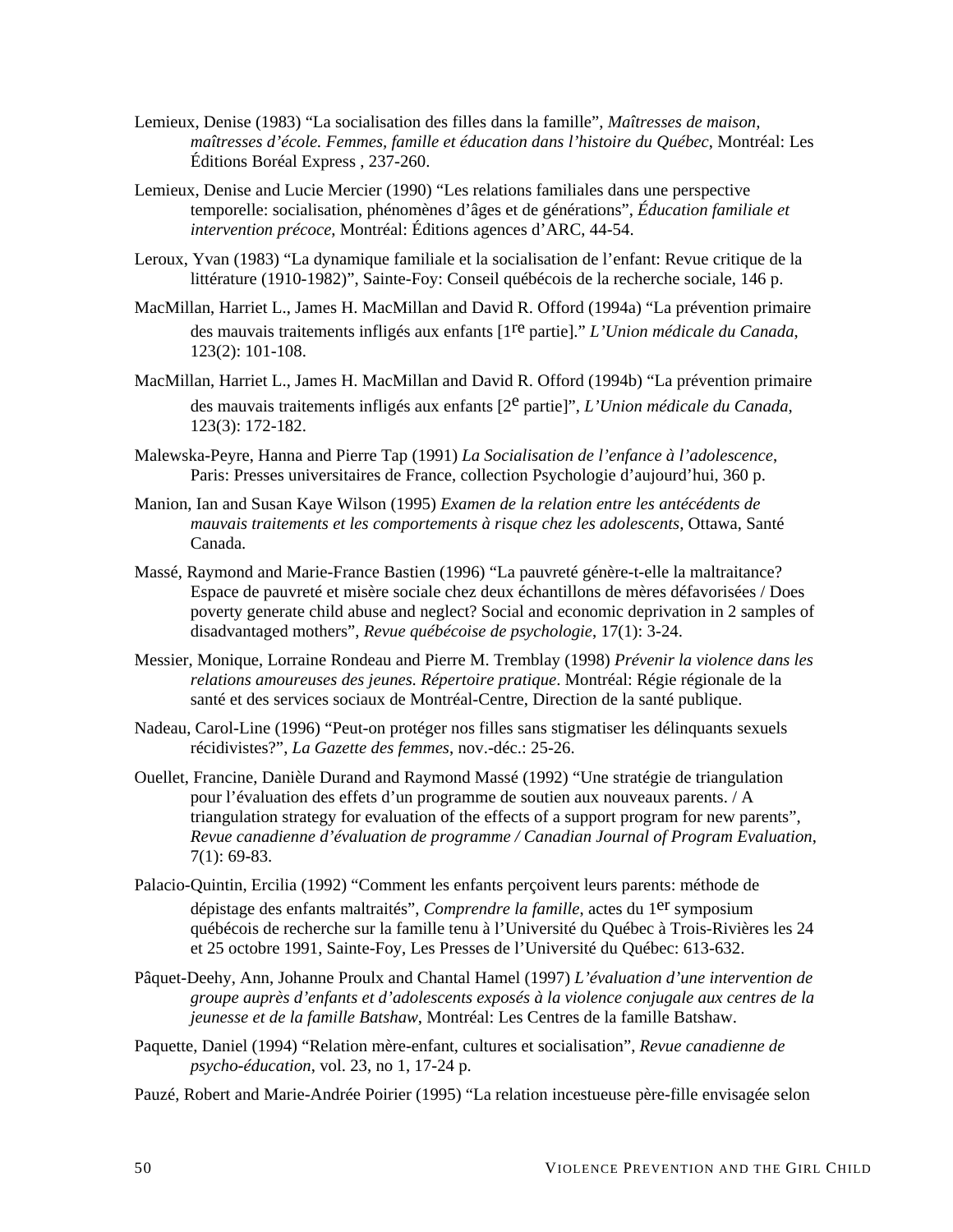la perspective des théories de la complexité", *Intervention*, 101: 7-17.

- Pomerleau, Andrée, Gérard Malcuit and Ginette Lamarre (1994) *Développement et socialisation de l'enfant dans un contexte de vulnérabilité: étude d'une population de milieu socioéconomique défavorisé,* Montréal: Laboratoire d'étude du nourrisson, Université du Québec à Montréal, Régie régionale, Montérégie, Direction de santé publique, Unité Charles-Lemoyne.
- Pouliot, Colette (1989) *La socialisation de l'enfant par le camp de vacances*, mémoire de maîtrise, Québec: Université Laval, Faculté des sciences sociales, 84 p.
- Provost, Marc A., Denise Garon and Robert La Barre (1991) "L'ajustement social des jeunes enfants d'âge préscolaire en fonction de la cohérence maison-garderie", *Revue canadienne des sciences du comportement/Canadian Journal of Behavior Science*, vol. 23, no 2, 183-194.
- Québec. (1995). *Les agressions sexuelles. Stop*, rapport du groupe de travail sur les agressions à caractère sexuel. Québec: Gouvernement du Québec.
- Quintin, Ercilia (1982) *La famille et la socialisation de l'enfant*, rapport sur le Colloque "La famille et la socialisation de l'enfant" tenu les 17, 18, 19 octobre 1980 à l'Université du Québec à Trois-Rivières sous les auspices du Conseil de recherches en sciences humaines du Canada, Ottawa: Conseil de recherches en sciences humaines du Canada, 424 p.
- Ricard, Philippe and Banville, Jean-Guy (1984) *Le harcèlement sexuel au cégep*, Collège de Rosemont, Montréal, 148 p.
- Roy, Stéphane (1994) *La construction sociale de l'identité masculine à travers les héros de la télévision*, thèse de maîtrise en sociologie, Québec, Université Laval, 84 p.
- Royer, Nicole and Yvon Bouchard (1993) *Essai préventif de socialisation auprès d'enfants d'âge préscolaire*, Rimouski: Université du Québec à Rimouski (rapport au Conseil québécois de la recherche sociale).
- Saucier, Jean-François (1985) "Prévention de l'inceste: enfin des moyens", *Santé mentale au Québec*, X(1): 5-7.
- Tessier, Réjean, George M. Tarabulsy and Louise S. Ethier (1996) *Dimensions de la maltraitance*. Québec: Presses de l'Université du Québec.
- Théberge, Odette (1995) "ESPACE: un programme de prévention des abus pour les enfants du préscolaire et du primaire", in *Les liens entre la violence physique, psychologique et sexuelle faite aux enfants et aux femmes*, actes du séminaire tenu à Drummondville le 11 novembre 1994, sous la direction de Geneviève Martin, Michèle Clément and Christiane Fortin, Montréal et Québec, CRI-VIFF, collection Réflexions, 3: 41-46.
- Tiersen, Myriam (1989) *L'inceste : une revue de littérature et son visage connu dans la région Côte-Nord*, Baie-Comeau: Centre de services sociaux de la Côte-Nord.
- Tourigny, Marc (1997) "Efficacité des interventions pour enfants abusés sexuellement: une recension des écrits / Treatment outcome for sexually abused children: A review of studies", *Revue canadienne de psycho-éducation*, 26(1): 39-69.
- Tourigny, Marc and Camil Bouchard (1990) "Études comparatives des mauvais traitements envers les enfants de familles francophones de souche québécoise et de famille d'origine haïtienne: nature et circonstances", *P.R.I.S.M.E.*, 1(2): 56-68.
- Tourigny, Marc, M. Péladeau and M. Doyon (sous la direction de Camil Bouchard) (1993) *Évaluation sommative du programme de traitement des enfants abusés sexuellement*